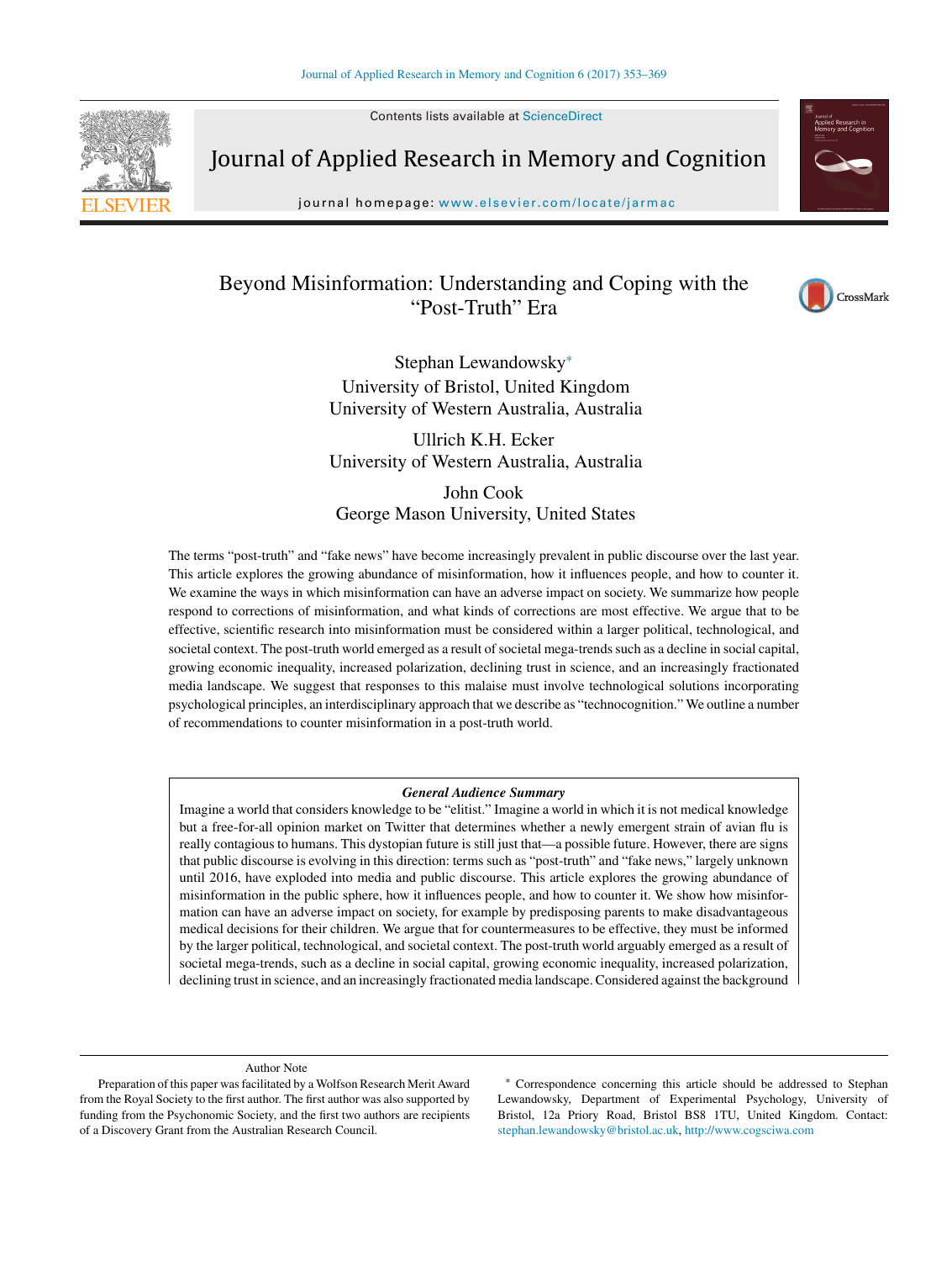of those overarching trends, misinformation in the post-truth era can no longer be considered solely an isolated failure of individual cognition that can be corrected with appropriate communication tools. Rather, it should also consider the influence of alternative epistemologies that defy conventional standards of evidence. Responses to the post-truth era must therefore include technological solutions that incorporate psychological principles, an interdisciplinary approach that we describe as "technocognition." Technocognition uses findings from cognitive science to inform the design of information architectures that encourage the dissemination of high-quality information and that discourage the spread of misinformation.

*Keywords:* Misinformation, Fake news, Post-truth politics, Demagoguery

Imagine a world that has had enough of experts. That considers knowledge to be "elitist." Imagine a world in which it is not expert knowledge but an opinion market on Twitter that determines whether a newly emergent strain of avian flu is really contagious to humans, or whether greenhouse gas emissions do in fact cause global warming, as 97% of domain experts say they do (Anderegg, Prall, Harold, & Schneider, 2010; Cook et al., 2013, 2016; Oreskes, 2004). In this world, power lies with those most vocal and influential on social media: from celebrities and big corporations to botnet puppeteers who can mobilize millions of tweetbots or sock puppets—that is, fake online personas through which a small group of operatives can create an illusion of a widespread opinion (Bu, Xia, & Wang, 2013; Lewandowsky, 2011). In this world, experts are derided as untrustworthy or elitist whenever their reported facts threaten the rule of the well-financed or the prejudices of the uninformed.

How close are we to this dystopian future? We may not be there (yet), although there are reasons to be concerned about our trajectory. The terms "post-truth" and "post-fact," virtually unknown 5 years ago, have exploded onto the media scene with thousands of recent mentions. To illustrate, the media search engine *Factiva* returns 40 hits in the global media for "posttruth" in all of 2015, compared to 2535 in 2016 and around 2400 during the first 3 months of 2017 alone. The prevalence of misinformation in 2016 led the Oxford Dictionary to nominate "post-truth" as the word of the year ([Flood,](#page-13-0) 2016). The rapidly growing recognition of the role of misinformation follows on the heels of earlier warnings, for example by the World Economic Forum—a not-for-profit institution "committed to improving the state of the world"—which ranked the spread of misinformation online as one of the 10 most significant issues facing the world in 2013 (WEF, [2013\).](#page-16-0)

During the 2016 U.S. presidential campaign, independent fact checker *PolitiFact* judged 70% of all statements by Donald Trump to be false or mostly false. For his opponent, Hillary Clinton, this rate was much lower (although arguably still quite high) at 26%. Donald Trump won the presidency, suggesting that his comparatively impoverished record of accuracy, compared to that of his opponent, did not diminish his attractiveness with a large number of voters.<sup>1</sup> Impressions of President Trump's popularity were possibly boosted by the fact that a substantial portion of all pro-Trump traffic on Twitter was driven by tweetbots, with automated pro-Trump traffic being at least 4 times as prevalent as automated pro-Clinton traffic ([Kollanyi,](#page-14-0) Howard, & Woolley, 2016).

The dissociation between accuracy and President Trump's attractiveness to voters is underscored by recent laboratory research investigating the effects of corrections on voters' beliefs and voting [intentions:](#page-12-0) Swire, Berinsky, [Lewandowsky,](#page-16-0) and Ecker (2017) presented statements that President Trump made on the primary campaign trail to a large sample of participants and elicited belief ratings. Half the statements were true (e.g., "the U.S. spent \$2 trillion on the war in Iraq") and the other half consisted of false claims (e.g., "vaccines cause autism"). When [participants](#page-12-0) received corrections of the false statements, and affirmations of the correct statements, their belief ratings changed accordingly: all participants, including Trump supporters, believed statements less after they were identified as false, and they believed them more after they were affirmed as being correct. However, for Trump supporters there was no association between the extent to which they shifted their belief when a statement was corrected and their feelings for President Trump or their intention to vote for him. Thus, it seems that President Trump's false claims did not matter to his supporters—at least they did not matter sufficiently to alter their feelings or voting intentions.

This article uses the context of those recent public events to pursue a number of questions: What explains the growing abundance of misinformation? Why do people believe in misinformation? If misinformation is corrected, do people reliably update their beliefs? To what extent are people concerned with whether or not information is accurate? This article places the findings from cognitive research on misinformation into a broader political and societal context. We point to a few societal mega-trends that might help us understand the current malaise in public discourse. We conclude by providing some tentative pointers to possible solutions.

## **The Fallout From Misinformation**

It is a truism that a functioning democracy relies on a well-informed public (Kuklinski, Quirk, Jerit, [Schwieder,](#page-14-0) & Rich, 2000). Conversely, if people are pervasively misinformed, chances are that societal decisions will be suboptimal. Likewise, if an individual is misinformed, that person's decisions may not be in their best interest and can have adverse consequences. For example, following the unsubstantiated—and now thoroughly debunked (DeStefano & [Thompson,](#page-13-0) 2004; Godlee, Smith, & Marcovitch, 2011)—claims of a link between childhood

<sup>&</sup>lt;sup>1</sup> When assessing this attractiveness, it must be borne in mind that Donald Trump lost the popular vote by nearly 3,000,000 votes [\(http://edition.cnn.com/](http://edition.cnn.com/2016/12/21/politics/donald-trump-hillary-clinton-popular-vote-final-count/) [2016/12/21/politics/donald-trump-hillary-clinton-popular-vote-final-count/](http://edition.cnn.com/2016/12/21/politics/donald-trump-hillary-clinton-popular-vote-final-count/)).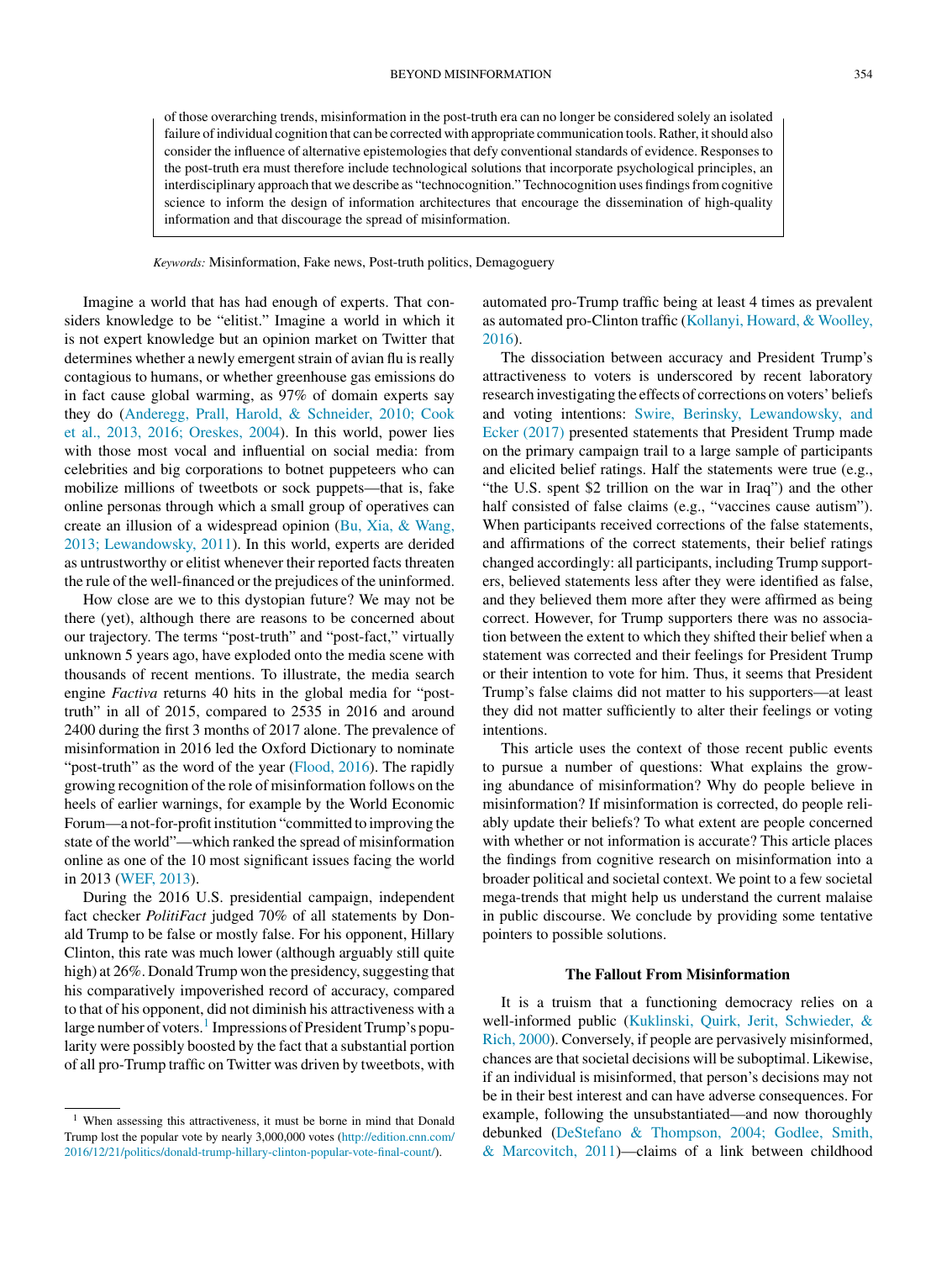vaccinations and autism, many parents (primarily in the U.K.) decided not to immunize their children. As a result of these misinformation-driven choices, there was a marked increase in vaccine-preventable disease, and substantial expenditure was required to overcome this public-health crisis (Larson, Cooper, Eskola, Katz, & Ratzan, 2011; Poland & Spier, 2010; Ratzan,  $2010$ .<sup>2</sup>

Misinformation misinforms, with a potentially adverse impact on individuals and society. There are, however, several more insidious and arguably more dangerous elements of misinformation. There is evidence that the presence of misinformation causes people to stop believing in facts altogether. For example, van der Linden, [Leiserowitz,](#page-16-0) Rosenthal, and Maibach (2017) found that participants who were presented with both a persuasive fact and a related piece of misinformation experienced no change in belief overall—the misinformation cancelled out the fact. Similarly, McCright, Charters, Dentzman, and Dietz (2016) found that when accurate information about climate change was accompanied by a contrarian counter frame (e.g., "many scientists and policy-makers urge us to take action to reduce our greenhouse gas emissions" followed by "some scientists testifying at Congressional hearings are quick to point out that the Earth hasn't actually warmed in the last decade") cancelled out valid climate information.

The insidious fallouts from misinformation are particularly pronounced when the misinformation is packaged as a conspiracy theory. The mere exposure to conspiratorial discourse, even if the conspiratorial claims are dismissed, makes people less likely to accept official information (Einstein & Glick, 2015; Jolley & Douglas, 2013; Raab, Auer, Ortlieb, & Carbon, 2013). For example, in one study, exposure to conspiracy theories decreased participants' intentions to engage in politics and to reduce their carbon footprint (Jolley & [Douglas,](#page-14-0) 2013). In another study, exposure to a conspiracy claim was found to adversely affect trust in government services and institutions, including those *unconnected* to the conspiratorial allegations ([Einstein](#page-13-0) & Glick, 2015). In light of those fallouts, it is concerning that conspiracy theories tend to be particularly prevalent in times of economic and political crises (van Prooijen & [Douglas,](#page-16-0) 2017).

Misinformation is therefore not just about being misinformed. It is also about the overall intellectual well-being of a society. We will resume this thread after we briefly summarize existing research on misinformation and then propose an alternative framing for the situation societies are currently facing.

### **Research on Misinformation and its Correction**

There has been growing research interest on how people respond to corrections of misinformation—that is, information that is initially presumed to be true but is then later corrected (for reviews see, e.g., Cook, Ecker, & [Lewandowsky,](#page-12-0) 2015; Lewandowsky, Ecker, Seifert, Schwarz, & Cook, 2012; Schwarz, Newman, & Leach, 2016). This body of research has converged on the conclusion that corrections are rarely fully effective: that is, despite being [corrected,](#page-14-0) and despite acknowledging the correction, people by and large continue to rely at least partially on information they know to be false. This phenomenon is known as the continued-influence effect [\(Lewandowsky](#page-14-0) et al., 2012), and it has been observed across a broad range of materials and modes of testing, persisting even when participants are warned at the outset that they may be misinformed (Ecker, [Lewandowsky,](#page-13-0) & Tang, 2010).

In some circumstances, when the correction challenges people's worldviews, belief in false information may ironically even increase. For example, when Republicans are informed that there were no Weapons of Mass Destruction (WMDs) in Iraq immediately before the invasion of 2003, their mistaken beliefs in the existence of WMDs may become even stronger (Nyhan & [Reifler,](#page-15-0) 2010). Analogous findings have been reported with messages relating to climate change (Hart & [Nisbet,](#page-14-0) 2012) and vaccinations (Nyhan, Reifler, [Richey,](#page-15-0) & Freed, 2014). Even very subtle contextual cues can reduce the efficacy of a correction when those cues activate misinformation-congruent mental models. For example, a picture of an Imam in Middle-Eastern attire can reduce the efficacy of a message attributed to that person compared to when the same message is accompanied by a picture of the Imam dressed in Western attire [\(Garrett,](#page-13-0) Nisbet, & Lynch, 2013). It is unclear whether the effects of challenges to people's worldview are [ideologically](#page-13-0) symmetrical. On the one hand, corrections have been shown to lose their effectiveness with Democrats if the information challenges their worldviews (Nyhan & Reifler, 2010). On the other hand, most backfire effects to date have been observed in response to stimuli that challenge Republican worldviews, and this asymmetry is confirmed by other research that we discuss later. Thus, corrections are effective only when at least two conditions are met: first, they must not directly challenge people's worldviews. This can be achieved by, for example, affirming the self-worth of recipients or by making the correction more persuasive by graphical means (Nyhan & [Reifler,](#page-15-0) 2011). Second, corrections must explain why the misinformation was disseminated in the first place or they must provide an alternative explanation of the relevant event. For example, even though mock jurors demonstrably rely on tainted evidence that they are admonished to disregard when determining a verdict, this reliance on tainted evidence disappears when jurors are made suspicious of the motives underlying the dissemination of that tainted evidence (Fein, [McCloskey,](#page-13-0) & Tomlinson, 1997). That is, if inflammatory pretrial publicity is seen to be the result of an over-eager prosecutor leaking information to the media, then it can be disregarded. If the source of the same inflammatory publicity is unspecified, then a routine admonishment to disregard the evidence will have no effect. (see also, [Guillory](#page-13-0) & Geraci, 2013; Johnson & Seifert, 1994; Lewandowsky, Stritzke, Oberauer, & Morales, 2005; Seifert, 2002).

The findings from misinformation research are sufficiently consistent to permit a summary as concise guidelines, for

 $2$  There are other instances in which the misinformation, at least at first glance, does not seem to entail notable adverse consequences for society. For example, there exists an online community of people who believe that Nelson Mandela died in jail in the 1980s, notwithstanding the fact that he served as President of South Africa after his release from prison in 1990 ([Spinney,](#page-16-0) 2017).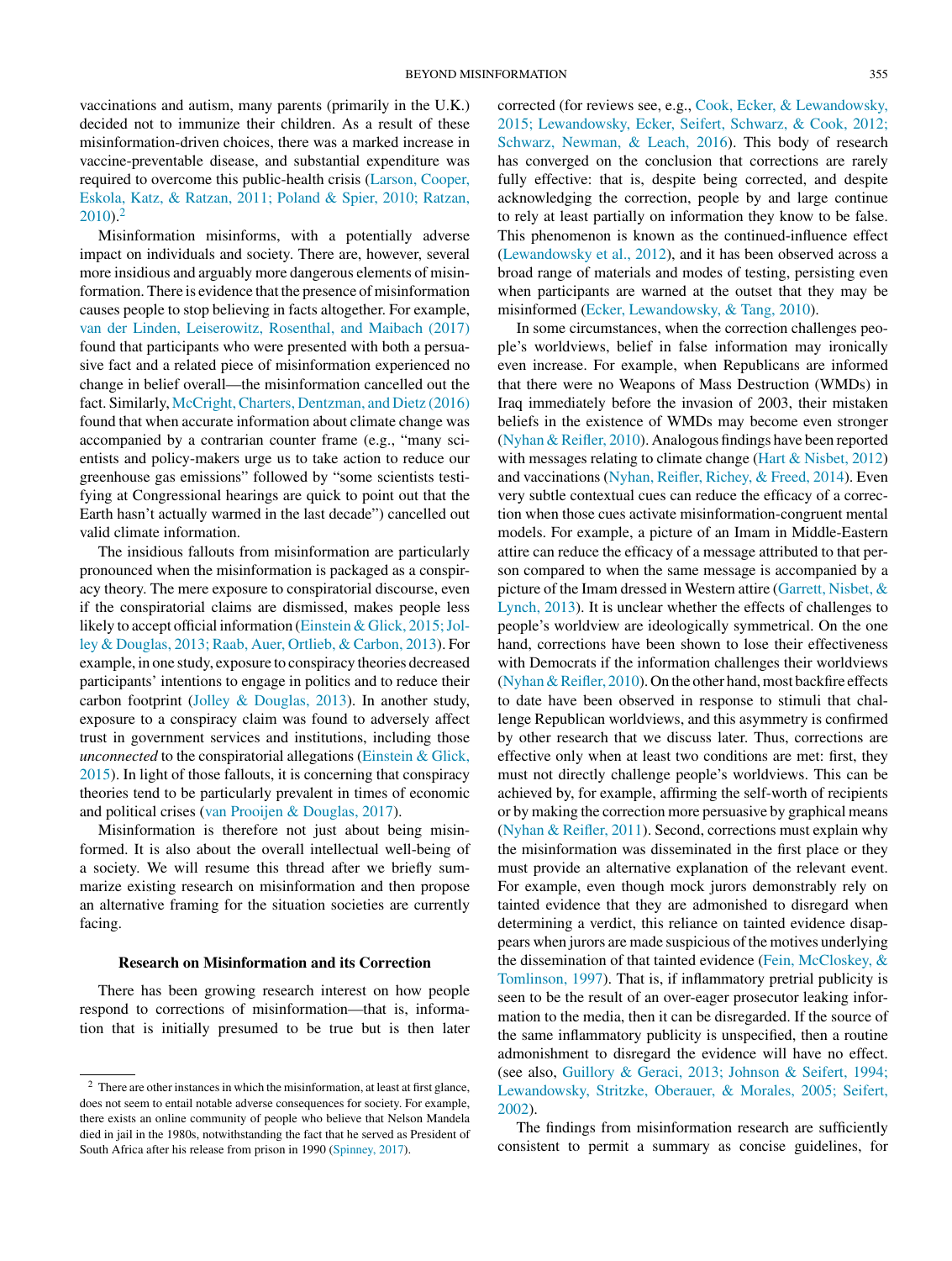example in the "Debunking Handbook" authored by the first and third author ([http://sks.to/debunk](http://www.sks.to/debunk)). Moreover, decades of work in communication research have provided valuable pointers about how controversial scientific issues—such as climate change—can be communicated successfully [\(Scheufele,](#page-15-0) 2013).

One might therefore be tempted to conclude that improved communication techniques and more effective corrections could suffice to put an end to people being pervasively misinformed. The central thesis of this article is that this conclusion would be too simplistic. We argue instead that resolution of the post-truth malaise requires a consideration of the larger political, technological, and social context in which misinformation unfolds.

## **Misinformation or Alternative Epistemologies?**

What is a tax? Is it a "burden" that requires "relief"? Or is it a "civilization surcharge" that enables society to function? Do we deal with terrorism in a "war" or by "law enforcement"? There is much research to suggest that the framing of information is crucial to the way in which it is disseminated or discussed [\(Lakoff,](#page-14-0) 2010). When taxation is framed as a burden in public discussion, this is unlikely to favor policy options that include a tax increase, and if there is a war on terrorism then this is unlikely to be limited to peacetime policing techniques.

The framing of the current post-truth malaise as "misinformation" that can be corrected or debunked fails to capture the full scope of the problem. This framing at least tacitly implies that misinformation is a blemish on the information landscape—our mirror of reality—that can be cleared up with a suitable corrective disinfectant. This framing fails to capture the current state of public discourse: the post-truth problem is not a blemish on the mirror. The problem is that the mirror is a window into an alternative reality. To illustrate, one of the most popular climate stories on social media in 2016, which was shared more than half a million times, contained false information claiming that tens of thousands of scientists had declared global warming a hoax ([Readfearn,](#page-15-0) 2016). This assertion is based on the socalled Oregon Petition, a collection of 31,000 signatories that reject human-caused global warming. However, the minimum qualification required to be a signatory of the Oregon Petition is a Bachelor's degree in science: thus, the 31,000 signatories comprise only around 0.3% of the 10.6 million U.S. science graduates since the 1970/71 school year. The list contains no affiliations, making verification of signatories problematic (e.g., Charles Darwin and the Spice Girls are among the signatories; van der [Linden](#page-16-0) et al., 2017). Further, and perhaps most important, according to the breakdown of areas of expertise listed on the petition website, fewer than 1% of the signatories have any expertise in climate science. Thus, the Oregon Petition is an example of the so-called "fake-experts" strategy that was pioneered by the tobacco industry in the 1970s and 1980s (Cook, [Lewandowsky,](#page-12-0) & Ecker, 2017; Oreskes & Conway, 2010). A recent analysis of Facebook shares established the breadth of this pattern. Qiu, Oliveira, Shirazi, [Flammini,](#page-15-0) and Menczer (2017) compared the distribution of Facebook shares for two types of articles. One class of articles (low truth value) involved claims that had been debunked by fact-checkers or that undermined claims that had been verified by fact-checkers. The other class of articles (high truth value) supported verified claims or contributed to the debunking of hoaxes. The distribution of Facebook shares did not differ between the two types of articles. Qiu et al. [\(2017\)](#page-15-0) presented a model that attributed the lack of differentiation to the information (over-) load and finite attention that people experience in real-life social-media settings.

Corroborating the disconnect between message quality and virality is an analysis of Twitter activity by Weng, [Flammini,](#page-16-0) Vespignani, and Menczer (2012). They found that intrinsic message characteristics such as content quality or appeal are not required in order for a meme to go viral. Rather, all that was required to explain the virality of memes were the extrinsic factors of social network structure and competition for finite user attention. Thus, neither intrinsic meme appeal nor user influence nor external events were required to explain the virality of memes. The only source of heterogeneity in the model of Weng et al. isthe audience size of users but not the quality of their messages. Other research has underscored the importance of arousal and emotion in the sharing of online information (e.g., [Berger](#page-12-0) & Milkman, 2012; Heath, Bell, & Sternberg, 2001).

A notable aspect of those social-media trends is that many of the worrisome myths involved have been living on the fringes of the internet for quite some time—for example, the claim that many scientists disavow climate change originated in 1998, and "birther" claims about former president Obama surfaced as early as 2004. At the time of this writing, however, claims of this type have become mainstream. Climate science denial is no longer the purview of fringe conspiracy theorists but a view held by senior officials of the current administration, including the president. At one point, President Trump also promulgated doubts about former president Obama's place of birth [\(Krieg,](#page-14-0) 2016).

Quantitative support for our assertion that certain types of misinformation have moved from the fringes of the internet into the mainstream was recently provided by a textual analysis of the output of conservative U.S. think tanks that aims to deny the sci-entific consensus position on climate change [\(Boussalis](#page-12-0) & Coan, 2016). This analysis showed a marked increase in the production of denialist content after 2009, compared to the preceding decade, and it yielded evidence that the proportion of arguments casting doubt on mainstream climate science positions (relative to arguments against climate policy) is increasing among some key players [\(Boussalis](#page-12-0) & Coan, 2016). This is one indication that the amount of misinformation on climate change has increased in proportion to the strength of scientific evidence that human greenhouse gas emissions are altering the Earth's climate.

The efficacy of those contrarian talking points was established in a further network and content analysis by [Farrell](#page-13-0) (2015b). Farrell's analysis showed a clear increase over time (1993–2003) of the semantic similarity between denialist material and what major news media and U.S. presidents were saying and writing. (No such increase in similarity was observed for the floor of the U.S. Congress.)

In light of these developments, we suggest that a better framing of the post-truth malaise is through the lens of political drivers that have created an alternative epistemology that does not conform to conventional standards of evidentiary support.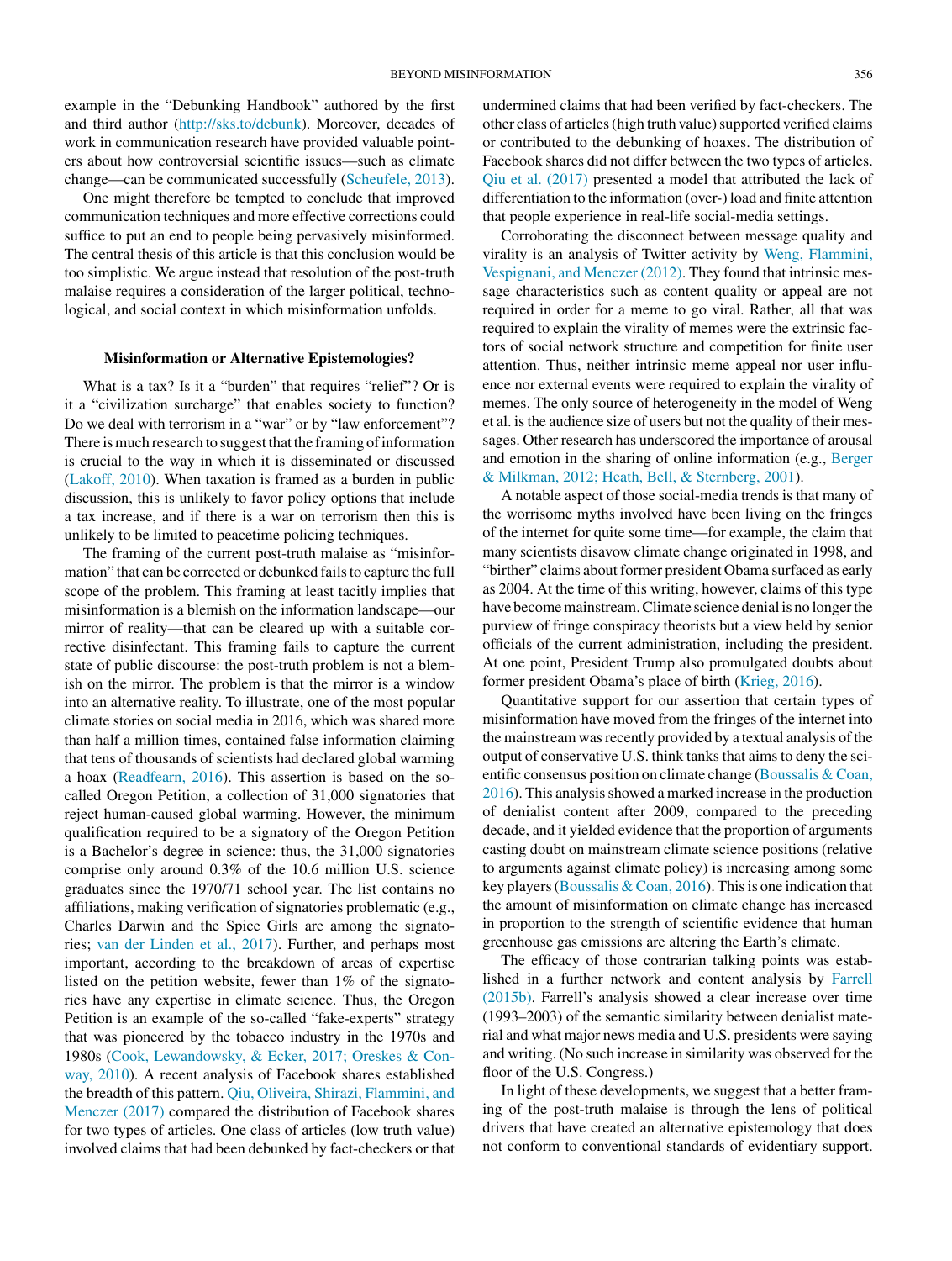In this alternative reality, former president Obama was born in Kenya, climate change is a hoax created by the Chinese (or climate scientists; [Lewandowsky,](#page-14-0) Gignac, & Oberauer, 2013), the U.N. is trying to install a World Government, the Democratic party is involved in a child sex trafficking ring run out of the basement of a pizzeria in Washington D.C. [\(Kafka,](#page-14-0) 2016), and NASA is operating a child slave colony on Mars [\(Mathis-Lilley,](#page-15-0) 2017). Opinion polls have affirmed that elements of this alternative epistemology are held by a sizable segment of the American public. For example, a 2011 pollshowed that 51% of Republican primary voters thought that then-president Obama had been born abroad (Barr, [2015\).](#page-12-0) Similarly, 20% of respondents in a representative U.S. sample have been found to endorse the proposition that climate change is a hoax perpetrated by corrupt scientists [\(Lewandowsky,](#page-14-0) Gignac, et al., 2013). The idea that the Democratic party was running a child sex ring was at one point believed or accepted as being possibly true by nearly one third of Americans and nearly one half of Trump voters ([Kafka,](#page-14-0) 2016). This alternative epistemological community is not easily punctured by empirical evidence or corrections issued by "elitist" media or politicians.

It follows that understanding the origins of this post-truth world requires the analysis of political and social mega-trends on a decadal scale. It is only by understanding those trends that a solution can be attempted. To anticipate our conclusion, we believe that the solution requires a more integrated, multidisciplinary approach that combines an in-depth examination of cognition with possible technological solutions that are cognizant of current political constraints.

This raises a potential dilemma because the definition of "political" is itself contested and because some influential voices have argued against the involvement of science in political issues. For example, Daniel Kahneman has recommended that scientists should scrupulously avoid the political, and that if science involves a matter "that anybody in Congress is going to be offended by, then it's political" (cited in [Basken,](#page-12-0) 2016). We reject this broad definition which would render several scientific fields, such as evolutionary biology and climate science, off limits. Indeed, given the number of congressional districts and the diversity among Representatives, Kahneman's criterion might disallow much of contemporary science. Fortunately, both surveys (Pew [Research](#page-15-0) Center, 2009) and experimental studies (Kotcher, Myers, Vraga, [Stenhouse,](#page-14-0) & Maibach, 2017) have shown that scientists can, in some circumstances, advocate policies without necessarily losing public credibility.

We therefore adopt a different stance and suggest that science sometimes cannot help but be political: for example, the potential political fallout must not deter medical researchers from determining—and then publicly articulating—that smoking causes lung cancer. Likewise, the fact that misinformation has political consequences and cannot be understood without political inferences will not deter us from exploring the important questions of how we ended up in a post-truth world, what the consequences might be, and how we might approach the problem. Quite on the contrary, *not* exploring those variables would be a highly political act because it would help maintain

the status quo, thus contributing to the insidious consequences of the exposure to misinformation.

# **The Emergence of a Post-Truth World: Decadal Supporting Trends**

We consider a few societal trends that may have contributed to the emergence of a post-truth world over the last few decades. Our choice of trends is informed by their likely link to the emergence of more radical and extremist political movements, which in turn are likely to be reliant more on ideology than evidence.

# **Decline in Social Capital and Shifting Values**

There is evidence for a long-term decline in social capital and civic engagement since the 1960s or 1970s. Social capital refers to factors such as good will, empathy, trust among people, trust in public institutions, and civic engagement (for a thorough review of definitions, see Aldrich & Meyer, 2015). Using a crosssectional sample of more than 9 million respondents, [Twenge,](#page-16-0) Campbell, and Freeman (2012) found that young Americans' trust in others has declined considerably since the mid-1970s, as hastheir willingnessto engage with government or to help the environment. This decline may not be without consequence: two European studies have found that increased social capital can improve poor households' ability to make ends meet[\(Guagnano,](#page-13-0) Santarelli, & Santini, 2016), and that increased social capital is associated with increased levels of happiness [\(Rodríguez-Pose](#page-15-0) & von Berlepsch, 2014).

At a personal level, the decline of social capital is revealed by a reduction in the average number of confidantes that Americans have, that is people with whom they can share a secret or private matter without fear of betrayal of that trust. Whereas people in 1985 on average considered three others to be their confidantes, in 2004 that number had shrunk to two ([McPherson,](#page-15-0) Smith-Lovin, & Brashears, 2009). In 2004, a quarter of Americans reported that they had no confidantes at all (Sander & [Putnam,](#page-15-0) 2010), and nearly half of all respondents were only one confidant away from social isolation. Social isolation has been associated with increased all-cause mortality in both men and women, even when controlling for demographic variables (Steptoe, [Shankar,](#page-16-0) Demakakos, & Wardle, 2013). The decline of social capital has been accompanied by a shift of the values and life goals of young Americans. For example, young Americans' agreement that they would like to help the environment has declined from 70% in 1975 to around 50% in 2008. Likewise, interest in philosophy of life has declined from 80% to 50% during the same time span. The importance of being well-off financially, by contrast, has doubled, from 40% agreement in 1966 to around 80% in 2008 [\(Twenge](#page-16-0) et al., 2012).

# **Growing Inequality**

At the same time as money has become more important to young Americans, for most people (i.e., those at or below the median income) real income growth has largely stagnated since the 1960s, with most of the increase in disposable income limited to top income earners. To illustrate, the top 1% of income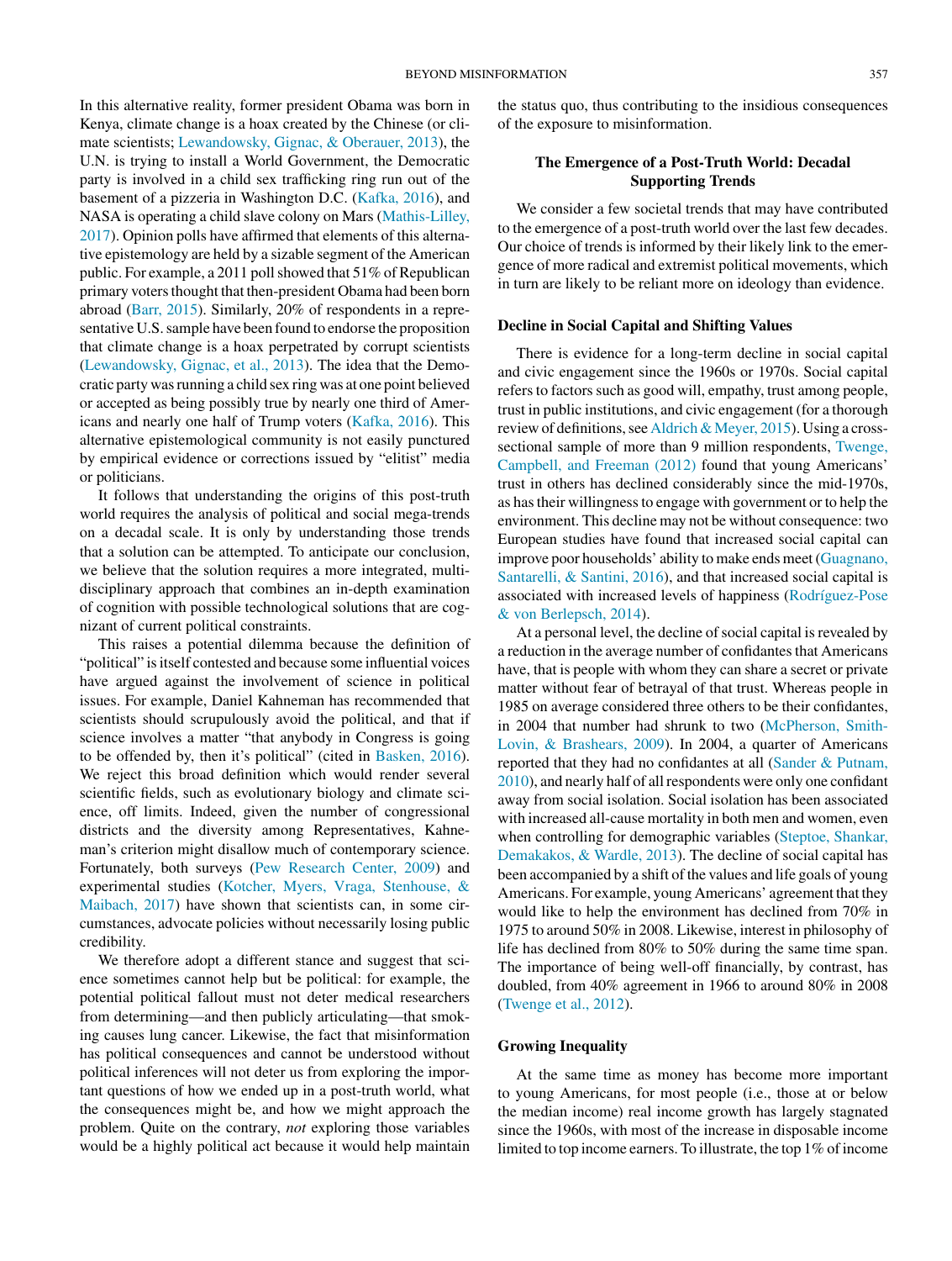earners captured 85% of the total income growth between 2009 and 2013. In consequence, by 2013 the top 1% made more than 25 times as much as the remaining 99% of the population [\(Sommeiller,](#page-16-0) Price, & Wazeter, 2016).

The consequences of inequality are manifold and have been thoroughly examined (e.g., Piketty & Saez, 2014; [Wilkinson](#page-15-0) & Pickett, 2009). Here we therefore focus on the finding that inequality is associated with political polarization. For example, in an analysis of voting in the U.S. Senate, [Garand](#page-13-0) (2010) found that U.S. senators from states with high levels of income inequality were more polarized than other senators. Similarly, in an analysis spanning 44 countries, [Andersen](#page-12-0) and Curtis (2012) found that the association between household income and class identification—a proxy for economic polarization—is stronger in unequal countries than in countries with lesser inequality.

**Increasing polarization.** There is little doubt that political polarization in the U.S. hasincreased since the 1970s. The extent of polarization is such that when Americans are relocating, they now preferentially move into communities that are ideologically more congruent (Motyl, Iyer, Oishi, [Trawalter,](#page-15-0) & Nosek, 2014). Similarly, political opinions are more strongly correlated between spouses than other social or biometric traits, and this interspousal homogeneity seems to arise during mate selection rather than being the result of persuasion (Alford, [Hatemi,](#page-12-0) Hibbing, Martin, & Eaves, 2011). Iyengar and [Westwood](#page-14-0) (2015) reported a series of studies showing that the extent of affective political polarization—that is, the tendency of Republican or Democratic partisans to view members of the opposing party negatively and members of the same party positively—is as strong or often greater than affective polarization based on race (see also [Abramowitz](#page-12-0) & Webster, 2016).<sup>3</sup>

There is growing evidence that this polarization did not emerge from a symmetric "drifting apart" of the two main parties. Instead, the polarization appears to be largely the result of the Republican party moving further to the right during the last few decades. In a quantitative analysis of voting patterns in the U.S. Congress between 1879 and 2013, Hare and [Poole](#page-13-0) (2014) found that today's Democrats have shifted little during the past 40 years. Republicans, by contrast, were found to have moved towards the right in a manner unprecedented since the 1880s.

The drivers for this asymmetrical polarization can be illustrated using climate change as a case study. There is a plethora of evidence that the current polarization of the climate debate is the result of a decade-long concerted effort by conservative political operatives and think tanks to cast doubt on the overwhelming scientific consensus that the Earth is warming from human greenhouse gas emissions (e.g., Dunlap, McCright, & Yarosh, 2016; McCright & Dunlap, 2011a, 2011b; Oreskes & Conway, 2010). To illustrate, in a quantitative textual analysis of more than 39 million words produced by 164 climate-contrarian organizations between 1993 and 2013, Farrell  $(2015a)$  found that corporate funding was associated with the language and thematic content of polarizing discourse on climate change. To illustrate, entities that received corporate funding were most likely to generate material between 2008 and 2013 that focused on temperature trends. During that time period, recent global warming fell below the long-term trend. This talking point became known as the "pause" or "hiatus" in global warming in public debate [\(Boykoff,](#page-12-0) 2014) and scientific discourse ([Lewandowsky,](#page-14-0) Oreskes, Risbey, Newell, & Smithson, 2015), notwithstanding the fact that there is no discernible statistical evidence for a pause orslowing in warming (Cahill, [Rahmstorf,](#page-12-0) & Parnell, 2015; Foster & Abraham, 2015; Lewandowsky, Risbey, & Oreskes, 2015, 2016; Rahmstorf, Foster, & Cahill, 2017). Thus, while climate change used to be a bipartisan issue in the 1980s, the Republican party has arguably moved from evidence-based concern to industry-funded denial (Dunlap & [Jacques,](#page-13-0) 2013; Dunlap & McCright, 2011).

# **Declining Trust in Science**

The politically-driven asymmetric polarization over climate change is not an isolated case. There has been a general decline of trust in science among conservatives during the last 40 years or so. By contrast, trust in science has remained unchanged (and high) among liberals [\(Gauchat,](#page-13-0) 2012).

When specific issues other than climate change are targeted in opinion surveys, there is widespread evidence for asymmetric rejection of well-established scientific findings by conservatives but not liberals (for a review, see [Lewandowsky](#page-14-0) & Oberauer, 2016). This asymmetry extends to issues such as vaccinations [\(Hamilton,](#page-13-0) Hartter, & Saito, 2015; Kahan, Braman, Cohen, Gastil, & Slovic, 2010; Lewandowsky, Gignac, et al., 2013) that some media reports had identified as being the presumed domain of left-wing anti-science [\(Mooney,](#page-15-0) 2011). Trust in scientists is lower among conservatives than liberals even for issues such as nuclear power and genetically-modified foods ([Hamilton,](#page-13-0)  $2015$ <sup>4</sup> on which one might expect a fair degree of political opposition on the political left.

#### **Politically Asymmetric Credulity**

Recent research has pointed to the possibility that people's susceptibility to misinformation may also be asymmetrically distributed across the political divide. There is a plethora of research into the cognitive and psychological differences between liberals and conservatives, and it is difficult to escape the conclusion that some of those differences are notable (for a recent review of those asymmetries based on a total sample of more than 450,000 [participants,](#page-13-0) see Jost, [2017\).](#page-14-0) It would therefore not be altogether unexpected if susceptibility to misinformation also differed with political orientation.

Sterling, Jost, and [Pennycook](#page-16-0) (2016) examined whether economic conservatism might be associated with susceptibility to "bullshit"; that is, utterances designed to impress but generated

<sup>3</sup> Lelkes [\(2016\)](#page-14-0) has argued that the polarization is the result of *partisans* becoming more polarized, and disliking each other increasingly, whereas the population overall has not drifted apart quite as far.

<sup>4</sup> The results of [Hamilton](#page-13-0) (2015) are based on a poll of New Hampshire residents, rather than a nationally-representative survey.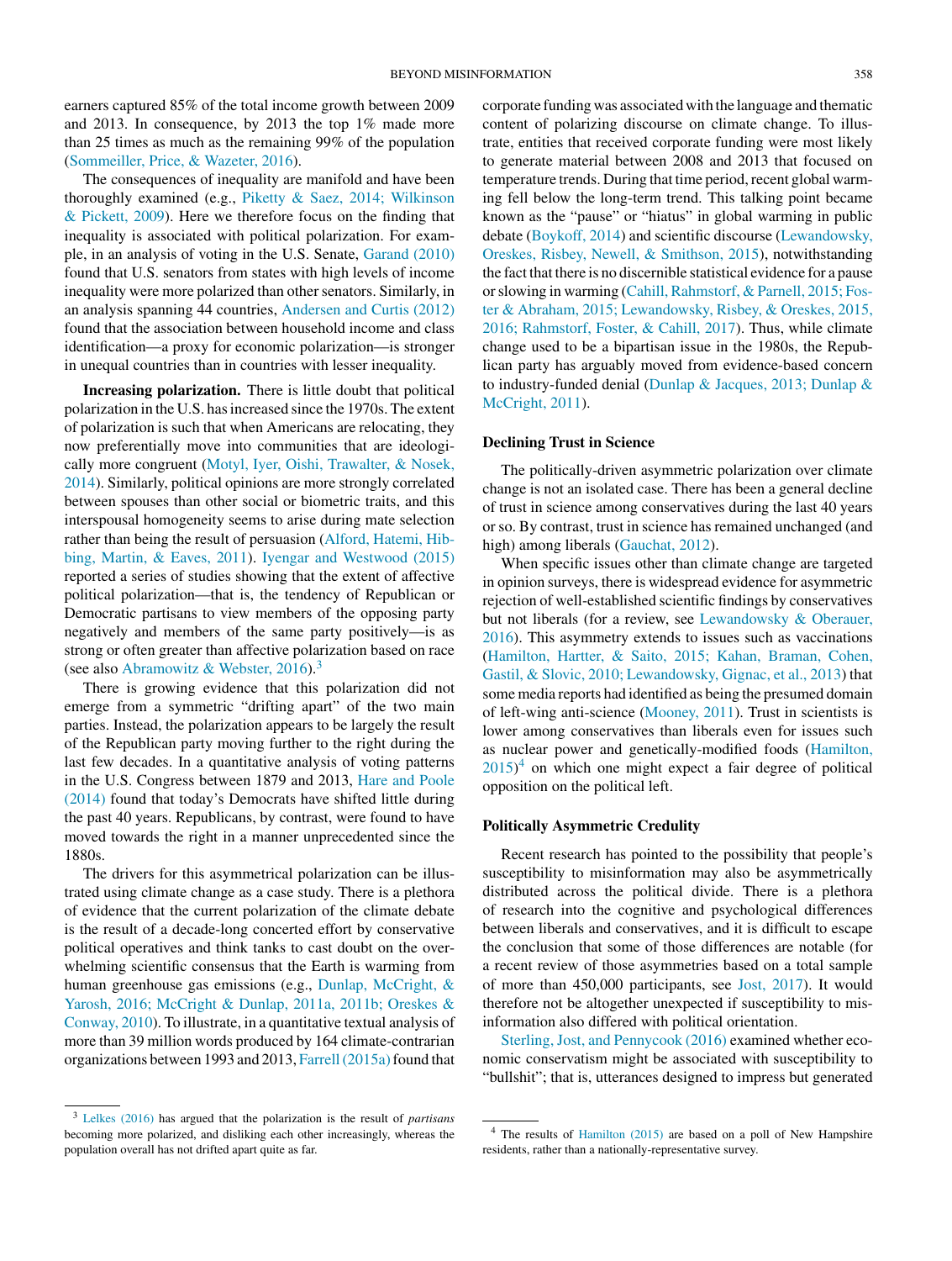without any concern for the truth [\(Pennycook,](#page-15-0) Cheyne, Barr, Koehler, & Fugelsang, 2015). [Sterling](#page-16-0) et al. (2016) used sentences that were randomly generated from a set of buzzwords, yielding statements such as "we are in the midst of a selfaware blossoming of being that will align us with the nexus itself" or "consciousness is the growth of coherence, and of us." Because those statements are the product of a random generator that simply selects buzzwords and combines them in a syntactically plausible manner, they cannot contain adequate meaning although the presence of buzzwords may suffice to imply some profound deeper truth. When participants rated statements of this type on how profound they appeared, those ratings were found to be modestly but significantly associated with people's beliefs in free-market economics. That is, the more people endorsed neoliberal economics, the more they rated bullshit statements as profound.

Parallel results were reported by [Pfattheicher](#page-15-0) and Schindler (2016), who found that endorsement of pseudo-profound bullshit statements was associated with general conservatism and support for the Republican candidates for president at the time. Importantly, no such association existed for mundane statements (e.g., "a wet person does not fear the rain"). The results therefore speak against there being a general tendency among conservatives to see profoundness in everything. Instead, it is pseudo-profoundness in bullshit statements that is mistaken for profundity by conservatives.

Fessler, Pisor, and [Holbrook](#page-13-0) (2017) extended this line of research to statements about putative hazards (e.g., "kale contains thallium, a toxic heavy metal, that the plant absorbs from soil") that participants had to rate for their truth value. Unlike the bullshit sentences used by [Pfattheicher](#page-15-0) and Schindler (2016) and [Sterling](#page-16-0) et al. (2016), these statements had a clear discernible meaning, although 14 out of 16 statements presented to participants were actually false. [Fessler](#page-13-0) et al. (2017) found that participants who were more conservative exhibited greater credulity for information about hazards. That is, conservatives were more likely to believe that kale contains thallium than liberals (there is no good evidence that it does). This correlation was absent for similar statements that underscored putative benefits (e.g., "eating carrots results in significantly improved vision"), which is consonant with a large body of research that has associated a negativity bias—a greater physiological response and allocation of more psychological resources to negative stimuli—with conservatism [\(Hibbing,](#page-14-0) Smith, & Alford, 2014). On balance, although the number of studies to date is limited, there is empirical reason to expect certain types of misinformation, namely pseudo-profound bullshit and claims about hazards, to be accepted more readily among conservatives than liberals.

## **Evolution of the Media Landscape**

No contemporary analysis of societal trends can be complete without commenting on the rapid transformation of the media landscape. Whereas the public had access to a limited but relatively invariant set of offerings in the 1970s, today we are confronted with a plethora of competing, often chaotic, voices online. At the same time, the number of journalists working for daily papers in the U.S. dropped from around 55,000 in 2000 to 33,000 in 2015 ([Painter,](#page-15-0) 2017).

This transformation has been analyzed in detail elsewhere (e.g., Curran, Fenton, & [Freedman,](#page-13-0) 2012; Deuze & Witschge,  $2017$ ; here, we limit ourselves to the lines of evidence that reveal the links between this transformation of the media landscape on the one hand, and polarization and the emergence of a post-truth world on the other.

First, the flexibility and fractionation offered by social media has allowed people to choose their favored "echo chamber" in which most available information conforms to pre-existing attitudes and biases. One consequence of exposure to ideologically slanted media is the formation of inaccurate beliefs even when relevant evidence is understood correctly ([Garrett,](#page-13-0) Weeks, & Neo, 2016). That is, when knowledge of the evidence is statistically controlled, the usage of partisan websites has a large effect on people's misperceptions. To illustrate, a Republican who knows the relevant evidence will respond incorrectly to questions about former president Obama's place of birth or Iraqi WMD only 3% of the time. A person with the same knowledge and political views would answer those questions incorrectly more than 30% of the time if they are a heavy user of conservative websites. A similar effect, albeit smaller in magnitude, was observed for Democrats with questions about Mitt Romney's record of outsourcing jobs [\(Garrett](#page-13-0) et al., 2016).

Although considerable choice of media content became available with the advent of cable TV in the 1980s, the proliferation of media online, combined with platforms such as Facebook that custom-deliver content consonant with a user's likes and behaviors, has rapidly accelerated the creation of alternative epistemic realities (Del Vicario et al., 2016; Jasny, [Waggle,](#page-13-0) & Fisher, 2015). Often known as "filter bubbles" ([Pariser,](#page-15-0) 2011), the creation of custom-designed information environments permeates much of our online existence, from helpful purchase suggestions on Amazon to the ads inserted into other websites by Google based on one's recent search history.

Second, the advent of greater consumer choice has also introduced greater heterogeneity among audiences in the extent to which they are misinformed about important issues. For example, it has repeatedly been shown that people who report that they source their news from public broadcasters (NPR or PBS) become *better* informed the more attention they report paying to the news, whereas the reverse is true for self-reported consumers of Fox News (Kull, [Ramsay,](#page-14-0) & Lewis, 2003). Among the latter group, increasing frequency of news consumption is often associated with an *increased* likelihood that they are misinformed about various issues, such as the place of then-president Obama's birth or the existence of a strong scientific consensus on climate change [\(Ramsay,](#page-15-0) Kull, Lewis, & Subias, 2010).

Third, online political discourse has become characterized by extreme incivility. It has been suggested that Twitter, in particular, promotes public discourse that is "simple, impetuous, and frequently denigrating and dehumanizing," and that "fosters farce and fanaticism, and contributes to callousness and contempt" (Ott, [2017,](#page-15-0) p. 60). Even putting aside Twitter, there is much evidence of incivility. One aspect of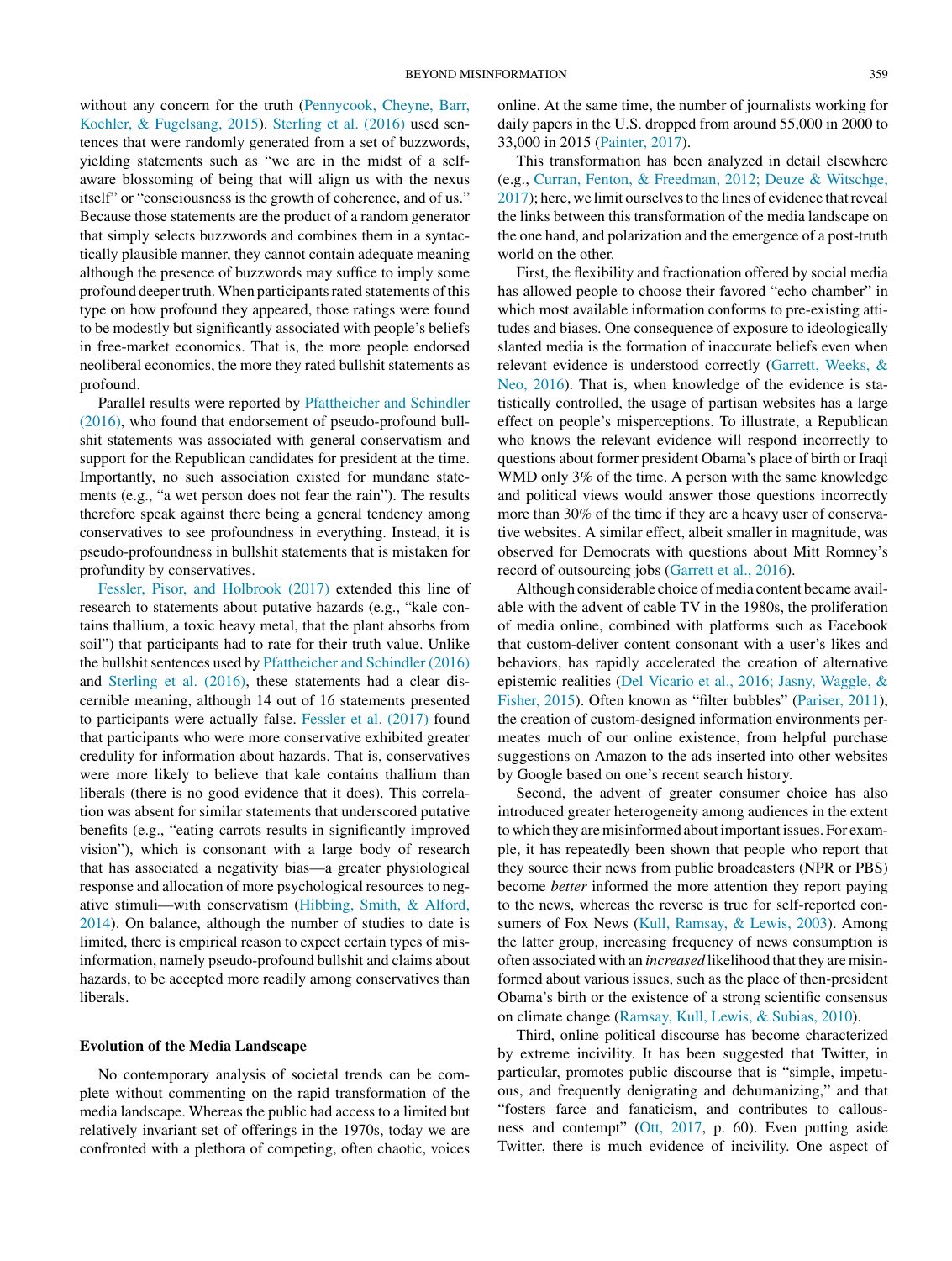this incivility is outrage, characterized as "political discourse involving efforts to provoke visceral responses (e.g., anger, righteousness, fear, moral indignation) from the audience through the use of overgeneralizations, sensationalism, misleading or patently inaccurate information, ad hominem attacks, and partial truths about opponents" [\(Sobieraj](#page-16-0) & Berry, 2011, p. 20). In a quantitative content analysis of four media formats (TV, radio, online blogs, and mainstream newspaper columns), [Sobieraj](#page-16-0) and Berry (2011) found that although both sides of politics resort to the same set of tools of outrage (e.g., insulting language, name calling, mockery, and sarcasm), the prevalence of outraged discourse on political blogs, talk radio, and cable news is 50% greater on the political right than the political left. Thus, if content wasfree of outraged discourse, the probability of the person being on the left was 60% (and 40% that they were on the right), whereas if content was suffused with outrage, the probability of the person being on the left was near zero, whereas it was above 80% that they would be on the political right.

Fourth, the psychological distance and associated deindividuation between online participants contributes to impoliteness, which in turn fosters group polarization (e.g., [Lorenzo-Dus,](#page-15-0) Blitvich, & Bou-Franch, 2011). For example, exposure to uncivil blog comments can polarize risk perceptions of nanotechnology along the lines of religiosity and issue support ([Anderson,](#page-12-0) Brossard, Scheufele, Xenos, & Ladwig, 2013). One particularly toxic form of online behavior, known as trolling, has repeatedly been associated with several or all of the dark tetrad of personality attributes: namely, narcissism, Machiavellianism, psychopathy, and sadism (Buckels, Trapnell, & Paulhus, 2014; Craker & March, 2016; Synnott, Coulias, & Ioannou, 2017). Trolling involves a combination of deception, aggression, and seemingly senseless disruption of civil online discourse. Trolls are thought to be driven by gaining negative power and influence over others by creating social chaos and negative interpersonal interactions (Craker & [March,](#page-13-0) 2016).<sup>5</sup>

Finally, and perhaps most important, the fractionation of the media has created a reward structure for politicians to engage in strategic extremism (Glaeser, [Ponzetto,](#page-13-0) & Shapiro, 2005). Although conventional wisdom holds that vote-maximizing politicians should cater to the middle, chasing the median voter (cf. [Downs,](#page-13-0) 1957), extremism is rewarded when a politician gains more from energizing their own supporters than they lose by alienating median or opposing voters. This relative benefit of extremism can only occur when awareness of a politician's message is higher among his or her supporters than it is among the opponent's supporters. This differential targeting of political messages is facilitated by the existence of echo chambers that are primarily inhabited by partisans but have little effect on others.

A recent development that exploits and promulgates the existence of echo chambers involves the automatic recognition of people's personality attributes from their pattern of behavior on

social media. Youyou, [Kosinski,](#page-16-0) and Stillwell (2015) showed that a computer algorithm could infer people's personality on the basis of just 10 Facebook likes more accurately than human work colleagues. This success rate increased with the number of likes, and the program outperformed people's spouses—the best available human judges—when it had access to 300 likes. The more than one billion Facebook users worldwide ([Synnott](#page-16-0) et al., 2017) reveal much about their personality, whether they like it or not.

This ability to predict important aspects of a person from a small set of electronic traces has arguably been exploited during the recent Brexit referendum in the U.K. and during the 2016 U.S. presidential election. A small marketing company, Cambridge Analytica, claims to have developed unique votertargeting models that permitted campaign operatives to depress turnout among potential Clinton voters and to discover hidden Trump voters ([Persily,](#page-15-0) 2017). The effects—and ethics—of such micro-targeting of advertising remain to be fully understood, but the current "disruption in democratic governance" has been squarely linked to social media ([Persily,](#page-15-0) 2017, p. 75).

## **Characterizing Post-Truth Discourse and Politics**

The trends just reviewed are tied to the emergence of the current post-truth malaise. We are now facing a situation in which a large share of the populace is living in an epistemic space that has abandoned conventional criteria of evidence, internal consistency, and fact-seeking. It follows that the current state of public discourse can no longer be [examined](#page-12-0) through the lens of misinformation that can be debunked but as an alternative reality that is shared by millions.

The nature of this alternative epistemic space can be better understood by drawing on research into denial of climate science. Around 97% of climate scientists agree on the fundamental fact that the Earth is warming from greenhouse gas emissions (e.g., [Anderegg](#page-12-0) et al., 2010; Cook et al., 2013, 2016). In the absence of notable scientific dissent, much of the opposition to mainstream climate science, like any other form of science denial, involves non-scientific outlets such as blogs (Diethelm & McKee, 2009; [Lewandowsky,](#page-13-0) Oberauer, & Gignac, 2013; McKee & Diethelm, 2010). There is much evidence that this body of contrarian opinions should not be considered an equally valid alternative. For example, the small number of peerreviewed publications that oppose the scientific consensus have been identified as being flawed ([Abraham](#page-12-0) et al., 2014; Benestad et al., 2016). Likewise, in blind expert tests climate-contrarian talking points have been repeatedly identified as representing misleading interpretations of the data ([Lewandowsky,](#page-14-0) Ballard, Oberauer, & Benestad, 2016; Lewandowsky, Risbey, et al., 2016). Other analyses of contrarian rhetoric have shown that climate science denial does not present a coherent alternative explanation of climate change. On the contrary, the arguments offered by climate denial are intrinsically incoherent [\(Lewandowsky,](#page-14-0) Cook, & Lloyd, 2016). Climate-science denial is therefore best understood not as an alternative knowledge claim but as a political operation aimed at generating uncertainty in the public's mind in order to preserve the status quo and

<sup>5</sup> In addition to fostering polarization [\(Lorenzo-Dus](#page-15-0) et al., 2011), online trolling and other forms of cyber-bullying have also been associated with increased risk of suicide in adolescents ([Bauman,](#page-12-0) Toomey, & Walker, 2013).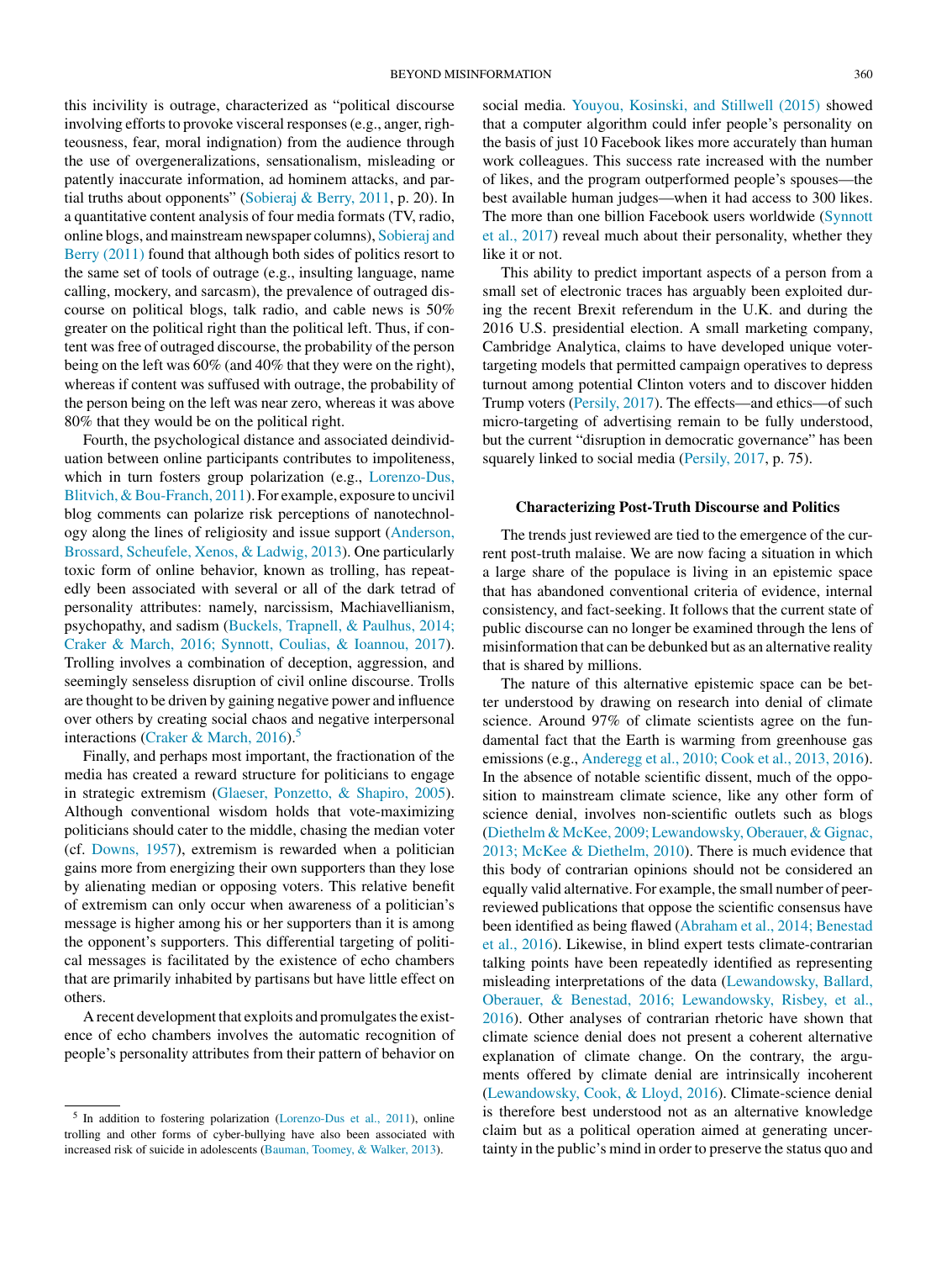to delay climate-change mitigation (e.g., Oreskes & [Conway,](#page-15-0) 2010).

We propose that most other post-truth claims similarly do not seek to establish a coherent model of reality. Rather, they erode trust in facts and reality, to the point where facts no longer matter or are not even acknowledged to exist. We noted earlier that in behavioral experiments the presentation of misinformation can counter the effects of factual information (Cook et al., 2017; McCright et al., 2016; van der Linden et al., 2017). Here we extrapolate those empirical results to a tentative analysis of the possible political purpose and effect of post-truth claims. Because of the recency of these developments, at the time of this writing there was hardly any empirical research or data available. Our analysis thus draws mainly on media commentators and must necessarily remain sketchy. However, we believe that it identifies important issues for future research.

An obvious hallmark of a post-truth world is that it empowers people to choose their own reality, where facts and objective evidence are trumped by existing beliefs and prejudices. This can be amplified by leaders who model deception and delusion as adequate means to garner support. In this world, lying is not only accepted, it is rewarded. Falsifying reality is no longer about changing people's beliefs, it is about asserting power. As [Gopnik](#page-13-0) (2017) described President Trump's claim about the 3 million illegally cast votes that he proffered to explain his loss of the popular vote, "The lie is not a claim about specific facts; the lunacy is a deliberate challenge to the whole larger idea of sanity. Once a lie that big is in circulation, trying to reel the conversation back into the territory of rational argument becomes impossible."

This theme—that the series of overt falsehoods emanating from the White House (according to the *Washington Post*, President Trump has made 469 false or misleading claims in the first 99 days of his presidency; [https://www.washingtonpost.](https://www.washingtonpost.com/graphics/politics/trump-claims/) [com/graphics/politics/trump-claims/](https://www.washingtonpost.com/graphics/politics/trump-claims/)) creates a sense of uncertainty about whether any facts are knowable at all—is echoed by the editorial board of the *Bangor Daily News*, who cite an anonymous memo circulating on the internet, arguing that in response to such overt lies "A third of the population will say 'clearly the White House is lying,' a third will say 'if Trump says it, it must be true,' and the remaining third will say 'gosh, I guess this is unknowable.' The idea isn't to convince these people of untrue things, it's to fatigue them, so that they will stay out of the political process entirely, regarding the truth as just too difficult to determine" ([http://bangordailynews.com/](http://bangordailynews.com/2017/01/23/opinion/editorials/there-are-not-alternative-facts-just-truth-and-lies/) [2017/01/23/opinion/editorials/there-are-not-alternative-facts](http://bangordailynews.com/2017/01/23/opinion/editorials/there-are-not-alternative-facts-just-truth-and-lies/)[just-truth-and-lies/\)](http://bangordailynews.com/2017/01/23/opinion/editorials/there-are-not-alternative-facts-just-truth-and-lies/). Those concerns are mirrored by analysts

of Russian propaganda and disinformation campaigns (e.g., [Pomerantsev](#page-15-0) & Weiss, 2014).<sup>6</sup>

Another discernible role of post-truth statements is that they serve to distract the public from unwanted information or

potentially unpopular policy actions, which as a result of the distraction can go uncommented or unnoticed. For example, President Trump unleashed a Twitter tirade against a Broadway production of *Hamilton* after its cast read an open letter at the end of a show, pleading for respect of a "diverse America." This Twitter event coincided with the revelation that President Trump had agreed to a \$25 million fraud settlement of three lawsuits [targeting](#page-12-0) his (now defunct) Trump University. The Twitter controversy arguably served as a welcome distraction from the settlement, which included a \$1 million penalty payment to the State of New York ([Bulman,](#page-12-0) 2016). The success of this distraction can be illustrated by comparing the Google search trends for the two search terms *"Trump University" settlement* and *Trump Hamilton* [\(Figure](#page-9-0) 1). It is clear from the figure that the court settlement was of considerably less interest to the public than the Twitter event relating to a Broadway play.

A further aspect of the post-truth world appears to be an increasing fluidity of allegiances: not only do facts not matter (e.g., to voting intentions; [Swire](#page-16-0) et al., 2017), but anyone can be turned into a friend or foe, even if this implies a departure from long-standing beliefs and principles. For example, recent survey data have revealed that among Republicans, approval for Vladimir Putin, the Russian leader widely considered to be at least autocratic if not despotic, has increased between 2015 and 2017 ([Kiley,](#page-14-0) 2017). Although Putin is still viewed unfavorably by the majority of Republicans (61%), this represents a decline from 74% two years earlier. Conversely, approval ratings among Republicans have risen from 11% to 27% during the same period. The survey data suggest that decades of Cold War and anti-Russian sentiment among Republicans outlived their utility when a new party leader emerged who has expressed greater sympathy towards the Russian president than previous Republican leaders. In fact, only 20% of Republicans now see Russia as an adversary of the U.S., compared to 38% of Democrats. Those numbers are an almost precise mirror image of the situation in 2014, when Republicans were more likely to consider Russia to be an adversary than Democrats (Kiley, [2017\).](#page-14-0)

A final notable aspect of post-truth discourse isthat it invokes processes that render it self-perpetuating. One such process is that if it becomes permissible to believe whatever one wants, beliefs become harder to change because contrary evidence fails to find traction (or may ironically strengthen previously-held beliefs; Nyhan & [Reifler,](#page-15-0) 2010). A second, potentially more pernicious process is that people tend to persist in beliefs that they *believe* to be widely shared—irrespective of whether or not they *are* actually widely shared. To illustrate, in two Australian surveys on people's attitudes about climate change, [Leviston,](#page-14-0) Walker, and Morwinski (2013) found the proportion of people who denied that climate change was happening to be small (between 5% and 7%). However, those minority respondents thought that their opinion was shared by between 43% and 49% of the population. The massive discrepancy between actual and believed prevalence of an opinion (around 40% in this case) is known as the false consensus effect (e.g., [Krueger](#page-14-0) & Zeiger, 1993). When people believe that their opinion is widely shared,

<sup>6</sup> At the time of this writing, the alleged connections between the Trump campaign and Russian state actors are avidly discussed in the media. We do not consider those claims in our analysis because their validity remains to be established.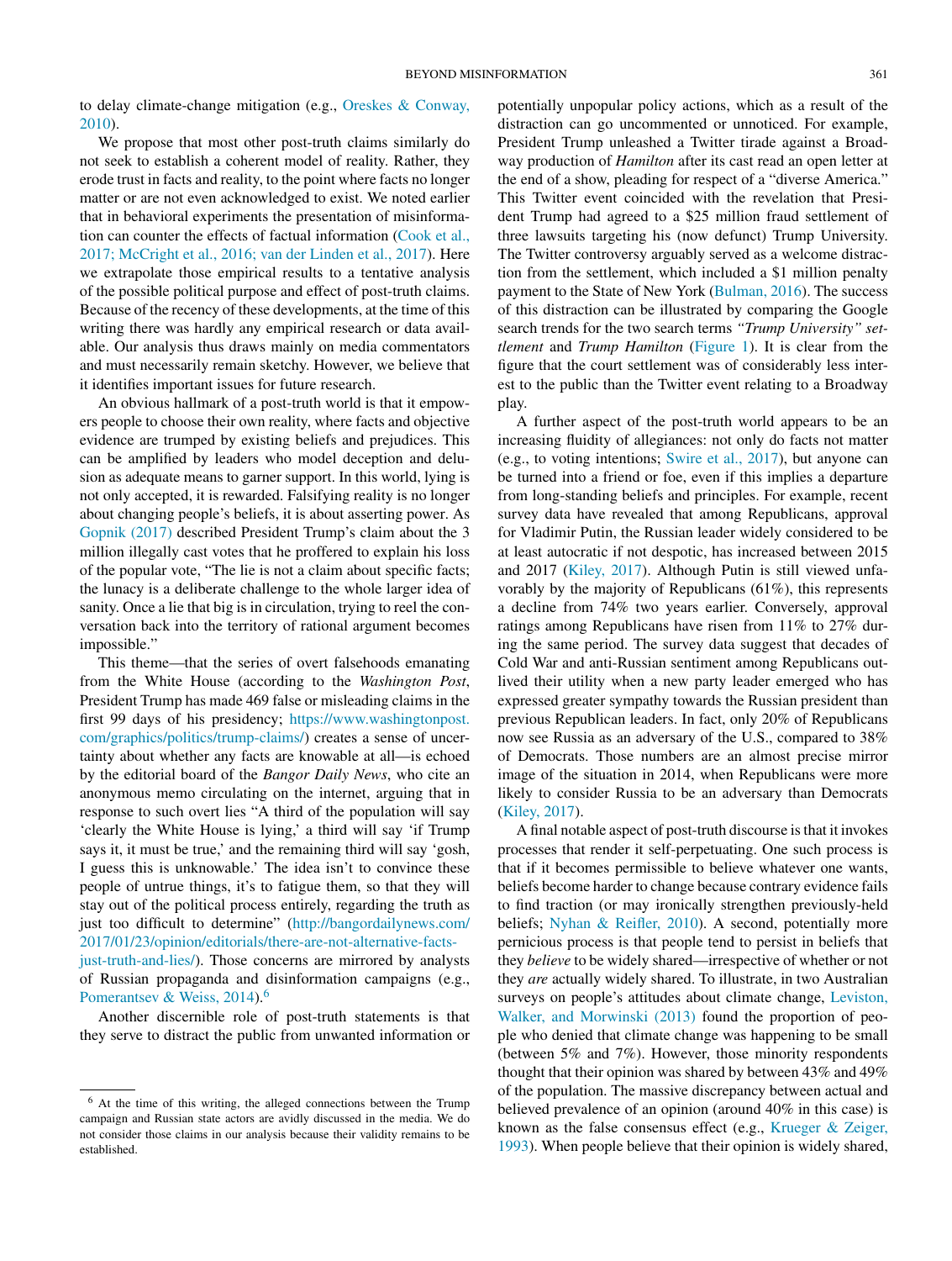<span id="page-9-0"></span>

**Figure 1.** Google Trends results for the two search terms *"Trump University" settlement* and *Trump Hamilton*, conducted on 29 April 2017. Google trends provides time series of worldwide web search volumes for specified search terms. Google Trends is considered a good indicator of interest, attention, and public opinion over time (e.g., Ortiz et al., [2011\).](#page-15-0) The search results are scaled such that the maximum interest recorded across search terms and across the temporal window is assigned the number 100, and all other data points are then scaled relative to that maximum.

they are particularly resistant to belief revision ([Leviston](#page-14-0) et al., 2013), are less likely to compromise, and are more likely to insist that their own views prevail [\(Miller,](#page-15-0) 1993). In light of the fractionation of the media landscape into echo chambers (e.g., Jasny et al., [2015\),](#page-14-0) we can expect that many people will believe that their opinions, however exotic or unsupported by evidence, are widely shared, thereby rendering them resistant to change or correction.

# **Where to? Possible Solutions to the Post-Truth Crisis**

We have argued that a notable segment of the American public now subscribes to a non-standard epistemology that does not meet conventional criteria of evidentiary support. This non-standard epistemology is buttressed by statements from politicians and parts of the news media. We propose that the fallout from this post-truth demagoguery is not insignificant, in particular because this non-standard epistemology contains within it psychological mechanisms to self-perpetuate.

How can we move on from this state of affairs? Given how widespread the problem has become, further laboratory experimentation to derive better communication and debunking tools will, by itself, be insufficient. Techniques for correcting misinformation are bound to remain helpful and necessary, and effectively pointing out logical flaws in argumentation will continue to be valuable in inoculating people against potential disinformation campaigns (Cook et al., 2017; Ecker, [Hogan,](#page-12-0) & Lewandowsky, 2017; Schwarz et al., 2016).

But we must look beyond those basic tools. The solution to the post-truth malaise ultimately must be informed by political constraints and must fit within those constraints. For the sake of the argument, we assume that those constraints are favorable, and that there is a sufficiently strong political recognition that the current information landscape is unsatisfactory. What might the solution involve?

Our preferred approach is perhaps best described as "technocognition": that is, an inter-disciplinary approach to the design of information architectures that incorporates principles borrowed from behavioral economics to "nudge" [\(Thaler](#page-16-0) & Sunstein, 2008) against the spread of misinformation, combined with a cognitively inspired program to educate the public and improve journalistic practices. In a nutshell, the idea of technocognition is to design better information architectures that can build bridges between the socially-defined epistemic islands that define the post-truth era. If technology can facilitate such epistemic fractionation in the first place ([Persily,](#page-15-0) 2017), then it stands to reason that it might also contribute to the solution.

## **Cognition of Inoculation and Discernment**

There is a sizeable literature in the global security arena that has confronted the problem of disinformation in various guises, most recently in the context of Russia's presumed disinformation campaigns against Western interests (e.g., [Abrams,](#page-12-0) 2016; Bjola & Pamment, 2016; Kragh & Åsberg, 2017; Pomerantsev & Weiss,  $2014$ .<sup>7</sup> That research has come to conclusions not dissimilar to ours. For example, Bjola and [Pamment](#page-12-0) (2016) concluded that Russian propaganda can be "digitally contained" by "supporting media literacy and source criticism,

<sup>7</sup> We take no position here on the issue of whether or not Russia is seeking to unduly influence Western societies by digital propaganda. The conclusions of that literature are independent of what presumed (or indeed real) threat motivated it.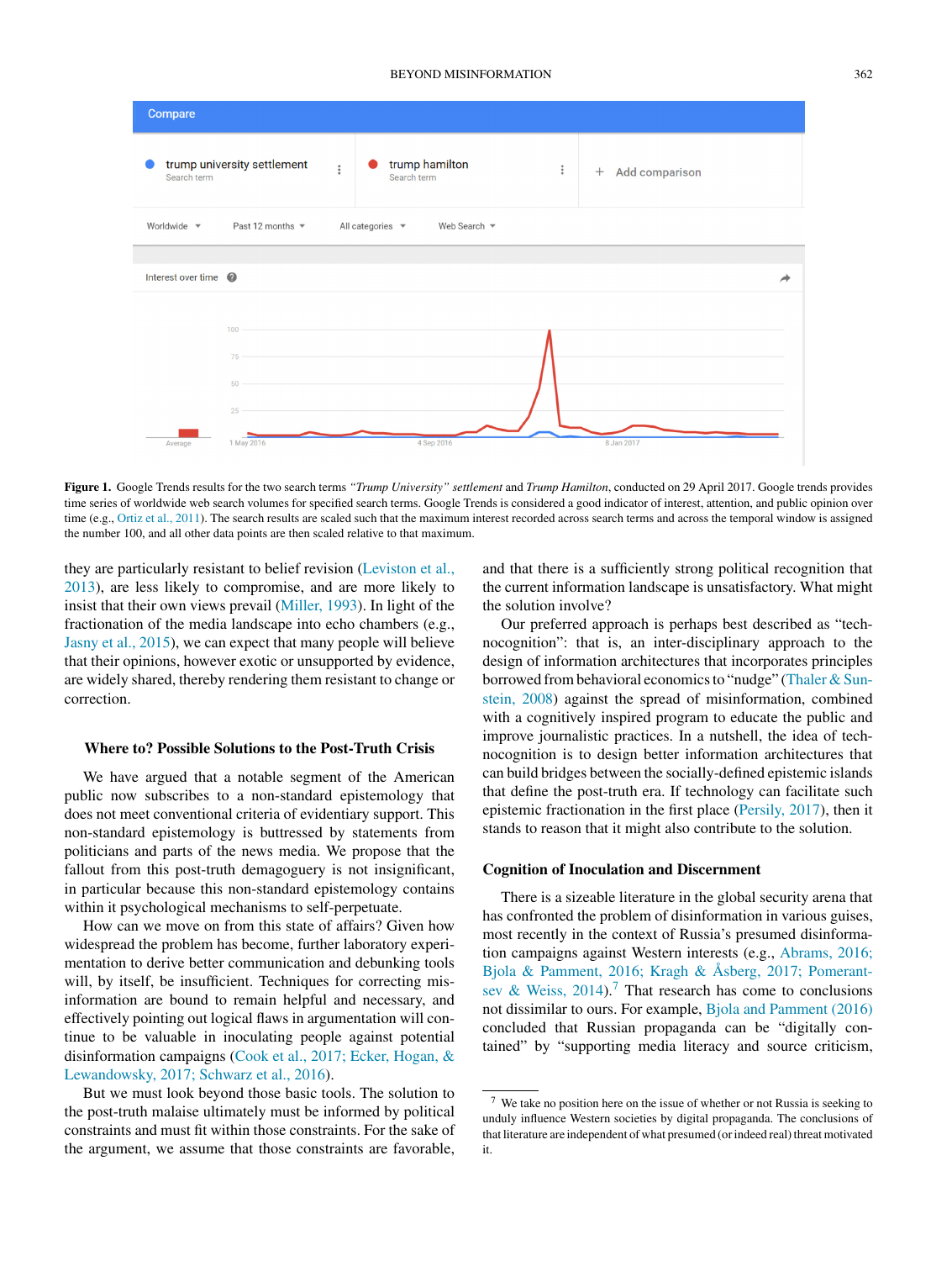encouraging institutional resilience, and promoting a clear and coherent strategic narrative capable of containing the threat from inconsistent counter-messaging. Ultimately, the citizens of the EU and Eastern neighbourhood must be supported so that they can cease to be targets of propaganda, and instead act as nodes in its containment" (p. 9).

[Pomerantsev](#page-15-0) and Weiss (2014) provided a set of recommendations that were crafted to counter Kremlin propaganda but that can be generalized to the general post-truth problem.The following list extends and augments [Pomerantsev](#page-15-0) and Weiss (2014)'s recommendations:

- 1. An international NGO is required that could create a recognized rating system for disinformation and would provide tools with which it can be recognized. Pioneering developments along those lines exist already, for example in the form of the ClimateFeedback (<http://www.climatefeedback.org/>) organization which provides fact-checking of media articles in the climate arena.
- 2. A "Disinformation Charter" should be developed for media and bloggers that defines what is acceptable and unacceptable behavior and commits signing organizations to standards of accuracy.
- 3. Many newspapers already employ ombudsmen or editors who oversee the paper's operation and respond to public critique. The new position of a counter fake news editor would highlight disinformation that is circulating in the public sphere and would use the paper to debunk it.
- 4. At present, many representatives of think tanks and corporate front groups appear in the media without revealing their affiliations and conflicts of interest. This practice must be tightened and rigorous disclosure of all affiliations and interests must take center-stage in media reporting.
- 5. The public must be made aware of how "fake news" campaigns work and how they can be spotted. Inoculation strategies (e.g., [Cook](#page-12-0) et al., 2017) can limit the damaging effects of disinformation, but this requires further research and broader application.
- 6. General training in information literacy isrequired so students learn which information to trust, particularly online. Recent efforts along those lines have yielded promising results (e.g., Walton & [Hepworth,](#page-16-0) 2011).
- 7. People must be educated about (a) the realities of cyberbullying techniques, such as trolling and sock puppets, and how they can be countered, and (b) the mechanisms of automated filter bubbles as well as targeted disinformation and nudging campaigns based on their online profiles [\(Persily,](#page-15-0) 2017).
- 8. People should be encouraged to make their voices heard, not just to directly persuade, but also to influence people's perceptions of norms and the prevalence of opinions, so that false-consensus effects do not arise. Even a few dissenting voices can shift the perceived social norm (i.e., the perceived range of acceptable views), thus legitimizing opposition and encouraging evidence-based discourse. In this context, it is important for scientists to know that engagement in advocacy

does not necessarily hurt their credibility ([Kotcher](#page-14-0) et al., 2017).

# **The Technology of Overcoming the Post-Truth Malaise**

On the technological side, there has been much promising recent work. At the time of this writing, the response of internet giants such as Facebook and Google to the post-truth crisis was ongoing and has been unfolding rapidly. We list a sample of developments that appear promising:

- 1. Algorithmic fact checkers, that is computer programs that automatically detect misinformation, are presently in their infancy. However, initial research has established their feasibility. For example, [Ciampaglia](#page-12-0) et al. (2015) showed that using a knowledge representation that was extracted from Wikipedia, an algorithm consistently assigned greater truth value to statements that were independently known to be true than to false statements. Fact checkers of this type could be added to the information returned by search engines. Indeed, at the time of this writing, Google has been experimenting with fact-checking and disinformation alerts as parts of their routine search results (with, arguably, limited success thus far).
- 2. Provided that fact checking is available, this information can be used to alert users of social media that something they are about to share is likely false. At the time of this writing, Facebook appears to have commenced this practice. Likewise, Google provides additional information pointing to fact checks and debunking websites in response to certain search terms (e.g., "Obama birth certificate").
- 3. Google is also sponsoring development of a web-based app that combines machine learning and artificial-intelligence technologies to help journalists fact-check. The app will include the capability to search "big data" such as police and government records [\(Donnelly,](#page-13-0) 2017).
- 4. Reader comments on news articles and blog posts are known to affect other readers' impressions and behavioral intentions (e.g., Lee, 2012; [Stavrositu](#page-14-0) & Kim, 2015; Winter & Krämer, 2016). The mere tone of blog comments—that is, whether they are civil or uncivil—has been shown to affect people's attitudes towards scientific issues they do not understand well. [Anderson](#page-12-0) et al. (2013) have shown that when people read a neutral blog post about an issue such as nanotechnology, about which people typically know very little, exposure to uncivil comments, such as name calling and other expressions of incivility, polarized reader's views of the technology.

The fact that a few commenters can sway readers' opinion and can set the tone of discourse is of growing concern to internet news services and media providers. In response, some sites have introduced strict moderation of comments, as for example *TheConversation.com* which employs a "community manager" and has entertained options such as a "community council" to provide moderation [\(https://theconversation.](https://www.theconversation.com/involving-a-community-council-in-moderation-25547) [com/involving-a-community-council-in-moderation-25547](https://www.theconversation.com/involving-a-community-council-in-moderation-25547)). Another alternative that is being explored by at least one Norwegian site is the requirement that readers must pass a brief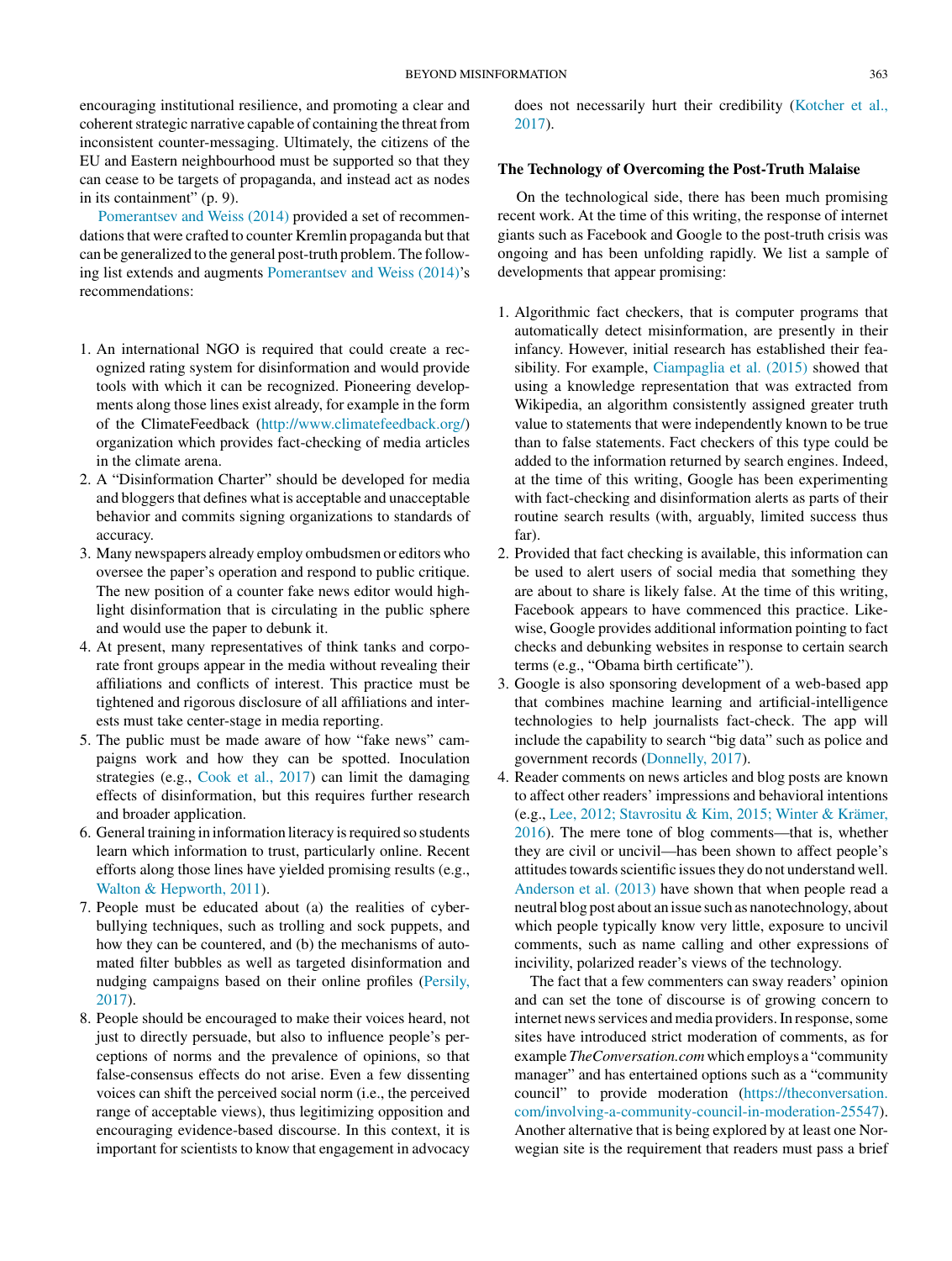comprehension quiz before being permitted to post comments ([http://www.niemanlab.org/2017/03/this-site-is-taking-the](http://www.niemanlab.org/2017/03/this-site-is-taking-the-edge-off-rant-mode-by-making-readers-pass-a-quiz-before-commenting/)[edge-off-rant-mode-by-making-readers-pass-a-quiz-before](http://www.niemanlab.org/2017/03/this-site-is-taking-the-edge-off-rant-mode-by-making-readers-pass-a-quiz-before-commenting/)[commenting/](http://www.niemanlab.org/2017/03/this-site-is-taking-the-edge-off-rant-mode-by-making-readers-pass-a-quiz-before-commenting/)). If it turns out to be successful, the latter idea appears particularly attractive because it can be automated and it is difficult to see how it could be construed as censorship.

5. At present, most online users are, knowingly or not, put into a filter bubble ([Pariser,](#page-15-0) 2011) based on their known preferences. For example, Facebook is presenting personalized posts to users that are consistent with their likes and other algorithmically inferred preferences. While convenient, those recommendations and other customization toolsfacilitate further fractionation of the public. One solution isto increase the social distance of suggested content from the person's preferences, to escape or at least to broaden the filter bubble. The challenge is to find material that is sufficiently different to burst the filter bubble without being so different that it will be disregarded for being too offensive to the user.

## **Cognitive Research Towards Overcoming Post-Truth**

The technocognitive approaches just outlined give rise to a number of basic research questions that require further applied cognitive research. We illustrate a few of those to provide pointers to future research:

- 1. To what extent do inoculation effects generalize across content domains? If people are taught to recognize a fake-expert strategy (e.g., Cook et al., [2017\),](#page-12-0) would this also enable them to recognize other rhetorical tools by which they might be misled, as for example cherry picking (e.g., [Lewandowsky,](#page-14-0) Ballard, et al., 2016)?
- 2. What are the long-term effects of information-discernment education programs in children and adolescents (e.g., Walton & Hepworth, 2011)? Are information-discernment skills resilient to the development of new rhetorical and political tools?
- 3. When people are nudged out of their filter bubbles, what isthe optimal novelty of the information being offered as an alternative? How far can proposed material sit outside people's comfort zone?
- 4. What is the effect of indicators of trustworthiness (such as badges awarded by independent fact checkers) on perceived credibility of websites?
- 5. To what extent does the abundance of "alternative facts" undermine people's general epistemology? Do people consider things still knowable when everything and anything is contested? Can people be made more resilient to the undermining of their epistemology by post-truth rhetoric?

There are at least two important ethical considerations that must inform pursuit of these research questions. First, even though we have repeatedly noted the strong link between worldview on the one hand, and susceptibility to misinformation and resistance to its correction on the other (e.g., conservative worldviews are strongly associated with rejection of the consensual scientific position on climate change), it does not follow that worldviews must be (or should be) changed. Quite to the contrary, behavioral scientists must respect and protect people's choices of political opinion and personal ideologies. Instead, we argue that worldview ought to be decoupled from the propensity to accept misinformation and resist its correction, for example by seeking worldview-congruent messengers who can deliver information without emotional challenge to the recipients (e.g., [Kahan](#page-14-0) et al., 2010). It is ethically permissible to seek optimal channels of communication for audiences across a broad range of personal views, but it would not be ethically permissible to develop tools to change people's worldview.

Second, in general our preferred solution to post-truth misinformation does not involve directives or censorship or other undemocratic means. Instead, we argue for the creation of better information architectures—by entirely transparent and democratic processes—that are more conducive to the circulation of valuable information rather than misinformation. By the same token, when we argue for the development of potential techniques to break filter bubbles or to educate people about information discernment, those techniques must aim to be politically neutral.

Our sketch is necessarily preliminary, but we are confident that cognitive science and applied research on memory and cognition, in conjunction with internet technology, have a crucial role to play in restoring a more evidence-based form of public discourse.

## **Concluding Remarks**

In the 1990s, the internet was celebrated as an invention that would inaugurate a new era of cultural and political democracy, perhaps through new forms of "e-government" and through direct contributions from citizen-journalists. [Curran](#page-13-0) et al. (2012) reviews some of those enthusiastic forecasts, which from today's perspective look asfalse and as amusing (or tragic) asthe predictions from the 1950s that nuclear power would make electricity so plentiful that it would ultimately be given away for free.

The early enthusiasm has given rise to a less optimistic view of the post-truth information landscape that has been curated by the internet. Although we have approached the present article from this less optimistic vantage point, we do not consider the current situation intractable. We suggest that post-truth misinformation has arguably been designed and used as a smokescreen to divert attention from strategic political actions or challenges(see discussion in connection with [Figure](#page-9-0) 1). On this assumption, post-truth politics—much like climate denial ([Lewandowsky,](#page-14-0) Cook, et al., 2016)—can be identified as a rational strategy that is deployed in pursuit of political objectives. One implication of this view is that post-truth politics may cease when its effectiveness is curtailed. This may occur once the public recognizes the underlying political objectives, and when the discrepancies between political propaganda and actual policy outcomes become apparent. For example, in the case of climate change, it is difficult to see how the strong physical signals provided by reality (e.g., record-breaking annual temperatures, heatwaves, excessive precipitation and flooding)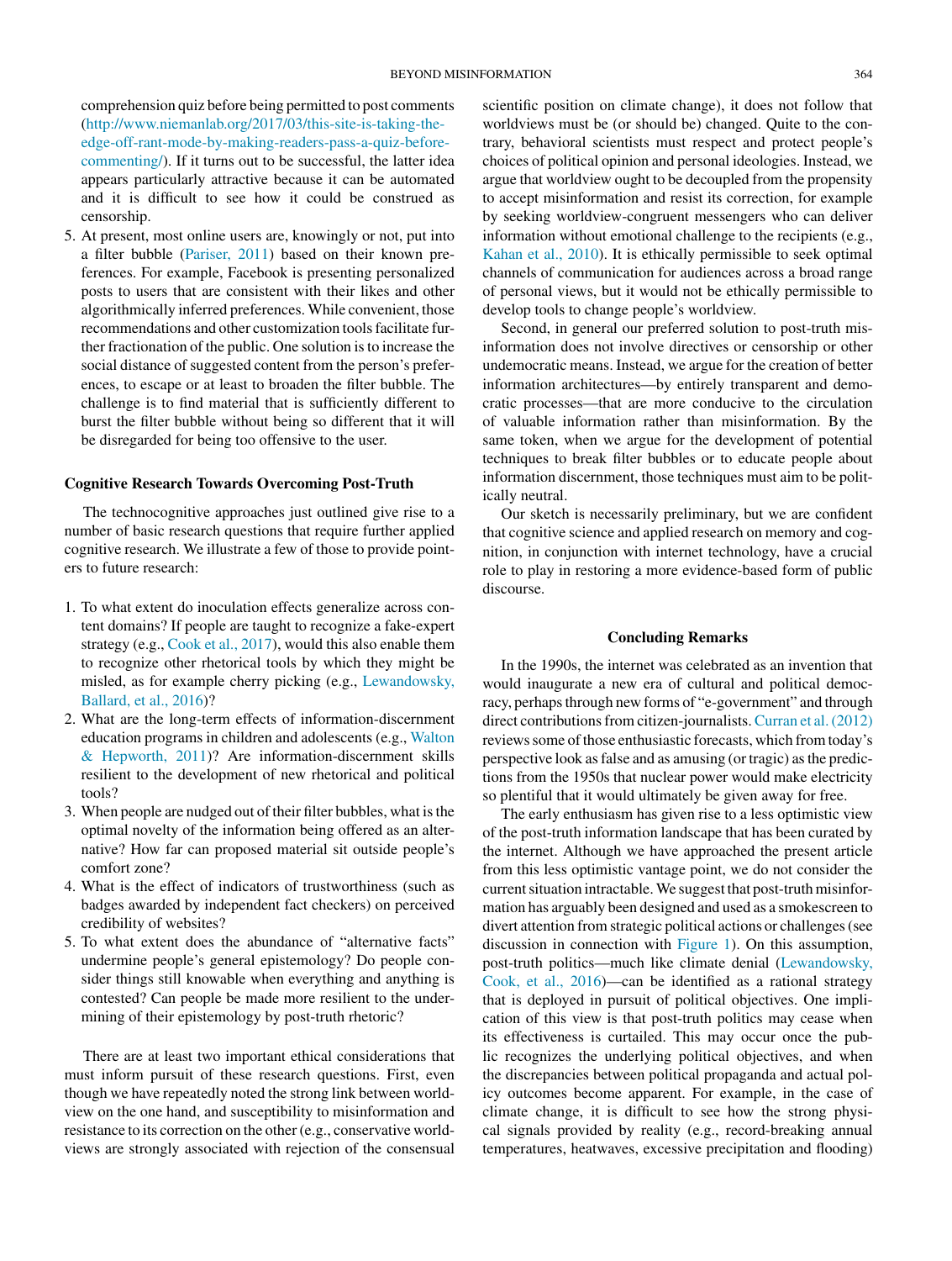<span id="page-12-0"></span>would not ultimately prevail over the misleading talking points presented by contrarians ([Lewandowsky,](#page-14-0) Ballard, et al., 2016; Lewandowsky, Risbey, et al., 2016).

The road towards educating the public about post-truth discourse is filled with rocks and pitfalls. One important potential pitfall is to believe that improved communication, or more or better information, will be sufficient to move forward. We are convinced that this by itself would be insufficient. The current malaise has arisen for political reasons and in pursuit of political and economic objectives. As Brulle, Carmichael, and Jenkins (2012) noted in the context of climate change, "introducing new messages or information into an otherwise unchanged socioeconomic system will accomplish little" (p. 185). Post-truth politics is a tool in a struggle for power and over the nature of Western democracies, and communication alone cannot resolve such deep-seated political conflicts. Instead, their resolution requires political mobilization and public activism (Brulle et al., 2012). Our proposed technocognition approach isthus not intended as a recipe for resolution of the post-truth crisis, but as a set of potential tools that could be deployed *if* there is political will to do so. But ultimately the post-truth malaise will be resolved only when there is sufficient motivation among politicians and the public alike to be well-informed, when there are political, social, and professional incentives to adequately inform, and when Senator Daniel Patrick Moynihan's insight, that "everyone is entitled to his own opinion, but not to his own facts," once more becomes consensually accepted across both sides of politics.

# **Conflict of Interest Statement**

The authors declare no conflict of interest.

## **Author Contributions**

Stephan Lewandowsky wrote a draft and the others commented on it before Stephan Lewandowsky finalized the paper.

#### **References**

- Abraham, J. P., Cook, J., Fasullo, J. T., Jacobs, P. H., Mandia, S. A., & Nuccitelli, D. A. (2014). [Review](http://refhub.elsevier.com/S2211-3681(17)30070-0/sbref0005) [of](http://refhub.elsevier.com/S2211-3681(17)30070-0/sbref0005) [the](http://refhub.elsevier.com/S2211-3681(17)30070-0/sbref0005) [consensus](http://refhub.elsevier.com/S2211-3681(17)30070-0/sbref0005) [and](http://refhub.elsevier.com/S2211-3681(17)30070-0/sbref0005) [asymmetric](http://refhub.elsevier.com/S2211-3681(17)30070-0/sbref0005) [quality](http://refhub.elsevier.com/S2211-3681(17)30070-0/sbref0005) [of](http://refhub.elsevier.com/S2211-3681(17)30070-0/sbref0005) [research](http://refhub.elsevier.com/S2211-3681(17)30070-0/sbref0005) [on](http://refhub.elsevier.com/S2211-3681(17)30070-0/sbref0005) [human-induced](http://refhub.elsevier.com/S2211-3681(17)30070-0/sbref0005) [climate](http://refhub.elsevier.com/S2211-3681(17)30070-0/sbref0005) [change.](http://refhub.elsevier.com/S2211-3681(17)30070-0/sbref0005) *[Cosmopolis](http://refhub.elsevier.com/S2211-3681(17)30070-0/sbref0005)*[,](http://refhub.elsevier.com/S2211-3681(17)30070-0/sbref0005) *[1](http://refhub.elsevier.com/S2211-3681(17)30070-0/sbref0005)*[,](http://refhub.elsevier.com/S2211-3681(17)30070-0/sbref0005) [3–18.](http://refhub.elsevier.com/S2211-3681(17)30070-0/sbref0005)
- Abramowitz, A. I., & Webster, S. (2016). The rise of negative partisanship and the nationalization of U.S. elections in the 21st century. *Electoral Studies*, *41*, 12–22. [http://dx.doi.org/10.1016/j.electstud.2015.11.001](dx.doi.org/10.1016/j.electstud.2015.11.001)
- Abrams, S. (2016). [Beyond](http://refhub.elsevier.com/S2211-3681(17)30070-0/sbref0015) [propaganda:](http://refhub.elsevier.com/S2211-3681(17)30070-0/sbref0015) [Soviet](http://refhub.elsevier.com/S2211-3681(17)30070-0/sbref0015) [active](http://refhub.elsevier.com/S2211-3681(17)30070-0/sbref0015) [measures](http://refhub.elsevier.com/S2211-3681(17)30070-0/sbref0015) [in](http://refhub.elsevier.com/S2211-3681(17)30070-0/sbref0015) [Putin's](http://refhub.elsevier.com/S2211-3681(17)30070-0/sbref0015) [Russia.](http://refhub.elsevier.com/S2211-3681(17)30070-0/sbref0015) *[Connections:](http://refhub.elsevier.com/S2211-3681(17)30070-0/sbref0015) [The](http://refhub.elsevier.com/S2211-3681(17)30070-0/sbref0015) [Quarterly](http://refhub.elsevier.com/S2211-3681(17)30070-0/sbref0015) [Journal](http://refhub.elsevier.com/S2211-3681(17)30070-0/sbref0015)*[,](http://refhub.elsevier.com/S2211-3681(17)30070-0/sbref0015) *[15](http://refhub.elsevier.com/S2211-3681(17)30070-0/sbref0015)*
- Aldrich, D. P., & Meyer, M. A. (2015). Social capital and community resilience. *American Behavioral Scientist*, *59*, 254–269. [http://dx.doi.org/10.1177/0002764214550299](dx.doi.org/10.1177/0002764214550299)
- Alford, J. R., Hatemi, P. K., Hibbing, J. R., Martin, N. G., & Eaves, L. J. (2011). The politics of mate choice. *The Journal of Politics*, *73*, 362–379. [http://dx.doi.org/10.1017/S0022381611000016](dx.doi.org/10.1017/S0022381611000016)
- Anderegg, W. R. L., Prall, J. W., Harold, J., & Schneider, S. H. (2010). Expert credibility in climate change. *Proceedings of the National Academy of Sciences of the United States of America*, *107*, 12107–12109. [http://dx.doi.org/10.1073/pnas.1003187107](dx.doi.org/10.1073/pnas.1003187107)
- Andersen, R., & Curtis, J. (2012). The polarizing effect of economic inequality on class identification: Evidence from 44 countries. *Research in Social Stratification and Mobility*, *30*, 129–141. [http://dx.doi.org/10.1016/j.rssm.2012.01.002](dx.doi.org/10.1016/j.rssm.2012.01.002)
- Anderson, A. A., Brossard, D., Scheufele, D. A., Xenos, M. A., & Ladwig, P. (2013). The "nasty effect:" Online incivility and risk perceptions of emerging technologies. *Journal of Computer-Mediated Communication*, *19*, 373–387. [http://dx.doi.org/10.1111/](dx.doi.org/10.1111/jcc4.12009) [jcc4.12009](dx.doi.org/10.1111/jcc4.12009)
- Barr, A. (2015). *51% of GOP voters: Obama foreign*.. Retrieved from [http://www.politico.com/story/2011/02/51-of-gop-voters-obama](http://www.politico.com/story/2011/02/51-of-gop-voters-obama-foreign-049554)[foreign-049554](http://www.politico.com/story/2011/02/51-of-gop-voters-obama-foreign-049554)
- Basken, P. (2016, January). *On climate change, are university researchers making a difference?* Retrieved from [http://chronicle.](http://www.chronicle.com/article/On-Climate-Change-Are/235035) [com/article/On-Climate-Change-Are/235035](http://www.chronicle.com/article/On-Climate-Change-Are/235035)
- Bauman, S., Toomey, R. B., & Walker, J. L. (2013). Associations among bullying cyberbullying and suicide in high school students. *Journal of Adolescence*, *36*, 341–350. [http://dx.doi.org/10.1016/j.adolescence.2012.12.001](dx.doi.org/10.1016/j.adolescence.2012.12.001)
- Benestad, R., Nuccitelli, D., Lewandowsky, S., Hayhoe, K., Hygen, H., van Dorland, R., & Cook, J. (2016). Learning from mistakes in climate research. *Theoretical and Applied Climatology*, *126*, 699–703. [http://dx.doi.org/10.1007/s00704-015-1597-5](dx.doi.org/10.1007/s00704-015-1597-5)
- Berger, J., & Milkman, K. L. (2012). [What](http://refhub.elsevier.com/S2211-3681(17)30070-0/sbref0065) [makes](http://refhub.elsevier.com/S2211-3681(17)30070-0/sbref0065) [online](http://refhub.elsevier.com/S2211-3681(17)30070-0/sbref0065) [content](http://refhub.elsevier.com/S2211-3681(17)30070-0/sbref0065) [viral?](http://refhub.elsevier.com/S2211-3681(17)30070-0/sbref0065) *[Journal](http://refhub.elsevier.com/S2211-3681(17)30070-0/sbref0065) [of](http://refhub.elsevier.com/S2211-3681(17)30070-0/sbref0065) [Marketing](http://refhub.elsevier.com/S2211-3681(17)30070-0/sbref0065) [Research](http://refhub.elsevier.com/S2211-3681(17)30070-0/sbref0065)*[,](http://refhub.elsevier.com/S2211-3681(17)30070-0/sbref0065) *[49](http://refhub.elsevier.com/S2211-3681(17)30070-0/sbref0065)*[,](http://refhub.elsevier.com/S2211-3681(17)30070-0/sbref0065) [192–205.](http://refhub.elsevier.com/S2211-3681(17)30070-0/sbref0065)
- Bjola, C., & Pamment, J. (2016). [Digital](http://refhub.elsevier.com/S2211-3681(17)30070-0/sbref0070) [containment:](http://refhub.elsevier.com/S2211-3681(17)30070-0/sbref0070) [Revisiting](http://refhub.elsevier.com/S2211-3681(17)30070-0/sbref0070) [con](http://refhub.elsevier.com/S2211-3681(17)30070-0/sbref0070)[tainment](http://refhub.elsevier.com/S2211-3681(17)30070-0/sbref0070) [strategy](http://refhub.elsevier.com/S2211-3681(17)30070-0/sbref0070) [in](http://refhub.elsevier.com/S2211-3681(17)30070-0/sbref0070) [the](http://refhub.elsevier.com/S2211-3681(17)30070-0/sbref0070) [digital](http://refhub.elsevier.com/S2211-3681(17)30070-0/sbref0070) [age.](http://refhub.elsevier.com/S2211-3681(17)30070-0/sbref0070) *[Global](http://refhub.elsevier.com/S2211-3681(17)30070-0/sbref0070) [Affairs](http://refhub.elsevier.com/S2211-3681(17)30070-0/sbref0070)*[,](http://refhub.elsevier.com/S2211-3681(17)30070-0/sbref0070) *[2](http://refhub.elsevier.com/S2211-3681(17)30070-0/sbref0070)*[,](http://refhub.elsevier.com/S2211-3681(17)30070-0/sbref0070) [131–142.](http://refhub.elsevier.com/S2211-3681(17)30070-0/sbref0070)
- Boussalis, C., & Coan, T. G. (2016). Text-mining the signals of climate change doubt. *Global Environmental Change*, *36*, 89–100. [http://dx.doi.org/10.1016/j.gloenvcha.2015.12.001](dx.doi.org/10.1016/j.gloenvcha.2015.12.001)
- Boykoff, M. T. (2014). Media discourse on the climate slowdown. *Nature Climate Change*, *4*, 156–158. [http://dx.doi.org/10.1038/nclimate2156](dx.doi.org/10.1038/nclimate2156)
- Brulle, R. J., Carmichael, J., & Jenkins, J. C. (2012). Shifting public opinion on climate change: An empirical assessment of factors influencing concern over climate change in the U.S., 2002–2010. *Climatic Change*, *114*, 169–188. [http://dx.doi.org/10.1007/s10584-](dx.doi.org/10.1007/s10584-012-0403-y) [012-0403-y](dx.doi.org/10.1007/s10584-012-0403-y)
- Bu, Z., Xia, Z., & Wang, J. (2013). A sock puppet detection algorithm on virtual spaces. *Knowledge-Based Systems*, *37*, 366–377. [http://dx.doi.org/10.1016/j.knosys.2012.08.016](dx.doi.org/10.1016/j.knosys.2012.08.016)
- Buckels, E. E., Trapnell, P. D., & Paulhus, D. L. (2014). Trollsjust want to have fun. *Personality and Individual Differences*, *67*, 97–102. [http://dx.doi.org/10.1016/j.paid.2014.01.016](dx.doi.org/10.1016/j.paid.2014.01.016)
- Bulman, M. (2016). *Donald Trump 'using Hamilton controversy to distract from* \$*25m fraud settlement and other scandals'*.. Retrieved from [http://www.independent.co.uk/news/world/americas/donald](http://www.independent.co.uk/news/world/americas/donald-trump-hamilton-settlement-university-fraud-mike-pence-scandals-a7429316.html)[trump-hamilton-settlement-university-fraud-mike-pence-scandals](http://www.independent.co.uk/news/world/americas/donald-trump-hamilton-settlement-university-fraud-mike-pence-scandals-a7429316.html)[a7429316.html](http://www.independent.co.uk/news/world/americas/donald-trump-hamilton-settlement-university-fraud-mike-pence-scandals-a7429316.html)
- Cahill, N., Rahmstorf, S., & Parnell, A. C. (2015). [Change](http://refhub.elsevier.com/S2211-3681(17)30070-0/sbref0105) [points](http://refhub.elsevier.com/S2211-3681(17)30070-0/sbref0105) [of](http://refhub.elsevier.com/S2211-3681(17)30070-0/sbref0105) [global](http://refhub.elsevier.com/S2211-3681(17)30070-0/sbref0105) [temperature.](http://refhub.elsevier.com/S2211-3681(17)30070-0/sbref0105) *[Environmental](http://refhub.elsevier.com/S2211-3681(17)30070-0/sbref0105) [Research](http://refhub.elsevier.com/S2211-3681(17)30070-0/sbref0105) [Letters](http://refhub.elsevier.com/S2211-3681(17)30070-0/sbref0105)*[,](http://refhub.elsevier.com/S2211-3681(17)30070-0/sbref0105) *[10](http://refhub.elsevier.com/S2211-3681(17)30070-0/sbref0105)*[,](http://refhub.elsevier.com/S2211-3681(17)30070-0/sbref0105) [084002.](http://refhub.elsevier.com/S2211-3681(17)30070-0/sbref0105)
- Ciampaglia, G. L., Shiralkar, P., Rocha, L. M., Bollen, J., Menczer, F., & Flammini, A. (2015). Computational fact checking from knowledge networks. *PLOS ONE*, *10*, 1–13. [http://dx.doi.org/10.1371/journal.pone.0128193](dx.doi.org/10.1371/journal.pone.0128193)
- Cook, J., Ecker, U. K. H., & Lewandowsky, S. (2015). Misinformation and how to correct it. In R. A. Scott, & S. M. Kosslyn (Eds.), *Emerging trends in the social and behavioral sciences*. John Wiley & Sons. [http://dx.doi.org/10.1002/9781118900772.](dx.doi.org/10.1002/9781118900772.etrds0222) [etrds0222](dx.doi.org/10.1002/9781118900772.etrds0222)
- Cook, J., Lewandowsky, S., & Ecker, U. K. H. (2017). Neutralizing misinformation through inoculation: Exposing misleading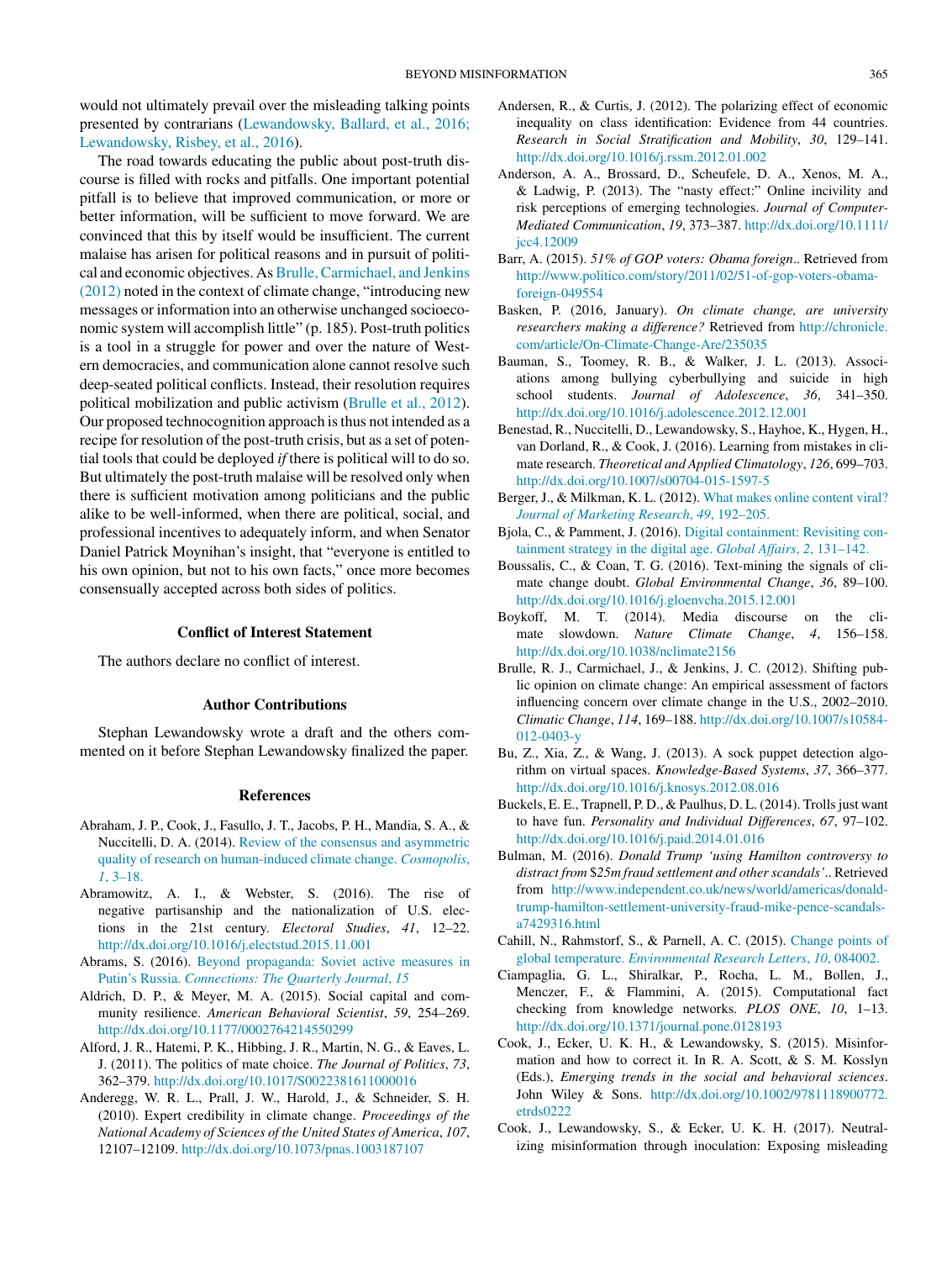<span id="page-13-0"></span>argumentation techniques reduces their influence. *PLOS ONE*, *12*, e0175799. [http://dx.doi.org/10.1371/journal.pone.0175799](dx.doi.org/10.1371/journal.pone.0175799)

- Cook, J., Nuccitelli, D., Green, S. A., Richardson, M., Winkler, B., Painting, R.,  $\ldots$  & Skuce, A. (2013). Quantifying the consensus on anthropogenic global warming in the scientific literature. *Environmental Research Letters*, *8*, 024024. [http://dx.doi.org/10.1088/1748-9326/8/2/024024](dx.doi.org/10.1088/1748-9326/8/2/024024)
- Cook, J., Oreskes, N., Doran, P., Anderegg, W., Verheggen, B., Maibach, E., ... & Rice, K. (2016). Consensus on consensus: A synthesis of consensus estimates on human-caused global warming. *Environmental Research Letters*, *11*, 048002. [http://dx.doi.org/10.1088/1748-9326/11/4/048002](dx.doi.org/10.1088/1748-9326/11/4/048002)
- Craker, N., & March, E. (2016). The dark side of Facebook: The Dark Tetrad, negative social potency, and trolling behaviours. *Personality and Individual Differences*, *102*, 79–84. [http://dx.doi.org/10.1016/j.paid.2016.06.043](dx.doi.org/10.1016/j.paid.2016.06.043)
- Curran, J., Fenton, N., & Freedman, D. (2012). *[Misunderstanding](http://refhub.elsevier.com/S2211-3681(17)30070-0/sbref0140) [the](http://refhub.elsevier.com/S2211-3681(17)30070-0/sbref0140) [internet](http://refhub.elsevier.com/S2211-3681(17)30070-0/sbref0140)*[.](http://refhub.elsevier.com/S2211-3681(17)30070-0/sbref0140) [Routledge.](http://refhub.elsevier.com/S2211-3681(17)30070-0/sbref0140)
- Del Vicario, M., Bessi, A., Zollo, F., Petroni, F., Scala, A., Caldarelli, G., ... & Quattrociocchi, W. (2016). The spreading of misinformation online. *Proceedings of the National Academy of Sciences of the United States of America*, *113*, 554–559. [http://dx.doi.org/10.1073/pnas.1517441113](dx.doi.org/10.1073/pnas.1517441113)
- DeStefano, F., & Thompson, W. W. (2004). MMR vaccine and autism: An update of the scientific evidence. *Expert Review of Vaccines*, *3*, 19–22. [http://dx.doi.org/10.1586/14760584.3.1.19](dx.doi.org/10.1586/14760584.3.1.19)
- Deuze, M., & Witschge, T. (2017). Beyond journalism: Theorizing the transformation of journalism. *Journalism*, [http://dx.doi.org/10.1177/1464884916688550](dx.doi.org/10.1177/1464884916688550)
- Diethelm, P., & McKee, M. (2009). Denialism: What is it and how should scientists respond? *European Journal of Public Health*, *19*, 2–4. [http://dx.doi.org/10.1093/eurpub/ckn139](dx.doi.org/10.1093/eurpub/ckn139)
- Donnelly, E. (2017). *Google backs Irish academic's fake-news fight*.. Retrieved from [http://www.independent.ie/business/media/google](http://www.independent.ie/business/media/google-backs-irish-academics-fakenews-fight-35903839.html)[backs-irish-academics-fakenews-fight-35903839.html](http://www.independent.ie/business/media/google-backs-irish-academics-fakenews-fight-35903839.html)
- Downs, A. (1957). [An](http://refhub.elsevier.com/S2211-3681(17)30070-0/sbref0170) [economic](http://refhub.elsevier.com/S2211-3681(17)30070-0/sbref0170) [theory](http://refhub.elsevier.com/S2211-3681(17)30070-0/sbref0170) [of](http://refhub.elsevier.com/S2211-3681(17)30070-0/sbref0170) [political](http://refhub.elsevier.com/S2211-3681(17)30070-0/sbref0170) [action](http://refhub.elsevier.com/S2211-3681(17)30070-0/sbref0170) [in](http://refhub.elsevier.com/S2211-3681(17)30070-0/sbref0170) [a](http://refhub.elsevier.com/S2211-3681(17)30070-0/sbref0170) [democ](http://refhub.elsevier.com/S2211-3681(17)30070-0/sbref0170)[racy.](http://refhub.elsevier.com/S2211-3681(17)30070-0/sbref0170) *[Journal](http://refhub.elsevier.com/S2211-3681(17)30070-0/sbref0170) [of](http://refhub.elsevier.com/S2211-3681(17)30070-0/sbref0170) [Political](http://refhub.elsevier.com/S2211-3681(17)30070-0/sbref0170) [Economy](http://refhub.elsevier.com/S2211-3681(17)30070-0/sbref0170)*[,](http://refhub.elsevier.com/S2211-3681(17)30070-0/sbref0170) *[65](http://refhub.elsevier.com/S2211-3681(17)30070-0/sbref0170)*[,](http://refhub.elsevier.com/S2211-3681(17)30070-0/sbref0170) [135](http://refhub.elsevier.com/S2211-3681(17)30070-0/sbref0170)–[150.](http://refhub.elsevier.com/S2211-3681(17)30070-0/sbref0170)
- Dunlap, R. E., & Jacques, P. J. (2013). Climate change denial books and conservative think tanks: Exploring the connection. *American Behavioral Scientist*, *57*, 1–33. [http://dx.doi.org/10.1177/0002764213477096](dx.doi.org/10.1177/0002764213477096)
- Dunlap, R. E., & McCright, A. M. (2011). [Organized](http://refhub.elsevier.com/S2211-3681(17)30070-0/sbref0180) [climate](http://refhub.elsevier.com/S2211-3681(17)30070-0/sbref0180) [change](http://refhub.elsevier.com/S2211-3681(17)30070-0/sbref0180) [denial.](http://refhub.elsevier.com/S2211-3681(17)30070-0/sbref0180) [In](http://refhub.elsevier.com/S2211-3681(17)30070-0/sbref0180) [J.](http://refhub.elsevier.com/S2211-3681(17)30070-0/sbref0180) [S.](http://refhub.elsevier.com/S2211-3681(17)30070-0/sbref0180) [Dryzek,](http://refhub.elsevier.com/S2211-3681(17)30070-0/sbref0180) [R.](http://refhub.elsevier.com/S2211-3681(17)30070-0/sbref0180) [B.](http://refhub.elsevier.com/S2211-3681(17)30070-0/sbref0180) [Norgaard,](http://refhub.elsevier.com/S2211-3681(17)30070-0/sbref0180) [&](http://refhub.elsevier.com/S2211-3681(17)30070-0/sbref0180) [D.](http://refhub.elsevier.com/S2211-3681(17)30070-0/sbref0180) [Schlosberg](http://refhub.elsevier.com/S2211-3681(17)30070-0/sbref0180) [\(Eds.\),](http://refhub.elsevier.com/S2211-3681(17)30070-0/sbref0180) *[The](http://refhub.elsevier.com/S2211-3681(17)30070-0/sbref0180) [Oxford](http://refhub.elsevier.com/S2211-3681(17)30070-0/sbref0180) [handbook](http://refhub.elsevier.com/S2211-3681(17)30070-0/sbref0180) [of](http://refhub.elsevier.com/S2211-3681(17)30070-0/sbref0180) [climate](http://refhub.elsevier.com/S2211-3681(17)30070-0/sbref0180) [change](http://refhub.elsevier.com/S2211-3681(17)30070-0/sbref0180) [and](http://refhub.elsevier.com/S2211-3681(17)30070-0/sbref0180) [society](http://refhub.elsevier.com/S2211-3681(17)30070-0/sbref0180)* [\(pp.](http://refhub.elsevier.com/S2211-3681(17)30070-0/sbref0180) [144–160\).](http://refhub.elsevier.com/S2211-3681(17)30070-0/sbref0180) [Oxford,](http://refhub.elsevier.com/S2211-3681(17)30070-0/sbref0180) [UK:](http://refhub.elsevier.com/S2211-3681(17)30070-0/sbref0180) [Oxford](http://refhub.elsevier.com/S2211-3681(17)30070-0/sbref0180) [University](http://refhub.elsevier.com/S2211-3681(17)30070-0/sbref0180) [Press.](http://refhub.elsevier.com/S2211-3681(17)30070-0/sbref0180)
- Dunlap, R. E., McCright, A. M., & Yarosh, J. H. (2016). The political divide on climate change: Partisan polarization widens in the U.S. *Environment: Science and Policy for Sustainable Development*, *58*, 4–23. [http://dx.doi.org/10.1080/00139157.2016.1208995](dx.doi.org/10.1080/00139157.2016.1208995)
- Ecker, U. K. H., Hogan, J. L., & Lewandowsky, S. (2017). Reminders and repetition of misinformation: Helping or hindering its retraction? *Journal of Applied Research in Memory and Cognition*, *6*, 185–192. [http://dx.doi.org/10.1016/j.jarmac.2017.01.014](dx.doi.org/10.1016/j.jarmac.2017.01.014)
- Ecker, U. K. H., Lewandowsky, S., & Tang, D. T. W. (2010). [Explicit](http://refhub.elsevier.com/S2211-3681(17)30070-0/sbref0195) [warnings](http://refhub.elsevier.com/S2211-3681(17)30070-0/sbref0195) [reduce](http://refhub.elsevier.com/S2211-3681(17)30070-0/sbref0195) [but](http://refhub.elsevier.com/S2211-3681(17)30070-0/sbref0195) [do](http://refhub.elsevier.com/S2211-3681(17)30070-0/sbref0195) [not](http://refhub.elsevier.com/S2211-3681(17)30070-0/sbref0195) [eliminate](http://refhub.elsevier.com/S2211-3681(17)30070-0/sbref0195) [the](http://refhub.elsevier.com/S2211-3681(17)30070-0/sbref0195) [continued](http://refhub.elsevier.com/S2211-3681(17)30070-0/sbref0195) [influence](http://refhub.elsevier.com/S2211-3681(17)30070-0/sbref0195) [of](http://refhub.elsevier.com/S2211-3681(17)30070-0/sbref0195) [misinformation.](http://refhub.elsevier.com/S2211-3681(17)30070-0/sbref0195) *[Memory](http://refhub.elsevier.com/S2211-3681(17)30070-0/sbref0195) [&](http://refhub.elsevier.com/S2211-3681(17)30070-0/sbref0195) [Cognition](http://refhub.elsevier.com/S2211-3681(17)30070-0/sbref0195)*[,](http://refhub.elsevier.com/S2211-3681(17)30070-0/sbref0195) *[38](http://refhub.elsevier.com/S2211-3681(17)30070-0/sbref0195)*[,](http://refhub.elsevier.com/S2211-3681(17)30070-0/sbref0195) [1087–1100.](http://refhub.elsevier.com/S2211-3681(17)30070-0/sbref0195)
- Einstein, K. L., & Glick, D. M. (2015). Do I think BLS data are BS? The consequences of conspiracy theories. *Political Behavior*, *37*, 679–701. [http://dx.doi.org/10.1007/s11109-014-9287-z](dx.doi.org/10.1007/s11109-014-9287-z)
- Farrell, J. (2015a]). Corporate funding and ideological polarization about climate change. *Proceedings of the National Academy*

*of Sciences of the United States of America*, *113*, 92–97. [http://dx.doi.org/10.1073/pnas.1509433112](dx.doi.org/10.1073/pnas.1509433112)

- Farrell, J. (2015b]). Network structure and influence of the climate change counter-movement. *Nature Climate Change*, *6*, 370–374. [http://dx.doi.org/10.1038/nclimate2875](dx.doi.org/10.1038/nclimate2875)
- Fein, S., McCloskey, A. L., & Tomlinson, T. M. (1997). Can the jury disregard that information? The use of suspicion to reduce the prejudicial effects of pretrial publicity and inadmissible testimony. *Personality and Social Psychology Bulletin*, *23*, 1215–1226. [http://dx.doi.org/10.1177/01461672972311008](dx.doi.org/10.1177/01461672972311008)
- Fessler, D. M. T., Pisor, A. C., & Holbrook, C. (2017). [Political](http://refhub.elsevier.com/S2211-3681(17)30070-0/sbref0220) [orien](http://refhub.elsevier.com/S2211-3681(17)30070-0/sbref0220)[tation](http://refhub.elsevier.com/S2211-3681(17)30070-0/sbref0220) [predicts](http://refhub.elsevier.com/S2211-3681(17)30070-0/sbref0220) [credulity](http://refhub.elsevier.com/S2211-3681(17)30070-0/sbref0220) [regarding](http://refhub.elsevier.com/S2211-3681(17)30070-0/sbref0220) [putative](http://refhub.elsevier.com/S2211-3681(17)30070-0/sbref0220) [hazards.](http://refhub.elsevier.com/S2211-3681(17)30070-0/sbref0220) *[Psychological](http://refhub.elsevier.com/S2211-3681(17)30070-0/sbref0220) [Science](http://refhub.elsevier.com/S2211-3681(17)30070-0/sbref0220)*[,](http://refhub.elsevier.com/S2211-3681(17)30070-0/sbref0220) *[28](http://refhub.elsevier.com/S2211-3681(17)30070-0/sbref0220)*[,](http://refhub.elsevier.com/S2211-3681(17)30070-0/sbref0220) [651–660.](http://refhub.elsevier.com/S2211-3681(17)30070-0/sbref0220)
- Flood, A. (2016). *'Post-truth' named word of the year by Oxford Dictionaries*.. Retrieved from [https://www.theguardian.com/](https://www.theguardian.com/books/2016/nov/15/post-truth-named-word-of-the-year-by-oxford-dictionaries) [books/2016/nov/15/post-truth-named-word-of-the-year-by-oxford](https://www.theguardian.com/books/2016/nov/15/post-truth-named-word-of-the-year-by-oxford-dictionaries)[dictionaries](https://www.theguardian.com/books/2016/nov/15/post-truth-named-word-of-the-year-by-oxford-dictionaries)
- Foster, G., & Abraham, J. (2015). [Lack](http://refhub.elsevier.com/S2211-3681(17)30070-0/sbref0230) [of](http://refhub.elsevier.com/S2211-3681(17)30070-0/sbref0230) [evidence](http://refhub.elsevier.com/S2211-3681(17)30070-0/sbref0230) [for](http://refhub.elsevier.com/S2211-3681(17)30070-0/sbref0230) [a](http://refhub.elsevier.com/S2211-3681(17)30070-0/sbref0230) [slowdown](http://refhub.elsevier.com/S2211-3681(17)30070-0/sbref0230) [in](http://refhub.elsevier.com/S2211-3681(17)30070-0/sbref0230) [global](http://refhub.elsevier.com/S2211-3681(17)30070-0/sbref0230) [temperature.](http://refhub.elsevier.com/S2211-3681(17)30070-0/sbref0230) *[US](http://refhub.elsevier.com/S2211-3681(17)30070-0/sbref0230) [CLIVAR](http://refhub.elsevier.com/S2211-3681(17)30070-0/sbref0230)*[,](http://refhub.elsevier.com/S2211-3681(17)30070-0/sbref0230) *[13](http://refhub.elsevier.com/S2211-3681(17)30070-0/sbref0230)*[\(3\),](http://refhub.elsevier.com/S2211-3681(17)30070-0/sbref0230) [6–9.](http://refhub.elsevier.com/S2211-3681(17)30070-0/sbref0230)
- Garand,J.C.(2010).Income inequality, party polarization, and roll-call voting in the U.S. Senate. *The Journal of Politics*, *72*, 1109–1128. [http://dx.doi.org/10.1017/S0022381610000563](dx.doi.org/10.1017/S0022381610000563)
- Garrett, R. K., Nisbet, E. C., & Lynch, E. K. (2013). Undermining the corrective effects of media-based political fact checking? The role of contextual cues and naïve theory. *Journal of Communication*, *63*, 617–637. [http://dx.doi.org/10.1111/jcom.12038](dx.doi.org/10.1111/jcom.12038)
- Garrett, R. K., Weeks, B. E., & Neo, R. L. (2016). Driving a wedge between evidence and beliefs: How online ideological news exposure promotes political misperceptions. *Journal of Computer-Mediated Communication*, *21*, 331–348. [http://dx.doi.org/10.1111/jcc4.12164](dx.doi.org/10.1111/jcc4.12164)
- Gauchat, G. (2012). [Politicization](http://refhub.elsevier.com/S2211-3681(17)30070-0/sbref0250) [of](http://refhub.elsevier.com/S2211-3681(17)30070-0/sbref0250) [science](http://refhub.elsevier.com/S2211-3681(17)30070-0/sbref0250) [in](http://refhub.elsevier.com/S2211-3681(17)30070-0/sbref0250) [the](http://refhub.elsevier.com/S2211-3681(17)30070-0/sbref0250) [public](http://refhub.elsevier.com/S2211-3681(17)30070-0/sbref0250) [sphere:](http://refhub.elsevier.com/S2211-3681(17)30070-0/sbref0250) [A](http://refhub.elsevier.com/S2211-3681(17)30070-0/sbref0250) [study](http://refhub.elsevier.com/S2211-3681(17)30070-0/sbref0250) [of](http://refhub.elsevier.com/S2211-3681(17)30070-0/sbref0250) [public](http://refhub.elsevier.com/S2211-3681(17)30070-0/sbref0250) [trust](http://refhub.elsevier.com/S2211-3681(17)30070-0/sbref0250) [in](http://refhub.elsevier.com/S2211-3681(17)30070-0/sbref0250) [the](http://refhub.elsevier.com/S2211-3681(17)30070-0/sbref0250) [United](http://refhub.elsevier.com/S2211-3681(17)30070-0/sbref0250) [States,](http://refhub.elsevier.com/S2211-3681(17)30070-0/sbref0250) [1974](http://refhub.elsevier.com/S2211-3681(17)30070-0/sbref0250) [to](http://refhub.elsevier.com/S2211-3681(17)30070-0/sbref0250) [2010.](http://refhub.elsevier.com/S2211-3681(17)30070-0/sbref0250) *[American](http://refhub.elsevier.com/S2211-3681(17)30070-0/sbref0250) [Sociological](http://refhub.elsevier.com/S2211-3681(17)30070-0/sbref0250) [Review](http://refhub.elsevier.com/S2211-3681(17)30070-0/sbref0250)*[,](http://refhub.elsevier.com/S2211-3681(17)30070-0/sbref0250) *[77](http://refhub.elsevier.com/S2211-3681(17)30070-0/sbref0250)*[,](http://refhub.elsevier.com/S2211-3681(17)30070-0/sbref0250) [167–187.](http://refhub.elsevier.com/S2211-3681(17)30070-0/sbref0250)
- Glaeser, E. L., Ponzetto, G. A. M., & Shapiro, J. M. (2005). [Strategic](http://refhub.elsevier.com/S2211-3681(17)30070-0/sbref0255) [extremism:](http://refhub.elsevier.com/S2211-3681(17)30070-0/sbref0255) [Why](http://refhub.elsevier.com/S2211-3681(17)30070-0/sbref0255) [Republicans](http://refhub.elsevier.com/S2211-3681(17)30070-0/sbref0255) [and](http://refhub.elsevier.com/S2211-3681(17)30070-0/sbref0255) [Democrats](http://refhub.elsevier.com/S2211-3681(17)30070-0/sbref0255) [divide](http://refhub.elsevier.com/S2211-3681(17)30070-0/sbref0255) [on](http://refhub.elsevier.com/S2211-3681(17)30070-0/sbref0255) [religious](http://refhub.elsevier.com/S2211-3681(17)30070-0/sbref0255) [values.](http://refhub.elsevier.com/S2211-3681(17)30070-0/sbref0255) *[The](http://refhub.elsevier.com/S2211-3681(17)30070-0/sbref0255) [Quarterly](http://refhub.elsevier.com/S2211-3681(17)30070-0/sbref0255) [Journal](http://refhub.elsevier.com/S2211-3681(17)30070-0/sbref0255) [of](http://refhub.elsevier.com/S2211-3681(17)30070-0/sbref0255) [Economics](http://refhub.elsevier.com/S2211-3681(17)30070-0/sbref0255)*[,](http://refhub.elsevier.com/S2211-3681(17)30070-0/sbref0255) *[120](http://refhub.elsevier.com/S2211-3681(17)30070-0/sbref0255)*[,](http://refhub.elsevier.com/S2211-3681(17)30070-0/sbref0255) [1283](http://refhub.elsevier.com/S2211-3681(17)30070-0/sbref0255)– [1330.](http://refhub.elsevier.com/S2211-3681(17)30070-0/sbref0255)
- Godlee, F., Smith, J., & Marcovitch, H. (2011). [Wakefield's](http://refhub.elsevier.com/S2211-3681(17)30070-0/sbref0260) [article](http://refhub.elsevier.com/S2211-3681(17)30070-0/sbref0260) [linking](http://refhub.elsevier.com/S2211-3681(17)30070-0/sbref0260) [MMR](http://refhub.elsevier.com/S2211-3681(17)30070-0/sbref0260) [vaccine](http://refhub.elsevier.com/S2211-3681(17)30070-0/sbref0260) [and](http://refhub.elsevier.com/S2211-3681(17)30070-0/sbref0260) [autism](http://refhub.elsevier.com/S2211-3681(17)30070-0/sbref0260) [was](http://refhub.elsevier.com/S2211-3681(17)30070-0/sbref0260) [fraudulent:](http://refhub.elsevier.com/S2211-3681(17)30070-0/sbref0260) [Clear](http://refhub.elsevier.com/S2211-3681(17)30070-0/sbref0260) [evidence](http://refhub.elsevier.com/S2211-3681(17)30070-0/sbref0260) [of](http://refhub.elsevier.com/S2211-3681(17)30070-0/sbref0260) [falsification](http://refhub.elsevier.com/S2211-3681(17)30070-0/sbref0260) [of](http://refhub.elsevier.com/S2211-3681(17)30070-0/sbref0260) [data](http://refhub.elsevier.com/S2211-3681(17)30070-0/sbref0260) [should](http://refhub.elsevier.com/S2211-3681(17)30070-0/sbref0260) [now](http://refhub.elsevier.com/S2211-3681(17)30070-0/sbref0260) [close](http://refhub.elsevier.com/S2211-3681(17)30070-0/sbref0260) [the](http://refhub.elsevier.com/S2211-3681(17)30070-0/sbref0260) [door](http://refhub.elsevier.com/S2211-3681(17)30070-0/sbref0260) [on](http://refhub.elsevier.com/S2211-3681(17)30070-0/sbref0260) [this](http://refhub.elsevier.com/S2211-3681(17)30070-0/sbref0260) [damaging](http://refhub.elsevier.com/S2211-3681(17)30070-0/sbref0260) [vaccine](http://refhub.elsevier.com/S2211-3681(17)30070-0/sbref0260) [scare.](http://refhub.elsevier.com/S2211-3681(17)30070-0/sbref0260) *[BMJ:](http://refhub.elsevier.com/S2211-3681(17)30070-0/sbref0260) [British](http://refhub.elsevier.com/S2211-3681(17)30070-0/sbref0260) [Medical](http://refhub.elsevier.com/S2211-3681(17)30070-0/sbref0260) [Journal](http://refhub.elsevier.com/S2211-3681(17)30070-0/sbref0260)*[,](http://refhub.elsevier.com/S2211-3681(17)30070-0/sbref0260) *[342](http://refhub.elsevier.com/S2211-3681(17)30070-0/sbref0260)*[,](http://refhub.elsevier.com/S2211-3681(17)30070-0/sbref0260) [64–66.](http://refhub.elsevier.com/S2211-3681(17)30070-0/sbref0260)
- Gopnik, A. (2017). *Orwell's "1984" and Trump's America*.. Retrieved from [http://www.newyorker.com/news/daily-comment/](http://www.newyorker.com/news/daily-comment/orwells-1984-and-trumps-america) [orwells-1984-and-trumps-america](http://www.newyorker.com/news/daily-comment/orwells-1984-and-trumps-america)
- Guagnano, G., Santarelli, E., & Santini, I. (2016). Can social capital affect subjective poverty in Europe? An empirical analysis based on a generalized ordered logit model. *Social Indicators Research*, *128*, 881–907. [http://dx.doi.org/10.1007/s11205-015-1061-z](dx.doi.org/10.1007/s11205-015-1061-z)
- Guillory, J. J., & Geraci, L. (2013). Correcting erroneous inferences in memory: The role of source credibility. *Journal of Applied Research in Memory and Cognition*, [http://dx.doi.org/10.1016/j.jarmac.2013.10.001](dx.doi.org/10.1016/j.jarmac.2013.10.001)
- Hamilton, L.C.(2015).*[Conservative](http://refhub.elsevier.com/S2211-3681(17)30070-0/sbref0280) [and](http://refhub.elsevier.com/S2211-3681(17)30070-0/sbref0280) [liberal](http://refhub.elsevier.com/S2211-3681(17)30070-0/sbref0280) [views](http://refhub.elsevier.com/S2211-3681(17)30070-0/sbref0280) [ofscience:](http://refhub.elsevier.com/S2211-3681(17)30070-0/sbref0280) [Does](http://refhub.elsevier.com/S2211-3681(17)30070-0/sbref0280) [trust](http://refhub.elsevier.com/S2211-3681(17)30070-0/sbref0280) [depend](http://refhub.elsevier.com/S2211-3681(17)30070-0/sbref0280) [on](http://refhub.elsevier.com/S2211-3681(17)30070-0/sbref0280) [topic?](http://refhub.elsevier.com/S2211-3681(17)30070-0/sbref0280) [\(Regional](http://refhub.elsevier.com/S2211-3681(17)30070-0/sbref0280) [issue](http://refhub.elsevier.com/S2211-3681(17)30070-0/sbref0280) [brief](http://refhub.elsevier.com/S2211-3681(17)30070-0/sbref0280) [No.](http://refhub.elsevier.com/S2211-3681(17)30070-0/sbref0280) [45\)](http://refhub.elsevier.com/S2211-3681(17)30070-0/sbref0280)*[.](http://refhub.elsevier.com/S2211-3681(17)30070-0/sbref0280) [University](http://refhub.elsevier.com/S2211-3681(17)30070-0/sbref0280) [of](http://refhub.elsevier.com/S2211-3681(17)30070-0/sbref0280) [New](http://refhub.elsevier.com/S2211-3681(17)30070-0/sbref0280) [Hampshire.](http://refhub.elsevier.com/S2211-3681(17)30070-0/sbref0280)
- Hamilton, L. C., Hartter, J., & Saito, K. (2015). Trust in scientists on climate change and vaccines. *SAGE Open*, *5* [http://dx.doi.org/10.1177/2158244015602752](dx.doi.org/10.1177/2158244015602752)
- Hare,C.,&Poole, K.T.(2014). Polarization of contemporary American politics. *Polity*, *46*, 411–429. [http://dx.doi.org/10.1057/pol.2014.10](dx.doi.org/10.1057/pol.2014.10)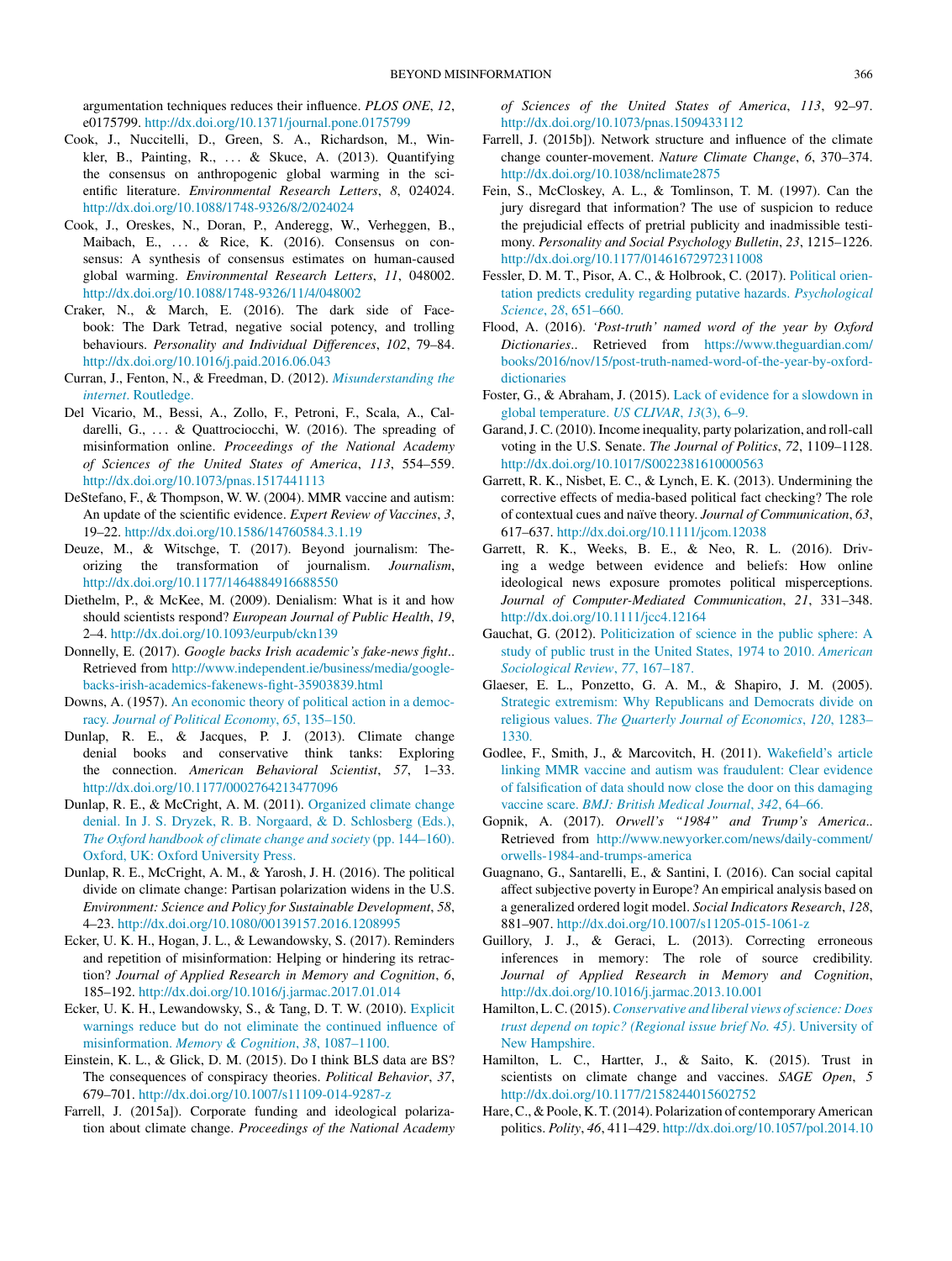- <span id="page-14-0"></span>Hart, P. S., & Nisbet, E. C. (2012). [Boomerang](http://refhub.elsevier.com/S2211-3681(17)30070-0/sbref0295) [effects](http://refhub.elsevier.com/S2211-3681(17)30070-0/sbref0295) [in](http://refhub.elsevier.com/S2211-3681(17)30070-0/sbref0295) [science](http://refhub.elsevier.com/S2211-3681(17)30070-0/sbref0295) [com](http://refhub.elsevier.com/S2211-3681(17)30070-0/sbref0295)[munication:](http://refhub.elsevier.com/S2211-3681(17)30070-0/sbref0295) [How](http://refhub.elsevier.com/S2211-3681(17)30070-0/sbref0295) [motivated](http://refhub.elsevier.com/S2211-3681(17)30070-0/sbref0295) [reasoning](http://refhub.elsevier.com/S2211-3681(17)30070-0/sbref0295) [and](http://refhub.elsevier.com/S2211-3681(17)30070-0/sbref0295) [identity](http://refhub.elsevier.com/S2211-3681(17)30070-0/sbref0295) [cues](http://refhub.elsevier.com/S2211-3681(17)30070-0/sbref0295) [amplify](http://refhub.elsevier.com/S2211-3681(17)30070-0/sbref0295) [opinion](http://refhub.elsevier.com/S2211-3681(17)30070-0/sbref0295) [polarization](http://refhub.elsevier.com/S2211-3681(17)30070-0/sbref0295) [about](http://refhub.elsevier.com/S2211-3681(17)30070-0/sbref0295) [climate](http://refhub.elsevier.com/S2211-3681(17)30070-0/sbref0295) [mitigation](http://refhub.elsevier.com/S2211-3681(17)30070-0/sbref0295) [policies.](http://refhub.elsevier.com/S2211-3681(17)30070-0/sbref0295) *[Communi](http://refhub.elsevier.com/S2211-3681(17)30070-0/sbref0295)[cation](http://refhub.elsevier.com/S2211-3681(17)30070-0/sbref0295) [Research](http://refhub.elsevier.com/S2211-3681(17)30070-0/sbref0295)*[,](http://refhub.elsevier.com/S2211-3681(17)30070-0/sbref0295) *[39](http://refhub.elsevier.com/S2211-3681(17)30070-0/sbref0295)*[,](http://refhub.elsevier.com/S2211-3681(17)30070-0/sbref0295) [701–723.](http://refhub.elsevier.com/S2211-3681(17)30070-0/sbref0295)
- Heath, C., Bell, C., & Sternberg, E. (2001). [Emotional](http://refhub.elsevier.com/S2211-3681(17)30070-0/sbref0300) [selection](http://refhub.elsevier.com/S2211-3681(17)30070-0/sbref0300) [in](http://refhub.elsevier.com/S2211-3681(17)30070-0/sbref0300) [memes:The](http://refhub.elsevier.com/S2211-3681(17)30070-0/sbref0300) [case](http://refhub.elsevier.com/S2211-3681(17)30070-0/sbref0300) [of](http://refhub.elsevier.com/S2211-3681(17)30070-0/sbref0300) [urban](http://refhub.elsevier.com/S2211-3681(17)30070-0/sbref0300) [legends.](http://refhub.elsevier.com/S2211-3681(17)30070-0/sbref0300) *[Journal](http://refhub.elsevier.com/S2211-3681(17)30070-0/sbref0300) [ofPersonality](http://refhub.elsevier.com/S2211-3681(17)30070-0/sbref0300) [and](http://refhub.elsevier.com/S2211-3681(17)30070-0/sbref0300) [Social](http://refhub.elsevier.com/S2211-3681(17)30070-0/sbref0300) [Psychology](http://refhub.elsevier.com/S2211-3681(17)30070-0/sbref0300)*[,](http://refhub.elsevier.com/S2211-3681(17)30070-0/sbref0300) *[81](http://refhub.elsevier.com/S2211-3681(17)30070-0/sbref0300)*[,](http://refhub.elsevier.com/S2211-3681(17)30070-0/sbref0300) [1028–1041.](http://refhub.elsevier.com/S2211-3681(17)30070-0/sbref0300)
- Hibbing, J. R., Smith, K. B., & Alford, J. R. (2014). [Differences](http://refhub.elsevier.com/S2211-3681(17)30070-0/sbref0305) [in](http://refhub.elsevier.com/S2211-3681(17)30070-0/sbref0305) [negativity](http://refhub.elsevier.com/S2211-3681(17)30070-0/sbref0305) [bias](http://refhub.elsevier.com/S2211-3681(17)30070-0/sbref0305) [underlie](http://refhub.elsevier.com/S2211-3681(17)30070-0/sbref0305) [variations](http://refhub.elsevier.com/S2211-3681(17)30070-0/sbref0305) [in](http://refhub.elsevier.com/S2211-3681(17)30070-0/sbref0305) [political](http://refhub.elsevier.com/S2211-3681(17)30070-0/sbref0305) [ideology.](http://refhub.elsevier.com/S2211-3681(17)30070-0/sbref0305) *[Behavioral](http://refhub.elsevier.com/S2211-3681(17)30070-0/sbref0305) [and](http://refhub.elsevier.com/S2211-3681(17)30070-0/sbref0305) [Brain](http://refhub.elsevier.com/S2211-3681(17)30070-0/sbref0305) [Sciences](http://refhub.elsevier.com/S2211-3681(17)30070-0/sbref0305)*[,](http://refhub.elsevier.com/S2211-3681(17)30070-0/sbref0305) *[37](http://refhub.elsevier.com/S2211-3681(17)30070-0/sbref0305)*[,](http://refhub.elsevier.com/S2211-3681(17)30070-0/sbref0305) [297–350.](http://refhub.elsevier.com/S2211-3681(17)30070-0/sbref0305)
- Iyengar, S., & Westwood, S. J. (2015). Fear and loathing across party lines: New evidence on group polarization. *American Journal of Political Science*, *59*, 690–707. [http://dx.doi.org/10.1111/ajps.12152](dx.doi.org/10.1111/ajps.12152)
- Jasny, L., Waggle,J., & Fisher, D. R. (2015). An empirical examination of echo chambers in US climate policy networks. *Nature Climate Change*, *5*, 782–786. [http://dx.doi.org/10.1038/nclimate2666](dx.doi.org/10.1038/nclimate2666)
- Johnson, H. M., & Seifert, C. M. (1994). [Sources](http://refhub.elsevier.com/S2211-3681(17)30070-0/sbref0320) [of](http://refhub.elsevier.com/S2211-3681(17)30070-0/sbref0320) [the](http://refhub.elsevier.com/S2211-3681(17)30070-0/sbref0320) [continued](http://refhub.elsevier.com/S2211-3681(17)30070-0/sbref0320) [influence](http://refhub.elsevier.com/S2211-3681(17)30070-0/sbref0320) effect: When misinformation in memory affects later infer[ences.](http://refhub.elsevier.com/S2211-3681(17)30070-0/sbref0320) *[Journal](http://refhub.elsevier.com/S2211-3681(17)30070-0/sbref0320) [of](http://refhub.elsevier.com/S2211-3681(17)30070-0/sbref0320) [Experimental](http://refhub.elsevier.com/S2211-3681(17)30070-0/sbref0320) [Psychology:](http://refhub.elsevier.com/S2211-3681(17)30070-0/sbref0320) [Learning,](http://refhub.elsevier.com/S2211-3681(17)30070-0/sbref0320) [Memory](http://refhub.elsevier.com/S2211-3681(17)30070-0/sbref0320) [and](http://refhub.elsevier.com/S2211-3681(17)30070-0/sbref0320) [Cognition](http://refhub.elsevier.com/S2211-3681(17)30070-0/sbref0320)*[,](http://refhub.elsevier.com/S2211-3681(17)30070-0/sbref0320) *[20](http://refhub.elsevier.com/S2211-3681(17)30070-0/sbref0320)*[,](http://refhub.elsevier.com/S2211-3681(17)30070-0/sbref0320) [1420](http://refhub.elsevier.com/S2211-3681(17)30070-0/sbref0320)–[1436.](http://refhub.elsevier.com/S2211-3681(17)30070-0/sbref0320)
- Jolley, D., & Douglas, K. M. (2013). The social consequences of conspiracism: Exposure to conspiracy theories decreases intentions to engage in politics and to reduce one's carbon footprint. *British Journal of Psychology*, *105*, 35–56. [http://dx.doi.org/10.1111/bjop.12018](dx.doi.org/10.1111/bjop.12018)
- Jost, J. T. (2017). Ideological asymmetries and the essence of political psychology. *Political Psychology*, *38*, 167–208. [http://dx.doi.org/10.1111/pops.12407](dx.doi.org/10.1111/pops.12407)
- Kafka, P. (2016). *An astonishing number of people believe Pizzagate, the Facebook-fueled Clinton sex ring conspiracy story, could be true*.. Retrieved from [https://www.recode.net/2016/](https://www.recode.net/2016/12/9/13898328/pizzagate-poll-trump-voters-clinton-facebook-fake-news) [12/9/13898328/pizzagate-poll-trump-voters-clinton-facebook-fake](https://www.recode.net/2016/12/9/13898328/pizzagate-poll-trump-voters-clinton-facebook-fake-news)[news](https://www.recode.net/2016/12/9/13898328/pizzagate-poll-trump-voters-clinton-facebook-fake-news)
- Kahan, D. M., Braman, D., Cohen, G. L., Gastil,J., & Slovic, P. (2010). [Who](http://refhub.elsevier.com/S2211-3681(17)30070-0/sbref0340) [fears](http://refhub.elsevier.com/S2211-3681(17)30070-0/sbref0340) [the](http://refhub.elsevier.com/S2211-3681(17)30070-0/sbref0340) [HPV](http://refhub.elsevier.com/S2211-3681(17)30070-0/sbref0340) [vaccine,](http://refhub.elsevier.com/S2211-3681(17)30070-0/sbref0340) [who](http://refhub.elsevier.com/S2211-3681(17)30070-0/sbref0340) [doesn't,](http://refhub.elsevier.com/S2211-3681(17)30070-0/sbref0340) [and](http://refhub.elsevier.com/S2211-3681(17)30070-0/sbref0340) [why?](http://refhub.elsevier.com/S2211-3681(17)30070-0/sbref0340) [An](http://refhub.elsevier.com/S2211-3681(17)30070-0/sbref0340) [experimen](http://refhub.elsevier.com/S2211-3681(17)30070-0/sbref0340)[tal](http://refhub.elsevier.com/S2211-3681(17)30070-0/sbref0340) [study](http://refhub.elsevier.com/S2211-3681(17)30070-0/sbref0340) [of](http://refhub.elsevier.com/S2211-3681(17)30070-0/sbref0340) [the](http://refhub.elsevier.com/S2211-3681(17)30070-0/sbref0340) [mechanisms](http://refhub.elsevier.com/S2211-3681(17)30070-0/sbref0340) [of](http://refhub.elsevier.com/S2211-3681(17)30070-0/sbref0340) [cultural](http://refhub.elsevier.com/S2211-3681(17)30070-0/sbref0340) [cognition.](http://refhub.elsevier.com/S2211-3681(17)30070-0/sbref0340) *[Law](http://refhub.elsevier.com/S2211-3681(17)30070-0/sbref0340) [and](http://refhub.elsevier.com/S2211-3681(17)30070-0/sbref0340) [Human](http://refhub.elsevier.com/S2211-3681(17)30070-0/sbref0340) [Behavior](http://refhub.elsevier.com/S2211-3681(17)30070-0/sbref0340)*[,](http://refhub.elsevier.com/S2211-3681(17)30070-0/sbref0340) *[34](http://refhub.elsevier.com/S2211-3681(17)30070-0/sbref0340)*[,](http://refhub.elsevier.com/S2211-3681(17)30070-0/sbref0340) [501](http://refhub.elsevier.com/S2211-3681(17)30070-0/sbref0340)–[516.](http://refhub.elsevier.com/S2211-3681(17)30070-0/sbref0340)
- Kiley, J. (2017). *U.S. public sees Russian role in campaign hacking, but is divided over new sanctions*. Retrieved from [http://www.](http://www.pewresearch.org/fact-tank/2017/01/10/u-s-public-says-russia-hacked-campaign/) [pewresearch.org/fact-tank/2017/01/10/u-s-public-says-russia](http://www.pewresearch.org/fact-tank/2017/01/10/u-s-public-says-russia-hacked-campaign/)[hacked-campaign/](http://www.pewresearch.org/fact-tank/2017/01/10/u-s-public-says-russia-hacked-campaign/)
- Kollanyi, B., Howard, P. N., & Woolley, S. C. (2016). *Bots and automation over Twitter during the first U.S. presidential debate*.. Retrieved from [https://assets.documentcloud.](https://www.assets.documentcloud.org/documents/3144967/Trump-Clinton-Bots-Data.pdf) [org/documents/3144967/Trump-Clinton-Bots-Data.pdf](https://www.assets.documentcloud.org/documents/3144967/Trump-Clinton-Bots-Data.pdf)
- Kotcher, J. E., Myers, T. A., Vraga, E. K., Stenhouse, N., & Maibach, E. W. (2017). Does engagement in advocacy hurt the credibility of scientists? Results from a randomized national survey experiment. *Environmental Communication*, *11*, 415–429. [http://dx.doi.org/10.1080/17524032.2016.1275736](dx.doi.org/10.1080/17524032.2016.1275736)
- Kragh, M., & Åsberg, S. (2017). Russia's strategy for influence through public diplomacy and active measures: The Swedish case. *Journal of Strategic Studies*, 1–44. [http://dx.doi.org/10.1080/01402390.2016.1273830](dx.doi.org/10.1080/01402390.2016.1273830)
- Krieg, G. (2016). *14 of Trump's most outrageous 'birther' claims – half from after 2011*. Retrieved from [http://edition.cnn.com/2016/09/09/politics/donald-trump-birther/](http://www.edition.cnn.com/2016/09/09/politics/donald-trump-birther/)
- Krueger, J., & Zeiger, J. S. (1993). Social categorization and the truly false consensus effect. *Journal of Personality and Social Psychology*, *65*, 670–680. [http://dx.doi.org/10.1037//0022-3514.65.4.670](dx.doi.org/10.1037//0022-3514.65.4.670)
- Kuklinski, J. H., Quirk, P. J., Jerit, J., Schwieder, D., & Rich, R. F. (2000). [Misinformation](http://refhub.elsevier.com/S2211-3681(17)30070-0/sbref0375) [and](http://refhub.elsevier.com/S2211-3681(17)30070-0/sbref0375) [the](http://refhub.elsevier.com/S2211-3681(17)30070-0/sbref0375) [currency](http://refhub.elsevier.com/S2211-3681(17)30070-0/sbref0375) [of](http://refhub.elsevier.com/S2211-3681(17)30070-0/sbref0375) [democratic](http://refhub.elsevier.com/S2211-3681(17)30070-0/sbref0375) [citizenship.](http://refhub.elsevier.com/S2211-3681(17)30070-0/sbref0375) *[Journal](http://refhub.elsevier.com/S2211-3681(17)30070-0/sbref0375) [of](http://refhub.elsevier.com/S2211-3681(17)30070-0/sbref0375) [Politics](http://refhub.elsevier.com/S2211-3681(17)30070-0/sbref0375)*[,](http://refhub.elsevier.com/S2211-3681(17)30070-0/sbref0375) *[62](http://refhub.elsevier.com/S2211-3681(17)30070-0/sbref0375)*[,](http://refhub.elsevier.com/S2211-3681(17)30070-0/sbref0375) [790–816.](http://refhub.elsevier.com/S2211-3681(17)30070-0/sbref0375)
- Kull, S., Ramsay, C., & Lewis, E. (2003). [Misperceptions,](http://refhub.elsevier.com/S2211-3681(17)30070-0/sbref0380) [the](http://refhub.elsevier.com/S2211-3681(17)30070-0/sbref0380) [media,](http://refhub.elsevier.com/S2211-3681(17)30070-0/sbref0380) [and](http://refhub.elsevier.com/S2211-3681(17)30070-0/sbref0380) [the](http://refhub.elsevier.com/S2211-3681(17)30070-0/sbref0380) [Iraq](http://refhub.elsevier.com/S2211-3681(17)30070-0/sbref0380) [war.](http://refhub.elsevier.com/S2211-3681(17)30070-0/sbref0380) *[Political](http://refhub.elsevier.com/S2211-3681(17)30070-0/sbref0380) [Science](http://refhub.elsevier.com/S2211-3681(17)30070-0/sbref0380) [Quarterly](http://refhub.elsevier.com/S2211-3681(17)30070-0/sbref0380)*[,](http://refhub.elsevier.com/S2211-3681(17)30070-0/sbref0380) *[118](http://refhub.elsevier.com/S2211-3681(17)30070-0/sbref0380)*[,](http://refhub.elsevier.com/S2211-3681(17)30070-0/sbref0380) [569–598.](http://refhub.elsevier.com/S2211-3681(17)30070-0/sbref0380)
- Lakoff, G. (2010). Why it matters how we frame the environment. *Environmental Communication: A Journal of Nature and Culture*, *4*, 70–81. [http://dx.doi.org/10.1080/17524030903529749](dx.doi.org/10.1080/17524030903529749)
- Larson, H. J., Cooper, L. Z., Eskola, J., Katz, S. L., & Ratzan, S. C. (2011). [Addressing](http://refhub.elsevier.com/S2211-3681(17)30070-0/sbref0390) [the](http://refhub.elsevier.com/S2211-3681(17)30070-0/sbref0390) [vaccine](http://refhub.elsevier.com/S2211-3681(17)30070-0/sbref0390) [confidence](http://refhub.elsevier.com/S2211-3681(17)30070-0/sbref0390) [gap.](http://refhub.elsevier.com/S2211-3681(17)30070-0/sbref0390) *[The](http://refhub.elsevier.com/S2211-3681(17)30070-0/sbref0390) [Lancet](http://refhub.elsevier.com/S2211-3681(17)30070-0/sbref0390)*[,](http://refhub.elsevier.com/S2211-3681(17)30070-0/sbref0390) *[378](http://refhub.elsevier.com/S2211-3681(17)30070-0/sbref0390)*[,](http://refhub.elsevier.com/S2211-3681(17)30070-0/sbref0390) [526–535.](http://refhub.elsevier.com/S2211-3681(17)30070-0/sbref0390)
- Lee, E.-J. (2012). That's not the way it is: How usergenerated comments on the news affect perceived media bias. *Journal of Computer-Mediated Communication*, *18*, 32–45. [http://dx.doi.org/10.1111/j.1083-6101.2012.01597.x](dx.doi.org/10.1111/j.1083-6101.2012.01597.x)
- Lelkes, Y. (2016). Mass polarization: Manifestations and measurements. *Public Opinion Quarterly*, *80*, 392–410. [http://dx.doi.org/10.1093/poq/nfw005](dx.doi.org/10.1093/poq/nfw005)
- Leviston, Z., Walker, I., & Morwinski, S. (2013). Your opinion on climate change might not be as common as you think. *Nature Climate Change*, *3*, 334–337. [http://dx.doi.org/10.1038/NCLIMATE1743](dx.doi.org/10.1038/NCLIMATE1743)
- Lewandowsky, S. (2011, March). *Bitten by a sock puppet, but the climate is still changing*.. Retrieved from <http://www.abc.net.au/unleashed/45638.html> Accessed 19.04.16
- Lewandowsky, S., Ballard, T., Oberauer, K., & Benestad, R. (2016). [A](http://refhub.elsevier.com/S2211-3681(17)30070-0/sbref0415) [blind](http://refhub.elsevier.com/S2211-3681(17)30070-0/sbref0415) [expert](http://refhub.elsevier.com/S2211-3681(17)30070-0/sbref0415) [test](http://refhub.elsevier.com/S2211-3681(17)30070-0/sbref0415) [of](http://refhub.elsevier.com/S2211-3681(17)30070-0/sbref0415) [contrarian](http://refhub.elsevier.com/S2211-3681(17)30070-0/sbref0415) [claims](http://refhub.elsevier.com/S2211-3681(17)30070-0/sbref0415) [about](http://refhub.elsevier.com/S2211-3681(17)30070-0/sbref0415) [climate](http://refhub.elsevier.com/S2211-3681(17)30070-0/sbref0415) [data.](http://refhub.elsevier.com/S2211-3681(17)30070-0/sbref0415) *[Global](http://refhub.elsevier.com/S2211-3681(17)30070-0/sbref0415) [Environmental](http://refhub.elsevier.com/S2211-3681(17)30070-0/sbref0415) [Change](http://refhub.elsevier.com/S2211-3681(17)30070-0/sbref0415)*[,](http://refhub.elsevier.com/S2211-3681(17)30070-0/sbref0415) *[39](http://refhub.elsevier.com/S2211-3681(17)30070-0/sbref0415)*[,](http://refhub.elsevier.com/S2211-3681(17)30070-0/sbref0415) [91–97.](http://refhub.elsevier.com/S2211-3681(17)30070-0/sbref0415)
- Lewandowsky, S., Cook, J., & Lloyd, E. (2016). The 'Alice in Wonderland' mechanics of the rejection of (climate) science: Simulating coherence by conspiracism. *Synthese*, [http://dx.doi.org/10.1007/s11229-016-1198-6](dx.doi.org/10.1007/s11229-016-1198-6)
- Lewandowsky, S., Ecker, U. K. H., Seifert, C., Schwarz, N., & Cook, J. (2012). Misinformation and its correction: Continued influence and successful debiasing. *Psychological Science in the Public Interest*, *13*, 106–131. [http://dx.doi.org/10.1177/1529100612451018](dx.doi.org/10.1177/1529100612451018)
- Lewandowsky, S., Gignac, G. E., & Oberauer, K. (2013). The role of conspiracist ideation and worldviews in predicting rejection of science. *PLOS ONE*, *8*, e75637. [http://dx.doi.org/10.1371/journal.pone.0075637](dx.doi.org/10.1371/journal.pone.0075637)
- Lewandowsky, S., & Oberauer, K. (2016). [Motivated](http://refhub.elsevier.com/S2211-3681(17)30070-0/sbref0435) [rejection](http://refhub.elsevier.com/S2211-3681(17)30070-0/sbref0435) [of](http://refhub.elsevier.com/S2211-3681(17)30070-0/sbref0435) [science.](http://refhub.elsevier.com/S2211-3681(17)30070-0/sbref0435) *[Current](http://refhub.elsevier.com/S2211-3681(17)30070-0/sbref0435) [Directions](http://refhub.elsevier.com/S2211-3681(17)30070-0/sbref0435) [in](http://refhub.elsevier.com/S2211-3681(17)30070-0/sbref0435) [Psychological](http://refhub.elsevier.com/S2211-3681(17)30070-0/sbref0435) [Science](http://refhub.elsevier.com/S2211-3681(17)30070-0/sbref0435)*[,](http://refhub.elsevier.com/S2211-3681(17)30070-0/sbref0435) *[25](http://refhub.elsevier.com/S2211-3681(17)30070-0/sbref0435)*[,](http://refhub.elsevier.com/S2211-3681(17)30070-0/sbref0435) [217](http://refhub.elsevier.com/S2211-3681(17)30070-0/sbref0435)–[222.](http://refhub.elsevier.com/S2211-3681(17)30070-0/sbref0435)
- Lewandowsky, S., Oberauer, K., & Gignac, G. E. (2013). NASA faked the moon landing–therefore (climate) science is a hoax: An anatomy of the motivated rejection of science. *Psychological Science*, *24*, 622–633. [http://dx.doi.org/10.1177/0956797612457686](dx.doi.org/10.1177/0956797612457686)
- Lewandowsky, S., Oreskes, N., Risbey, J. S., Newell, B. R., & Smithson, M. (2015). Seepage: Climate change denial and its effect on the scientific community. *Global Environmental Change*, *33*, 1–13. [http://dx.doi.org/10.1016/j.gloenvcha.2015.02.013](dx.doi.org/10.1016/j.gloenvcha.2015.02.013)
- Lewandowsky, S., Risbey,J. S., & Oreskes, N. (2015). On the definition and identifiability of the alleged hiatus in global warming. *Scientific Reports*, *5*, 16784. [http://dx.doi.org/10.1038/srep16784](dx.doi.org/10.1038/srep16784)
- Lewandowsky, S., Risbey, J. S., & Oreskes, N. (2016). The "pause" in global warming: Turning a routine fluctuation into a problem for science. *Bulletin of the American Meteorological Society*, *97*, 723–733. [http://dx.doi.org/10.1175/BAMS-D-14-00106.1](dx.doi.org/10.1175/BAMS-D-14-00106.1)
- Lewandowsky, S., Stritzke, W. G. K., Oberauer, K., & Morales, M. (2005). Memory for fact, fiction, and misinformation: The Iraq War 2003. *Psychological Science*, *16*, 190–195. [http://dx.doi.org/10.1111/j.0956-7976.2005.00802.x](dx.doi.org/10.1111/j.0956-7976.2005.00802.x)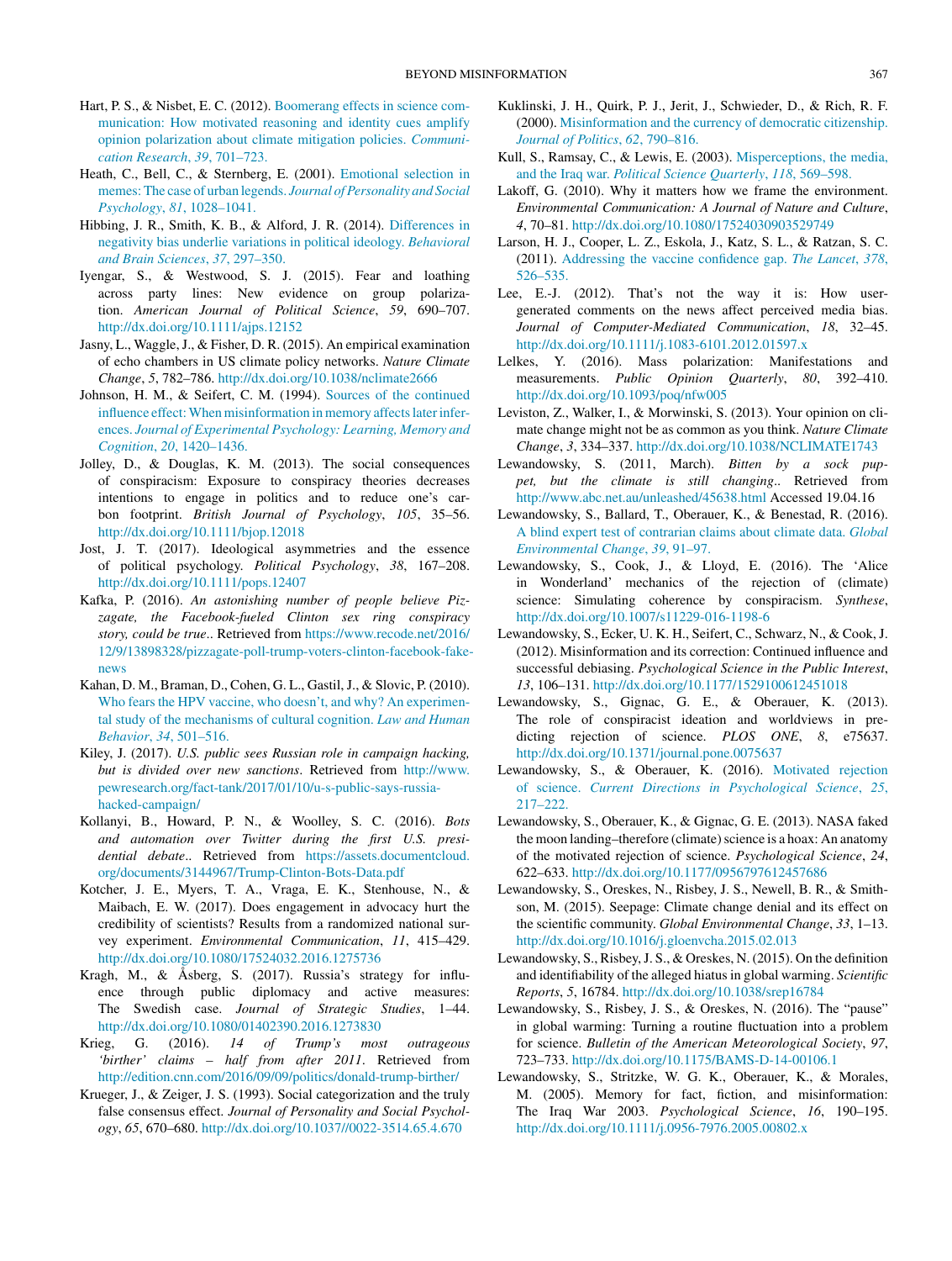- <span id="page-15-0"></span>Lorenzo-Dus, N., Blitvich, G.-C., & Bou-Franch, P. (2011). On-line polylogues and impoliteness: The case of postings sent in response to the Obama Reggaeton YouTube video. *Journal of Pragmatics*, *43*, 2578–2593. [http://dx.doi.org/10.1016/j.pragma.2011.03.005](dx.doi.org/10.1016/j.pragma.2011.03.005)
- Mathis-Lilley, B. (2017). *Trump-endorsed media outlet accuses NASA of operating child slave colony on Mars*. Retrieved from [http://www.slate.com/blogs/the](http://www.slate.com/blogs/the_slatest/2017/06/30/alex_jones_trump_endorsed_infowars_site_exposes_nasa_s_martian_slave_colony.html) slatest/2017/06/30/alex jones trump\_[endorsed](http://www.slate.com/blogs/the_slatest/2017/06/30/alex_jones_trump_endorsed_infowars_site_exposes_nasa_s_martian_slave_colony.html)\_infowars\_site\_exposes\_nasa\_s\_martian\_slave\_colony [.html](http://www.slate.com/blogs/the_slatest/2017/06/30/alex_jones_trump_endorsed_infowars_site_exposes_nasa_s_martian_slave_colony.html)
- McCright, A. M., Charters, M., Dentzman, K., & Dietz, T. (2016). Examining the effectiveness of climate change frames in the face of a climate change denial counter-frame. *Topics in Cognitive Science*, *8*, 76–97. [http://dx.doi.org/10.1111/tops.12171](dx.doi.org/10.1111/tops.12171)
- McCright, A. M., & Dunlap, R. E. (2011a]). Cool dudes: The denial of climate change among conservative white males in the United States. *Global Environmental Change*, *21*, 1163–1172. [http://dx.doi.org/10.1016/j.gloenvcha.2011.06.003](dx.doi.org/10.1016/j.gloenvcha.2011.06.003)
- McCright, A. M., & Dunlap, R. E. (2011b]). The politicization of climate change and polarization in the American public's views of global warming, 2001-2010. *The Sociological Quarterly*, *52*, 155–194. [http://dx.doi.org/10.1111/j.1533-8525.2011.01198.x](dx.doi.org/10.1111/j.1533-8525.2011.01198.x)
- McKee, M., & Diethelm, P. (2010). How the growth of denialism undermines public health. *British Medical Journal*, *341*, 1309–1311. [http://dx.doi.org/10.1136/bmj.c6950](dx.doi.org/10.1136/bmj.c6950)
- McPherson, M., Smith-Lovin, L., & Brashears, M. E. (2009). [Models](http://refhub.elsevier.com/S2211-3681(17)30070-0/sbref0495) [and](http://refhub.elsevier.com/S2211-3681(17)30070-0/sbref0495) [marginals:](http://refhub.elsevier.com/S2211-3681(17)30070-0/sbref0495) [Using](http://refhub.elsevier.com/S2211-3681(17)30070-0/sbref0495) [survey](http://refhub.elsevier.com/S2211-3681(17)30070-0/sbref0495) [evidence](http://refhub.elsevier.com/S2211-3681(17)30070-0/sbref0495) [to](http://refhub.elsevier.com/S2211-3681(17)30070-0/sbref0495) [study](http://refhub.elsevier.com/S2211-3681(17)30070-0/sbref0495) [social](http://refhub.elsevier.com/S2211-3681(17)30070-0/sbref0495) [networks.](http://refhub.elsevier.com/S2211-3681(17)30070-0/sbref0495) *[American](http://refhub.elsevier.com/S2211-3681(17)30070-0/sbref0495) [Sociological](http://refhub.elsevier.com/S2211-3681(17)30070-0/sbref0495) [Review](http://refhub.elsevier.com/S2211-3681(17)30070-0/sbref0495)*[,](http://refhub.elsevier.com/S2211-3681(17)30070-0/sbref0495) *[74](http://refhub.elsevier.com/S2211-3681(17)30070-0/sbref0495)*[,](http://refhub.elsevier.com/S2211-3681(17)30070-0/sbref0495) [670–681.](http://refhub.elsevier.com/S2211-3681(17)30070-0/sbref0495)
- Miller, C. T. (1993). Majority and minority perceptions of consensus and recommendations for resolving conflicts about land use regulation. *Personality and Social Psychology Bulletin*, *19*, 389–398. [http://dx.doi.org/10.1177/0146167293194004](dx.doi.org/10.1177/0146167293194004)
- Mooney, C. (2011, June). *The science of why we don't believe science*.. Retrieved from [http://motherjones.com/politics/2011/03/](http://www.motherjones.com/politics/2011/03/denial-science-chris-mooney?page=1) [denial-science-chris-mooney?page=1](http://www.motherjones.com/politics/2011/03/denial-science-chris-mooney?page=1) Accessed 21.12.11
- Motyl, M., Iyer, R., Oishi, S., Trawalter, S., & Nosek, B. A. (2014). [How](http://refhub.elsevier.com/S2211-3681(17)30070-0/sbref0510) [ideological](http://refhub.elsevier.com/S2211-3681(17)30070-0/sbref0510) [migration](http://refhub.elsevier.com/S2211-3681(17)30070-0/sbref0510) [geographically](http://refhub.elsevier.com/S2211-3681(17)30070-0/sbref0510) [segregates](http://refhub.elsevier.com/S2211-3681(17)30070-0/sbref0510) [and](http://refhub.elsevier.com/S2211-3681(17)30070-0/sbref0510) [polarizes](http://refhub.elsevier.com/S2211-3681(17)30070-0/sbref0510) [groups.](http://refhub.elsevier.com/S2211-3681(17)30070-0/sbref0510) *[Journal](http://refhub.elsevier.com/S2211-3681(17)30070-0/sbref0510) [of](http://refhub.elsevier.com/S2211-3681(17)30070-0/sbref0510) [Experimental](http://refhub.elsevier.com/S2211-3681(17)30070-0/sbref0510) [Social](http://refhub.elsevier.com/S2211-3681(17)30070-0/sbref0510) [Psychology](http://refhub.elsevier.com/S2211-3681(17)30070-0/sbref0510)*[,](http://refhub.elsevier.com/S2211-3681(17)30070-0/sbref0510) *[51](http://refhub.elsevier.com/S2211-3681(17)30070-0/sbref0510)*[,](http://refhub.elsevier.com/S2211-3681(17)30070-0/sbref0510) [1](http://refhub.elsevier.com/S2211-3681(17)30070-0/sbref0510)–[14.](http://refhub.elsevier.com/S2211-3681(17)30070-0/sbref0510)
- Nyhan, B., & Reifler, J. (2010). [When](http://refhub.elsevier.com/S2211-3681(17)30070-0/sbref0515) [corrections](http://refhub.elsevier.com/S2211-3681(17)30070-0/sbref0515) [fail:](http://refhub.elsevier.com/S2211-3681(17)30070-0/sbref0515) [The](http://refhub.elsevier.com/S2211-3681(17)30070-0/sbref0515) [persistence](http://refhub.elsevier.com/S2211-3681(17)30070-0/sbref0515) [of](http://refhub.elsevier.com/S2211-3681(17)30070-0/sbref0515) [political](http://refhub.elsevier.com/S2211-3681(17)30070-0/sbref0515) [misperceptions.](http://refhub.elsevier.com/S2211-3681(17)30070-0/sbref0515) *[Political](http://refhub.elsevier.com/S2211-3681(17)30070-0/sbref0515) [Behavior](http://refhub.elsevier.com/S2211-3681(17)30070-0/sbref0515)*[,](http://refhub.elsevier.com/S2211-3681(17)30070-0/sbref0515) *[32](http://refhub.elsevier.com/S2211-3681(17)30070-0/sbref0515)*[,](http://refhub.elsevier.com/S2211-3681(17)30070-0/sbref0515) [303](http://refhub.elsevier.com/S2211-3681(17)30070-0/sbref0515)–[330.](http://refhub.elsevier.com/S2211-3681(17)30070-0/sbref0515)
- Nyhan, B., & Reifler,J. (2011). *[Opening](http://refhub.elsevier.com/S2211-3681(17)30070-0/sbref0520) [the](http://refhub.elsevier.com/S2211-3681(17)30070-0/sbref0520) [political](http://refhub.elsevier.com/S2211-3681(17)30070-0/sbref0520) [mind?](http://refhub.elsevier.com/S2211-3681(17)30070-0/sbref0520) [The](http://refhub.elsevier.com/S2211-3681(17)30070-0/sbref0520) [effects](http://refhub.elsevier.com/S2211-3681(17)30070-0/sbref0520) [of](http://refhub.elsevier.com/S2211-3681(17)30070-0/sbref0520) [self-affirmation](http://refhub.elsevier.com/S2211-3681(17)30070-0/sbref0520) [and](http://refhub.elsevier.com/S2211-3681(17)30070-0/sbref0520) [graphical](http://refhub.elsevier.com/S2211-3681(17)30070-0/sbref0520) [information](http://refhub.elsevier.com/S2211-3681(17)30070-0/sbref0520) [on](http://refhub.elsevier.com/S2211-3681(17)30070-0/sbref0520) [factual](http://refhub.elsevier.com/S2211-3681(17)30070-0/sbref0520) [mispercep](http://refhub.elsevier.com/S2211-3681(17)30070-0/sbref0520)[tions](http://refhub.elsevier.com/S2211-3681(17)30070-0/sbref0520)*[.](http://refhub.elsevier.com/S2211-3681(17)30070-0/sbref0520) [Unpublished](http://refhub.elsevier.com/S2211-3681(17)30070-0/sbref0520) [manuscript.](http://refhub.elsevier.com/S2211-3681(17)30070-0/sbref0520)
- Nyhan, B., Reifler, J., Richey, S., & Freed, G. L. (2014). Effective messagesin vaccine promotion: A randomized trial. *Pediatrics*, *133*, e835–e842. [http://dx.doi.org/10.1542/peds.2013-2365](dx.doi.org/10.1542/peds.2013-2365)
- Oreskes, N. (2004). The scientific consensus on climate change. *Science*, *306*, 1686. [http://dx.doi.org/10.1126/science.1103618](dx.doi.org/10.1126/science.1103618)
- Oreskes, N., & Conway, E. M. (2010). *[Merchants](http://refhub.elsevier.com/S2211-3681(17)30070-0/sbref0535) [of](http://refhub.elsevier.com/S2211-3681(17)30070-0/sbref0535) [doubt](http://refhub.elsevier.com/S2211-3681(17)30070-0/sbref0535)*[.](http://refhub.elsevier.com/S2211-3681(17)30070-0/sbref0535) [London,](http://refhub.elsevier.com/S2211-3681(17)30070-0/sbref0535) [UK:](http://refhub.elsevier.com/S2211-3681(17)30070-0/sbref0535) [Bloomsbury](http://refhub.elsevier.com/S2211-3681(17)30070-0/sbref0535) [Publishing.](http://refhub.elsevier.com/S2211-3681(17)30070-0/sbref0535)
- Ortiz, J. R., Zhou, H., Shay, D. K., Neuzil, K. M., Fowlkes, A. L., & Goss, C. H. (2011). Monitoring influenza activity in the United States: A comparison of traditional surveillance systems with Google flu trends. *PLoS ONE*, *6*, e18687. [http://dx.doi.org/10.1371/journal.pone.0018687](dx.doi.org/10.1371/journal.pone.0018687)
- Ott,B. L.(2017). The age of Twitter: Donald J. Trump and the politics of debasement. *Critical Studies in Media Communication*, *34*, 59–68. [http://dx.doi.org/10.1080/15295036.2016.1266686](dx.doi.org/10.1080/15295036.2016.1266686)
- Painter, J. (2017). [New](http://refhub.elsevier.com/S2211-3681(17)30070-0/sbref0550) [players](http://refhub.elsevier.com/S2211-3681(17)30070-0/sbref0550) [and](http://refhub.elsevier.com/S2211-3681(17)30070-0/sbref0550) [the](http://refhub.elsevier.com/S2211-3681(17)30070-0/sbref0550) [search](http://refhub.elsevier.com/S2211-3681(17)30070-0/sbref0550) [to](http://refhub.elsevier.com/S2211-3681(17)30070-0/sbref0550) [be](http://refhub.elsevier.com/S2211-3681(17)30070-0/sbref0550) [different.](http://refhub.elsevier.com/S2211-3681(17)30070-0/sbref0550) [In](http://refhub.elsevier.com/S2211-3681(17)30070-0/sbref0550) [J.](http://refhub.elsevier.com/S2211-3681(17)30070-0/sbref0550) [Painter,](http://refhub.elsevier.com/S2211-3681(17)30070-0/sbref0550) [J.](http://refhub.elsevier.com/S2211-3681(17)30070-0/sbref0550) [Painter,](http://refhub.elsevier.com/S2211-3681(17)30070-0/sbref0550) [et](http://refhub.elsevier.com/S2211-3681(17)30070-0/sbref0550) [al.](http://refhub.elsevier.com/S2211-3681(17)30070-0/sbref0550) [\(Eds.\),](http://refhub.elsevier.com/S2211-3681(17)30070-0/sbref0550) *[Something](http://refhub.elsevier.com/S2211-3681(17)30070-0/sbref0550) [old,](http://refhub.elsevier.com/S2211-3681(17)30070-0/sbref0550) [something](http://refhub.elsevier.com/S2211-3681(17)30070-0/sbref0550) [new:](http://refhub.elsevier.com/S2211-3681(17)30070-0/sbref0550) [Dig](http://refhub.elsevier.com/S2211-3681(17)30070-0/sbref0550)[ital](http://refhub.elsevier.com/S2211-3681(17)30070-0/sbref0550) [media](http://refhub.elsevier.com/S2211-3681(17)30070-0/sbref0550) [and](http://refhub.elsevier.com/S2211-3681(17)30070-0/sbref0550) [the](http://refhub.elsevier.com/S2211-3681(17)30070-0/sbref0550) [coverage](http://refhub.elsevier.com/S2211-3681(17)30070-0/sbref0550) [of](http://refhub.elsevier.com/S2211-3681(17)30070-0/sbref0550) [climate](http://refhub.elsevier.com/S2211-3681(17)30070-0/sbref0550) [change](http://refhub.elsevier.com/S2211-3681(17)30070-0/sbref0550)* [\(pp.](http://refhub.elsevier.com/S2211-3681(17)30070-0/sbref0550) [8–23\).](http://refhub.elsevier.com/S2211-3681(17)30070-0/sbref0550) [Reuters](http://refhub.elsevier.com/S2211-3681(17)30070-0/sbref0550) [Institute](http://refhub.elsevier.com/S2211-3681(17)30070-0/sbref0550) [for](http://refhub.elsevier.com/S2211-3681(17)30070-0/sbref0550) [the](http://refhub.elsevier.com/S2211-3681(17)30070-0/sbref0550) [Study](http://refhub.elsevier.com/S2211-3681(17)30070-0/sbref0550) [of](http://refhub.elsevier.com/S2211-3681(17)30070-0/sbref0550) [Journalism.](http://refhub.elsevier.com/S2211-3681(17)30070-0/sbref0550)
- Pariser, E. (2011). *[The](http://refhub.elsevier.com/S2211-3681(17)30070-0/sbref0555) [filter](http://refhub.elsevier.com/S2211-3681(17)30070-0/sbref0555) [bubble:](http://refhub.elsevier.com/S2211-3681(17)30070-0/sbref0555) [What](http://refhub.elsevier.com/S2211-3681(17)30070-0/sbref0555) [the](http://refhub.elsevier.com/S2211-3681(17)30070-0/sbref0555) [internet](http://refhub.elsevier.com/S2211-3681(17)30070-0/sbref0555) [is](http://refhub.elsevier.com/S2211-3681(17)30070-0/sbref0555) [hiding](http://refhub.elsevier.com/S2211-3681(17)30070-0/sbref0555) [from](http://refhub.elsevier.com/S2211-3681(17)30070-0/sbref0555) [you](http://refhub.elsevier.com/S2211-3681(17)30070-0/sbref0555)*[.](http://refhub.elsevier.com/S2211-3681(17)30070-0/sbref0555) [New](http://refhub.elsevier.com/S2211-3681(17)30070-0/sbref0555) [York:](http://refhub.elsevier.com/S2211-3681(17)30070-0/sbref0555) [Penguin](http://refhub.elsevier.com/S2211-3681(17)30070-0/sbref0555) [Press.](http://refhub.elsevier.com/S2211-3681(17)30070-0/sbref0555)
- Pennycook, G., Cheyne, J. A., Barr, N., Koehler, D. J., & Fugelsang, J. A. (2015). [On](http://refhub.elsevier.com/S2211-3681(17)30070-0/sbref0560) [the](http://refhub.elsevier.com/S2211-3681(17)30070-0/sbref0560) [reception](http://refhub.elsevier.com/S2211-3681(17)30070-0/sbref0560) [and](http://refhub.elsevier.com/S2211-3681(17)30070-0/sbref0560) [detection](http://refhub.elsevier.com/S2211-3681(17)30070-0/sbref0560) [of](http://refhub.elsevier.com/S2211-3681(17)30070-0/sbref0560) [pseudo-profound](http://refhub.elsevier.com/S2211-3681(17)30070-0/sbref0560) [bullshit.](http://refhub.elsevier.com/S2211-3681(17)30070-0/sbref0560) *[Judgment](http://refhub.elsevier.com/S2211-3681(17)30070-0/sbref0560) [and](http://refhub.elsevier.com/S2211-3681(17)30070-0/sbref0560) [Decision](http://refhub.elsevier.com/S2211-3681(17)30070-0/sbref0560) [Making](http://refhub.elsevier.com/S2211-3681(17)30070-0/sbref0560)*[,](http://refhub.elsevier.com/S2211-3681(17)30070-0/sbref0560) *[10](http://refhub.elsevier.com/S2211-3681(17)30070-0/sbref0560)*[,](http://refhub.elsevier.com/S2211-3681(17)30070-0/sbref0560) [549–563.](http://refhub.elsevier.com/S2211-3681(17)30070-0/sbref0560)
- Persily, N. (2017). [Can](http://refhub.elsevier.com/S2211-3681(17)30070-0/sbref0565) [democracy](http://refhub.elsevier.com/S2211-3681(17)30070-0/sbref0565) [survive](http://refhub.elsevier.com/S2211-3681(17)30070-0/sbref0565) [the](http://refhub.elsevier.com/S2211-3681(17)30070-0/sbref0565) [internet?](http://refhub.elsevier.com/S2211-3681(17)30070-0/sbref0565) *[Journal](http://refhub.elsevier.com/S2211-3681(17)30070-0/sbref0565) [of](http://refhub.elsevier.com/S2211-3681(17)30070-0/sbref0565) [Democracy](http://refhub.elsevier.com/S2211-3681(17)30070-0/sbref0565)*[,](http://refhub.elsevier.com/S2211-3681(17)30070-0/sbref0565) *[28](http://refhub.elsevier.com/S2211-3681(17)30070-0/sbref0565)*[,](http://refhub.elsevier.com/S2211-3681(17)30070-0/sbref0565) [63–76.](http://refhub.elsevier.com/S2211-3681(17)30070-0/sbref0565)
- Pew Research Center. (2009). *Public praises science; scientists fault public, media*.. Retrieved from [http://www.people-press.](http://www.people-press.org/2009/07/09/public-praises-science-scientists-fault-public-media/) [org/2009/07/09/public-praises-science-scientists-fault-public](http://www.people-press.org/2009/07/09/public-praises-science-scientists-fault-public-media/)[media/](http://www.people-press.org/2009/07/09/public-praises-science-scientists-fault-public-media/)
- Pfattheicher, S., & Schindler, S. (2016). Misperceiving bullshit as profound is associated with favorable views of Cruz, Rubio, Trump and conservatism. *PLOS ONE*, *11*, e0153419. [http://dx.doi.org/10.1371/journal.pone.0153419](dx.doi.org/10.1371/journal.pone.0153419)
- Piketty, T., & Saez, E. (2014). Inequality in the long run. *Science*, *344*, 838–843. [http://dx.doi.org/10.1126/science.1251936](dx.doi.org/10.1126/science.1251936)
- Poland, G. A., & Spier, R. (2010). [Fear,](http://refhub.elsevier.com/S2211-3681(17)30070-0/sbref0585) [misinformation,](http://refhub.elsevier.com/S2211-3681(17)30070-0/sbref0585) [and](http://refhub.elsevier.com/S2211-3681(17)30070-0/sbref0585) [innu](http://refhub.elsevier.com/S2211-3681(17)30070-0/sbref0585)[merates:](http://refhub.elsevier.com/S2211-3681(17)30070-0/sbref0585) [How](http://refhub.elsevier.com/S2211-3681(17)30070-0/sbref0585) [the](http://refhub.elsevier.com/S2211-3681(17)30070-0/sbref0585) [Wakefield](http://refhub.elsevier.com/S2211-3681(17)30070-0/sbref0585) [paper,](http://refhub.elsevier.com/S2211-3681(17)30070-0/sbref0585) [the](http://refhub.elsevier.com/S2211-3681(17)30070-0/sbref0585) [press,](http://refhub.elsevier.com/S2211-3681(17)30070-0/sbref0585) [and](http://refhub.elsevier.com/S2211-3681(17)30070-0/sbref0585) [advocacy](http://refhub.elsevier.com/S2211-3681(17)30070-0/sbref0585) [groups](http://refhub.elsevier.com/S2211-3681(17)30070-0/sbref0585) [damaged](http://refhub.elsevier.com/S2211-3681(17)30070-0/sbref0585) [the](http://refhub.elsevier.com/S2211-3681(17)30070-0/sbref0585) [public](http://refhub.elsevier.com/S2211-3681(17)30070-0/sbref0585) [health.](http://refhub.elsevier.com/S2211-3681(17)30070-0/sbref0585) *[Vaccine](http://refhub.elsevier.com/S2211-3681(17)30070-0/sbref0585)*[,](http://refhub.elsevier.com/S2211-3681(17)30070-0/sbref0585) *[28](http://refhub.elsevier.com/S2211-3681(17)30070-0/sbref0585)*[,](http://refhub.elsevier.com/S2211-3681(17)30070-0/sbref0585) [2361](http://refhub.elsevier.com/S2211-3681(17)30070-0/sbref0585)–[2362.](http://refhub.elsevier.com/S2211-3681(17)30070-0/sbref0585)
- Pomerantsev, P., & Weiss, M. (2014). *The menace of unreality: How the Kremlin weaponizes information, culture and money (Tech. Rep.)*.. Institute of Modern Russia. Retrieved from [http://www.](http://www.interpretermag.com/wp-content/uploads/2014/11/The_Menace_of_Unreality_Final.pdf) [interpretermag.com/wp-content/uploads/2014/11/The](http://www.interpretermag.com/wp-content/uploads/2014/11/The_Menace_of_Unreality_Final.pdf)\_Menace\_of\_ [Unreality](http://www.interpretermag.com/wp-content/uploads/2014/11/The_Menace_of_Unreality_Final.pdf) Final.pdf
- Qiu, X., Oliveira, D. F. M., Shirazi, A. S., Flammini, A., & Menczer, F. (2017). Limited individual attention and online virality of low-quality information. *Nature Human Behavior*, *1* [http://dx.doi.org/10.1038/s41562-017-0132](dx.doi.org/10.1038/s41562-017-0132)
- Raab, M. H., Auer, N., Ortlieb, S. A., & Carbon, C.-C. (2013). The Sarrazin effect: The presence of absurd statements in conspiracy theories makes canonical information less plausible. *Frontiers in Psychology*, *4*, 453. [http://dx.doi.org/10.3389/fpsyg.2013.00453](dx.doi.org/10.3389/fpsyg.2013.00453)
- Rahmstorf, S., Foster, G., & Cahill, N. (2017). Global temperature evolution: Recent trends and some pitfalls. *Environmental Research Letters*, *12*, 054001. Retrieved from [http://stacks.iop.org/1748-9326/12/i=5/a=054001](http://www.stacks.iop.org/1748-9326/12/i=5/a=054001)
- Ramsay, C., Kull, S., Lewis, E., & Subias, S. (2010). *[Misinforma](http://refhub.elsevier.com/S2211-3681(17)30070-0/sbref0610)[tion](http://refhub.elsevier.com/S2211-3681(17)30070-0/sbref0610) [and](http://refhub.elsevier.com/S2211-3681(17)30070-0/sbref0610) [the](http://refhub.elsevier.com/S2211-3681(17)30070-0/sbref0610) [2010](http://refhub.elsevier.com/S2211-3681(17)30070-0/sbref0610) [election:](http://refhub.elsevier.com/S2211-3681(17)30070-0/sbref0610) [A](http://refhub.elsevier.com/S2211-3681(17)30070-0/sbref0610) [study](http://refhub.elsevier.com/S2211-3681(17)30070-0/sbref0610) [of](http://refhub.elsevier.com/S2211-3681(17)30070-0/sbref0610) [the](http://refhub.elsevier.com/S2211-3681(17)30070-0/sbref0610) [US](http://refhub.elsevier.com/S2211-3681(17)30070-0/sbref0610) [Electorate](http://refhub.elsevier.com/S2211-3681(17)30070-0/sbref0610) [\(Tech.](http://refhub.elsevier.com/S2211-3681(17)30070-0/sbref0610) [Rep.\)](http://refhub.elsevier.com/S2211-3681(17)30070-0/sbref0610)*[.](http://refhub.elsevier.com/S2211-3681(17)30070-0/sbref0610) [Program](http://refhub.elsevier.com/S2211-3681(17)30070-0/sbref0610) [on](http://refhub.elsevier.com/S2211-3681(17)30070-0/sbref0610) [International](http://refhub.elsevier.com/S2211-3681(17)30070-0/sbref0610) [Policy](http://refhub.elsevier.com/S2211-3681(17)30070-0/sbref0610) [Attitudes,](http://refhub.elsevier.com/S2211-3681(17)30070-0/sbref0610) [University](http://refhub.elsevier.com/S2211-3681(17)30070-0/sbref0610) [of](http://refhub.elsevier.com/S2211-3681(17)30070-0/sbref0610) [Maryland.](http://refhub.elsevier.com/S2211-3681(17)30070-0/sbref0610)
- Ratzan, S. C. (2010). [Editorial:](http://refhub.elsevier.com/S2211-3681(17)30070-0/sbref0615) [Setting](http://refhub.elsevier.com/S2211-3681(17)30070-0/sbref0615) [the](http://refhub.elsevier.com/S2211-3681(17)30070-0/sbref0615) [record](http://refhub.elsevier.com/S2211-3681(17)30070-0/sbref0615) [straight:](http://refhub.elsevier.com/S2211-3681(17)30070-0/sbref0615) [Vaccines,](http://refhub.elsevier.com/S2211-3681(17)30070-0/sbref0615) [autism,](http://refhub.elsevier.com/S2211-3681(17)30070-0/sbref0615) [and](http://refhub.elsevier.com/S2211-3681(17)30070-0/sbref0615) [The](http://refhub.elsevier.com/S2211-3681(17)30070-0/sbref0615) [Lancet.](http://refhub.elsevier.com/S2211-3681(17)30070-0/sbref0615) *[Journal](http://refhub.elsevier.com/S2211-3681(17)30070-0/sbref0615) [of](http://refhub.elsevier.com/S2211-3681(17)30070-0/sbref0615) [Health](http://refhub.elsevier.com/S2211-3681(17)30070-0/sbref0615) [Communication](http://refhub.elsevier.com/S2211-3681(17)30070-0/sbref0615)*[,](http://refhub.elsevier.com/S2211-3681(17)30070-0/sbref0615) *[15](http://refhub.elsevier.com/S2211-3681(17)30070-0/sbref0615)*[,](http://refhub.elsevier.com/S2211-3681(17)30070-0/sbref0615) [237](http://refhub.elsevier.com/S2211-3681(17)30070-0/sbref0615)–[239.](http://refhub.elsevier.com/S2211-3681(17)30070-0/sbref0615)
- Readfearn, G. (2016). *Revealed: Most popular climate story on social media told half a million people the science was a hoax*.. Retrieved from [https://www.desmogblog.com/2016/11/29/](https://www.desmogblog.com/2016/11/29/revealed-most-popular-climate-story-social-media-told-half-million-people-science-was-hoax) [revealed-most-popular-climate-story-social-media-told-half](https://www.desmogblog.com/2016/11/29/revealed-most-popular-climate-story-social-media-told-half-million-people-science-was-hoax)[million-people-science-was-hoax](https://www.desmogblog.com/2016/11/29/revealed-most-popular-climate-story-social-media-told-half-million-people-science-was-hoax)
- Rodríguez-Pose, A., & von Berlepsch, V. (2014). Social capital and individual happiness in Europe. *Journal of Happiness Studies*, *15*, 357–386. [http://dx.doi.org/10.1007/s10902-013-9426-y](dx.doi.org/10.1007/s10902-013-9426-y)
- Sander, T. H., & Putnam, R. D. (2010). [Still](http://refhub.elsevier.com/S2211-3681(17)30070-0/sbref0630) [bowling](http://refhub.elsevier.com/S2211-3681(17)30070-0/sbref0630) [alone?:](http://refhub.elsevier.com/S2211-3681(17)30070-0/sbref0630) [The](http://refhub.elsevier.com/S2211-3681(17)30070-0/sbref0630) [post-](http://refhub.elsevier.com/S2211-3681(17)30070-0/sbref0630)[9/11](http://refhub.elsevier.com/S2211-3681(17)30070-0/sbref0630) [split.](http://refhub.elsevier.com/S2211-3681(17)30070-0/sbref0630) *[Journal](http://refhub.elsevier.com/S2211-3681(17)30070-0/sbref0630) [of](http://refhub.elsevier.com/S2211-3681(17)30070-0/sbref0630) [Democracy](http://refhub.elsevier.com/S2211-3681(17)30070-0/sbref0630)*[,](http://refhub.elsevier.com/S2211-3681(17)30070-0/sbref0630) *[21](http://refhub.elsevier.com/S2211-3681(17)30070-0/sbref0630)*[,](http://refhub.elsevier.com/S2211-3681(17)30070-0/sbref0630) [9–16.](http://refhub.elsevier.com/S2211-3681(17)30070-0/sbref0630)
- Scheufele, D. A. (2013). Communicating science in social settings. *Proceedings of the National Academy of Sciences of the United States of America*, *110*, 14040–14047. [http://dx.doi.org/10.1073/pnas.1213275110](dx.doi.org/10.1073/pnas.1213275110)
- Schwarz, N., Newman, E., & Leach, W. (2016). [Making](http://refhub.elsevier.com/S2211-3681(17)30070-0/sbref0640) [the](http://refhub.elsevier.com/S2211-3681(17)30070-0/sbref0640) [truth](http://refhub.elsevier.com/S2211-3681(17)30070-0/sbref0640) [stick](http://refhub.elsevier.com/S2211-3681(17)30070-0/sbref0640) [&](http://refhub.elsevier.com/S2211-3681(17)30070-0/sbref0640) [the](http://refhub.elsevier.com/S2211-3681(17)30070-0/sbref0640) [myths](http://refhub.elsevier.com/S2211-3681(17)30070-0/sbref0640) [fade:](http://refhub.elsevier.com/S2211-3681(17)30070-0/sbref0640) [Lessons](http://refhub.elsevier.com/S2211-3681(17)30070-0/sbref0640) [from](http://refhub.elsevier.com/S2211-3681(17)30070-0/sbref0640) [cognitive](http://refhub.elsevier.com/S2211-3681(17)30070-0/sbref0640) [psychology.](http://refhub.elsevier.com/S2211-3681(17)30070-0/sbref0640) *[Behavioral](http://refhub.elsevier.com/S2211-3681(17)30070-0/sbref0640) [Science](http://refhub.elsevier.com/S2211-3681(17)30070-0/sbref0640) [&](http://refhub.elsevier.com/S2211-3681(17)30070-0/sbref0640) [Policy](http://refhub.elsevier.com/S2211-3681(17)30070-0/sbref0640)*[,](http://refhub.elsevier.com/S2211-3681(17)30070-0/sbref0640) *[2](http://refhub.elsevier.com/S2211-3681(17)30070-0/sbref0640)*[,](http://refhub.elsevier.com/S2211-3681(17)30070-0/sbref0640) [85](http://refhub.elsevier.com/S2211-3681(17)30070-0/sbref0640)–[95.](http://refhub.elsevier.com/S2211-3681(17)30070-0/sbref0640)